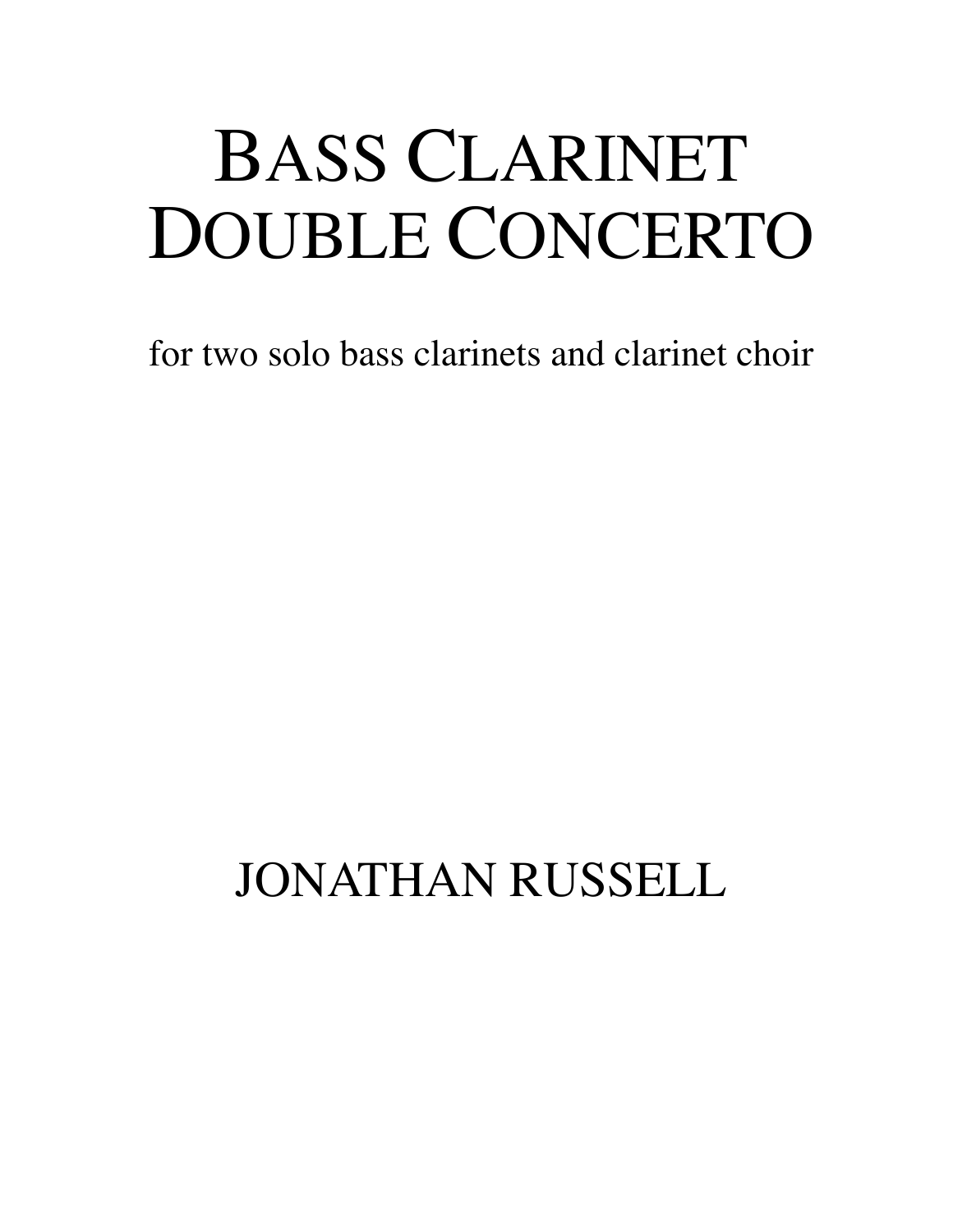Bass Clarinet Double Concerto clarinet choir version (2013)

by Jonathan Russell

Instrumentation:

2 Solo Bass Clarinets

Eb Clarinet

Bb Clarinet 1 Bb Clarinet 2 Bb Clarinet 3 Bb Clarinet 4

Bb Bass Clarinet 1 Bb Bass Clarinet 2 Bb Contra-bass Clarinet

Duration: c. 15:00

\*\*SCORE IS TRANSPOSED\*\*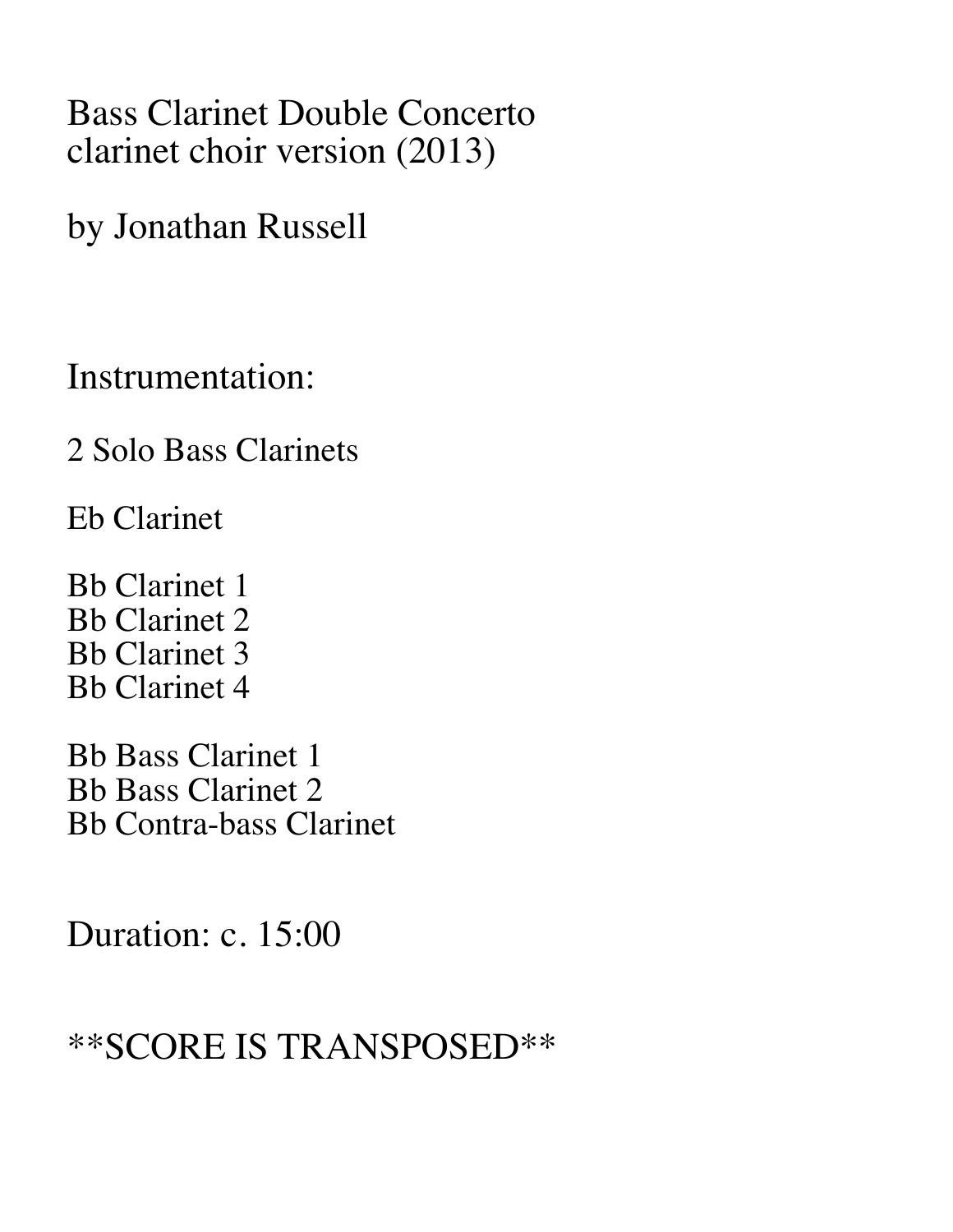## **Bass Clarinet Double Concerto**

**for two solo bass clarinets and clarinet choir**

Jonathan Russell



(c) Copyright 2013 by Jonathan Russell. All rights reserved.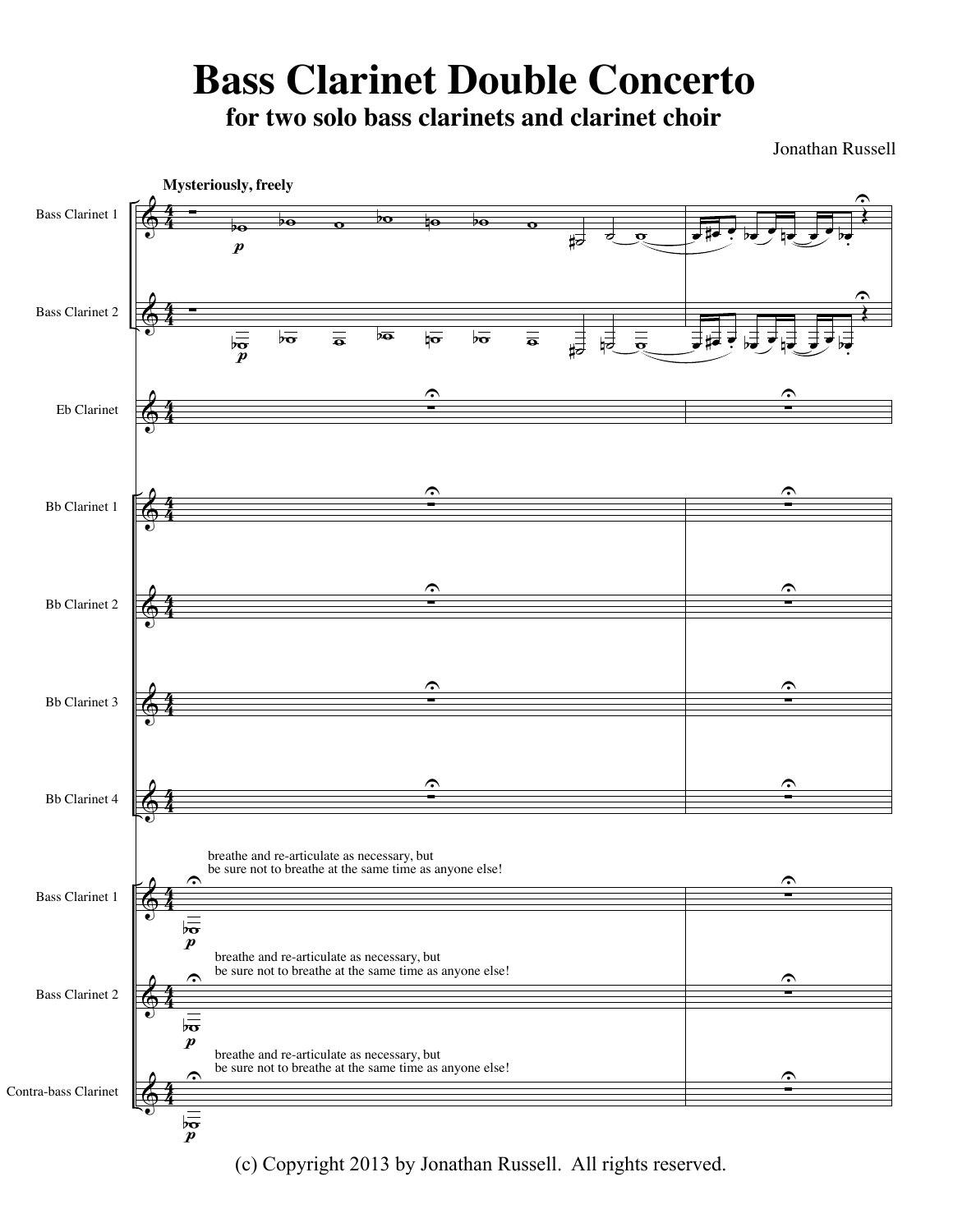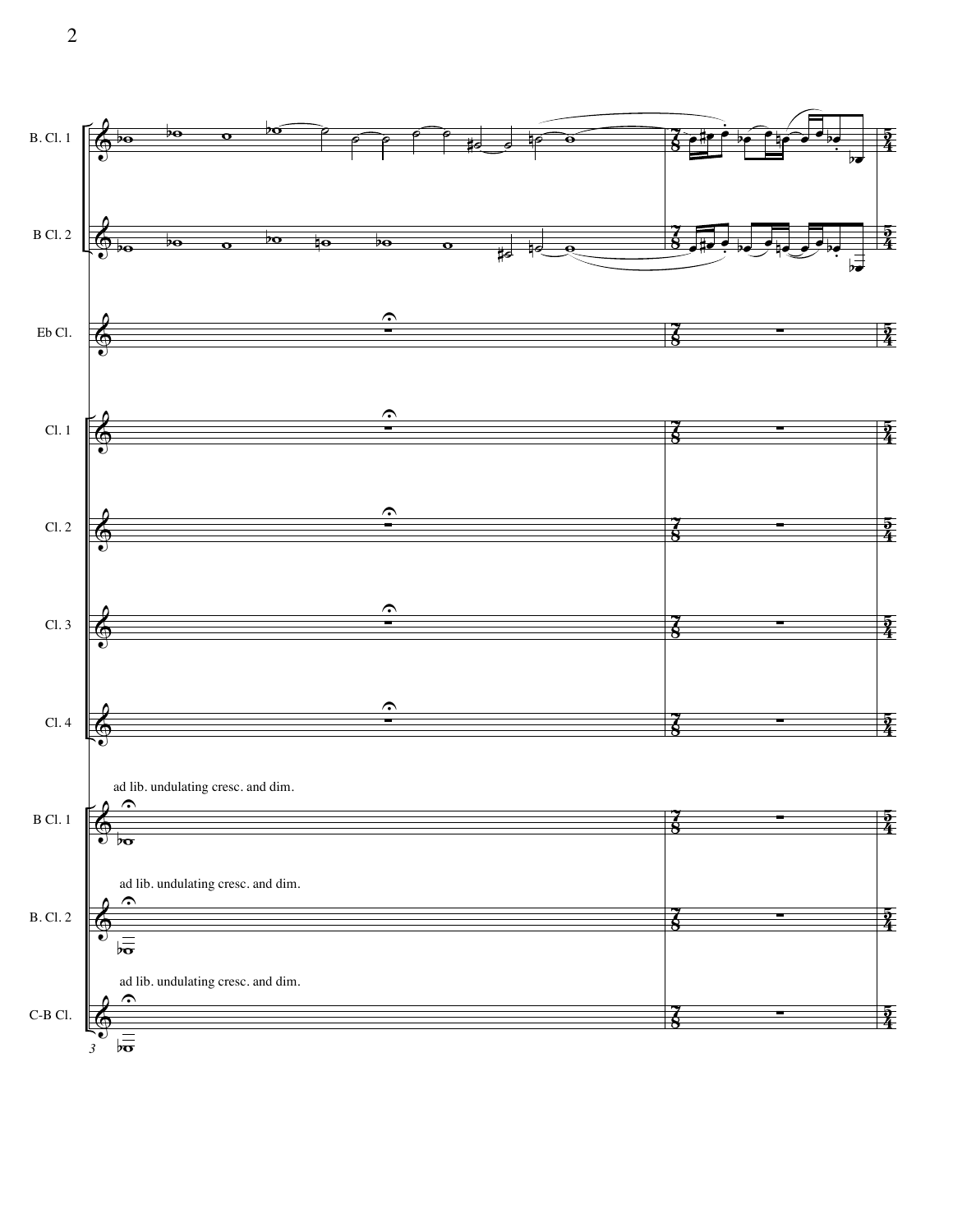Improvised cadenza, based on C# phrygian

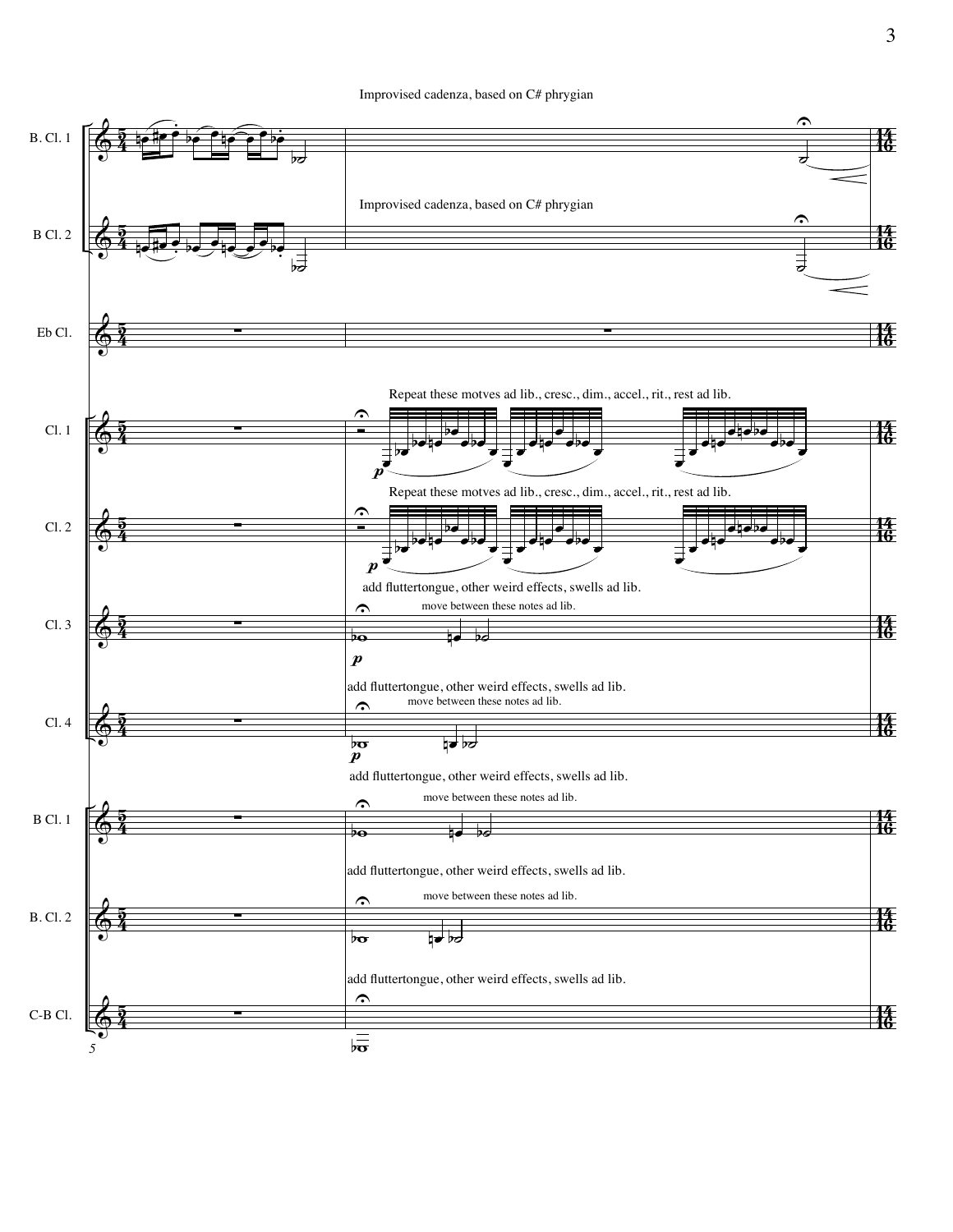**In an energetic, steady groove**  $\left(\right) = c$ . 100)

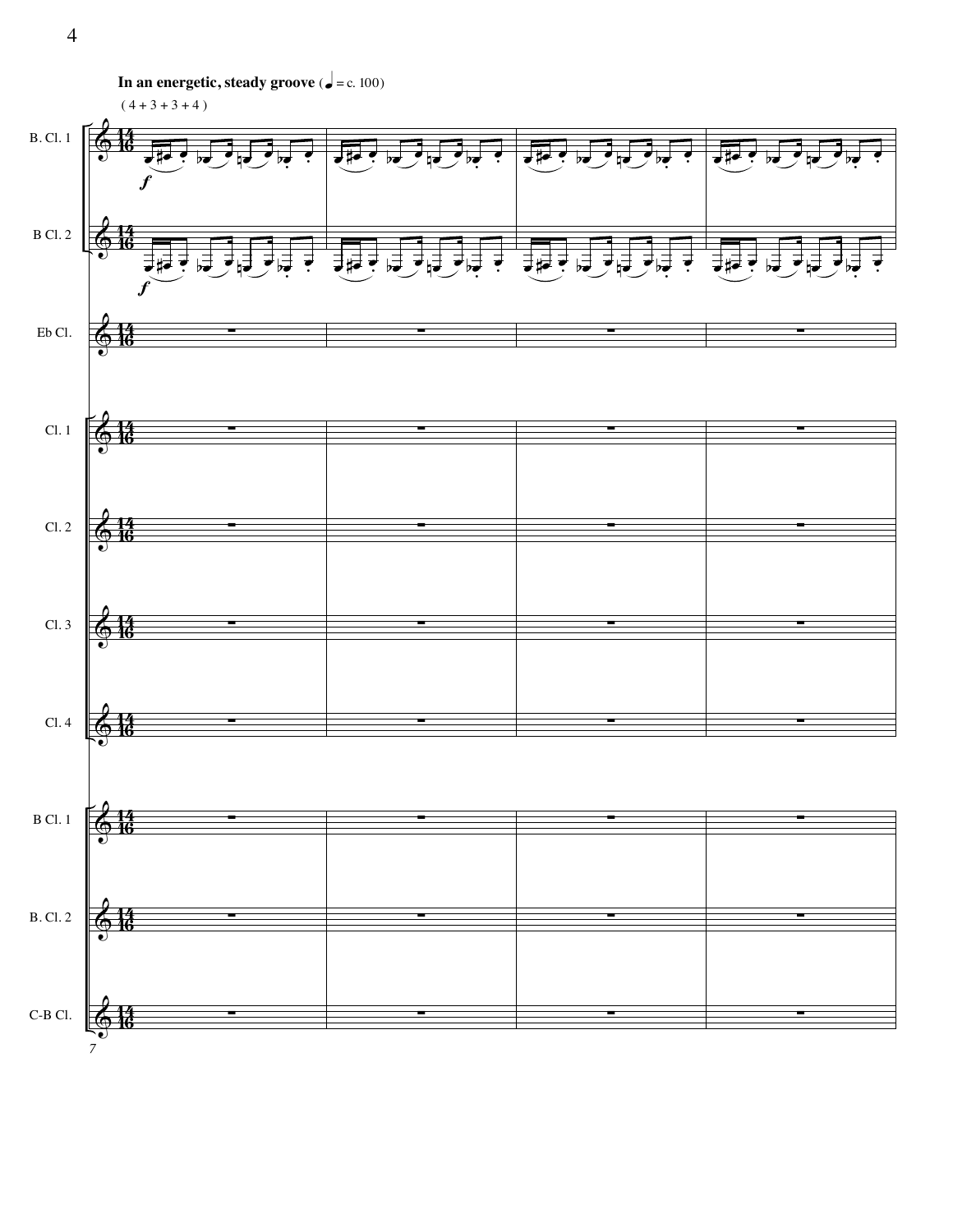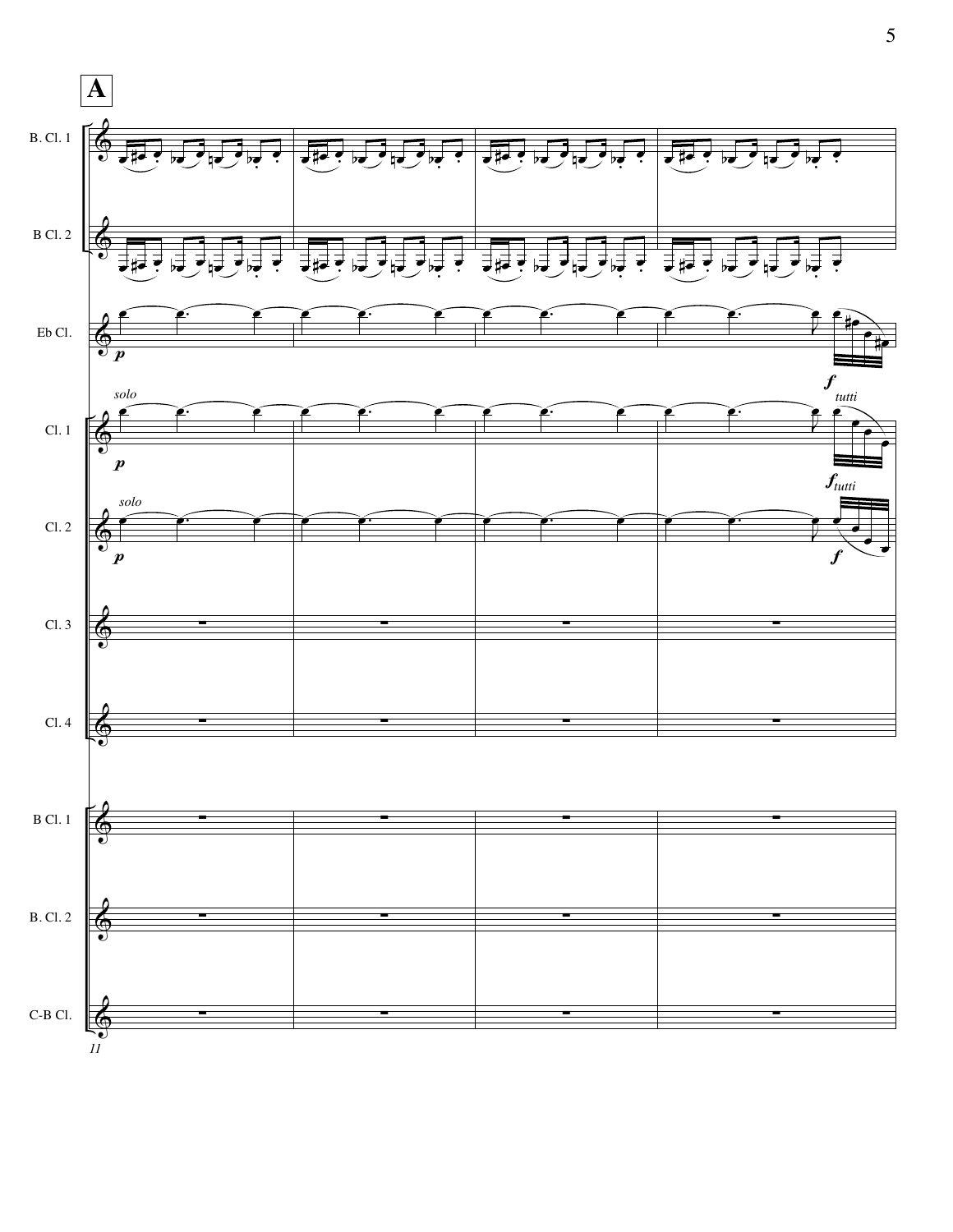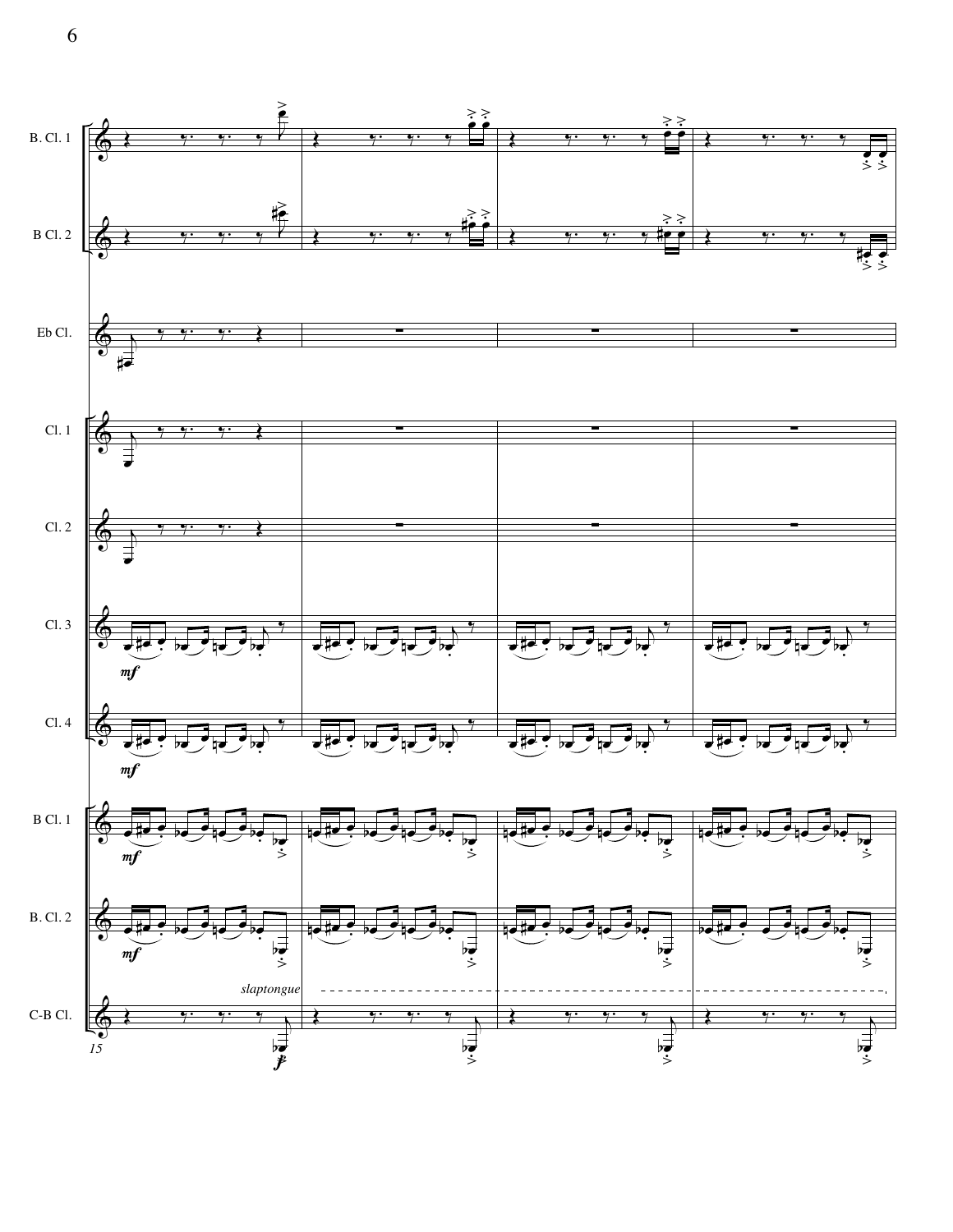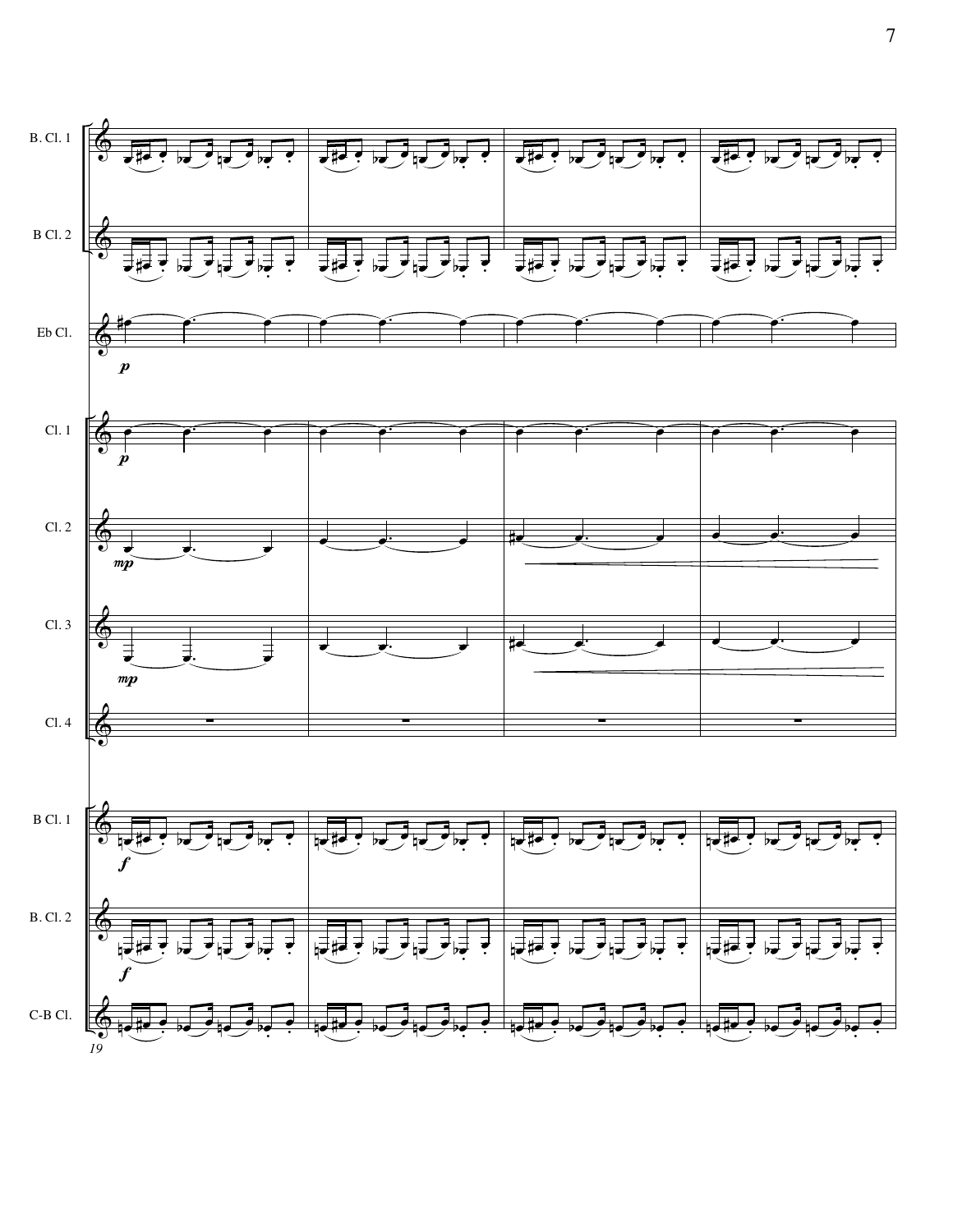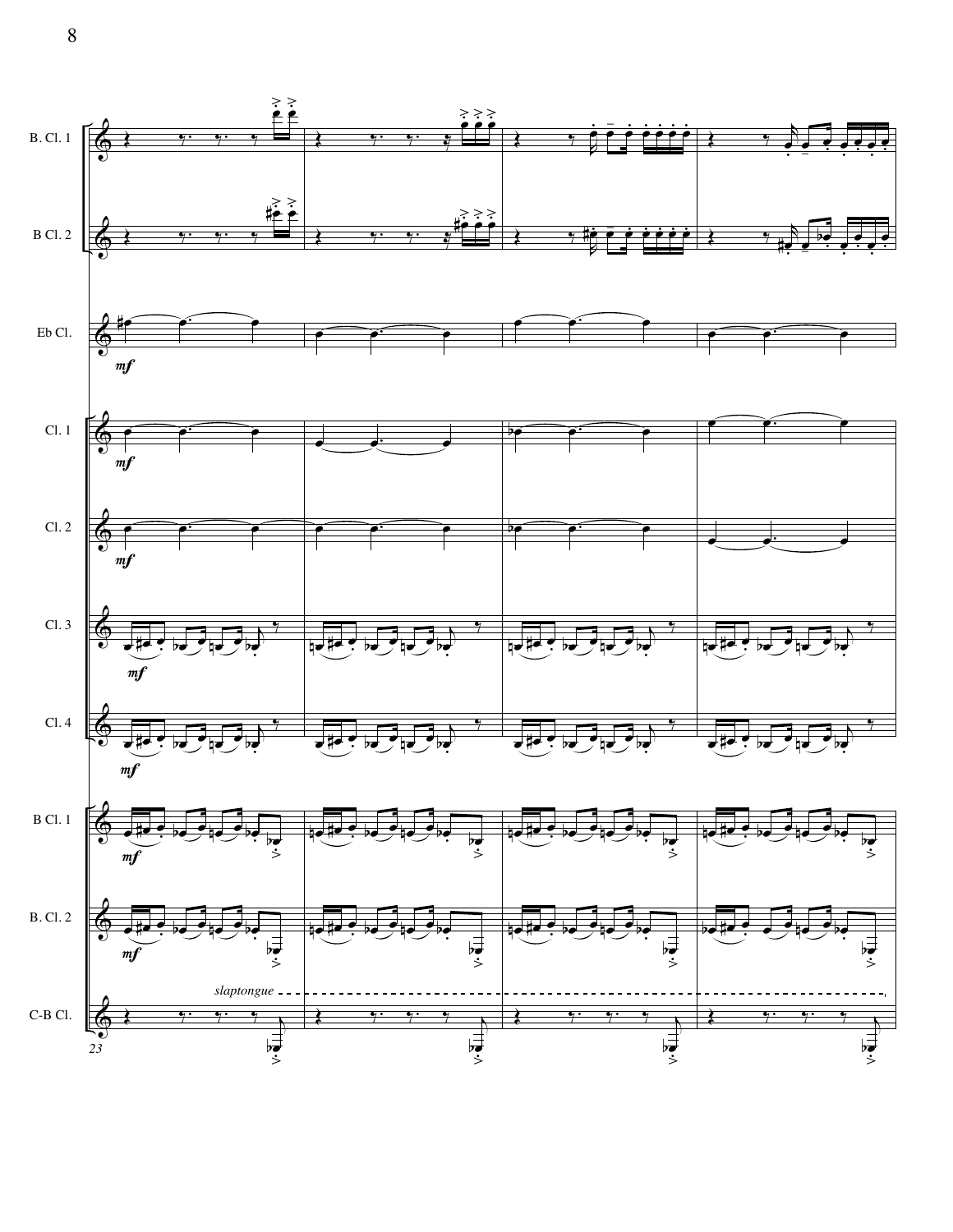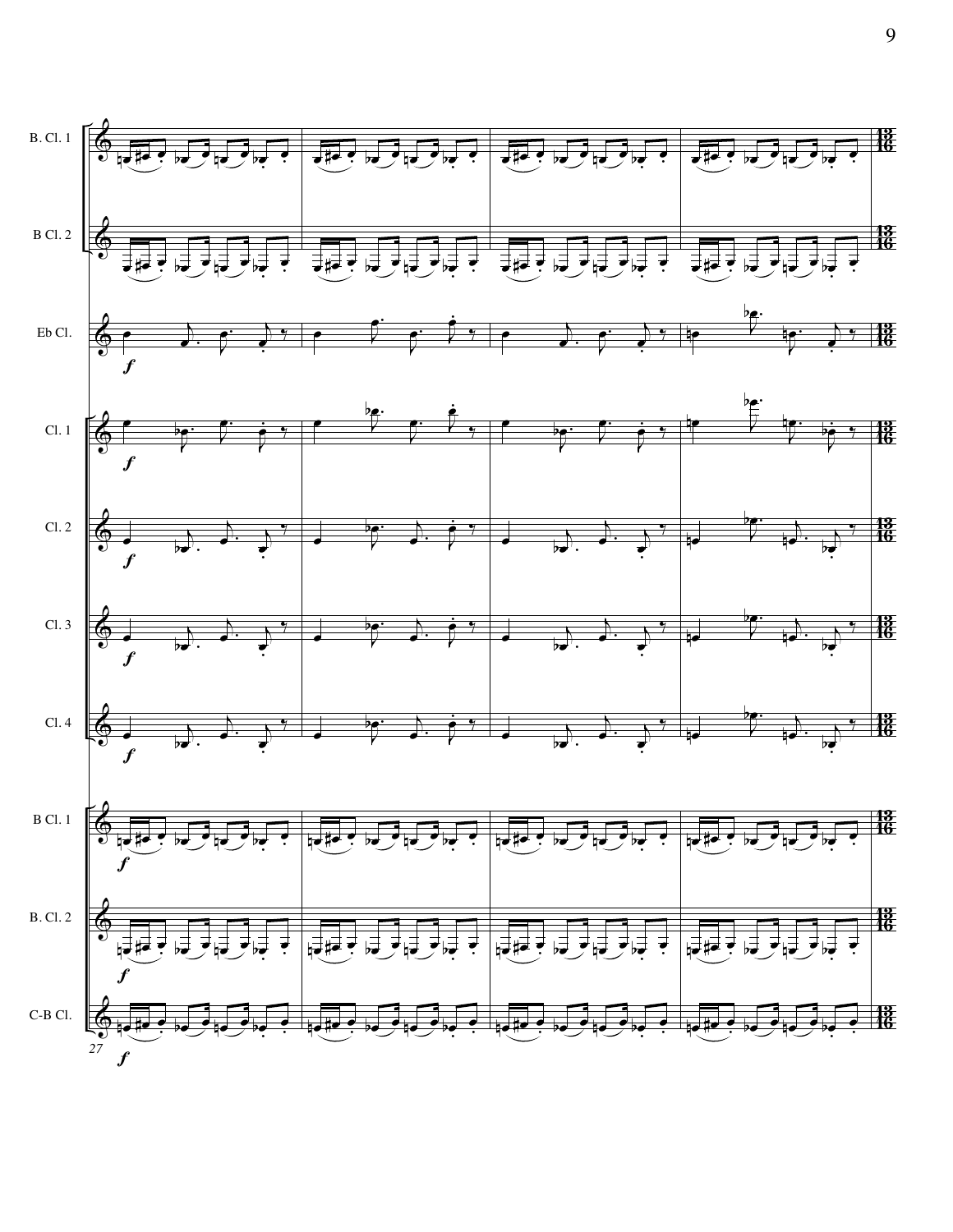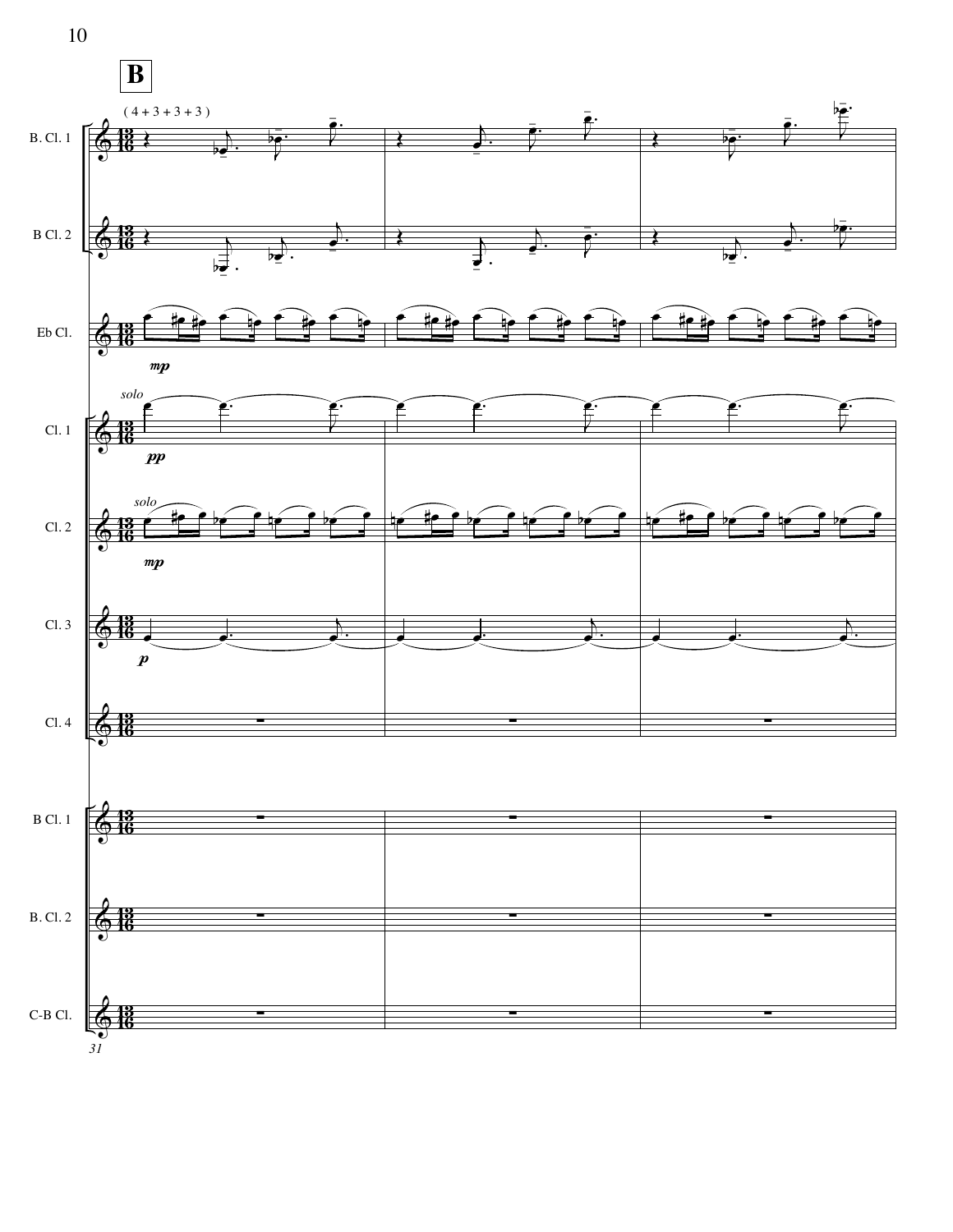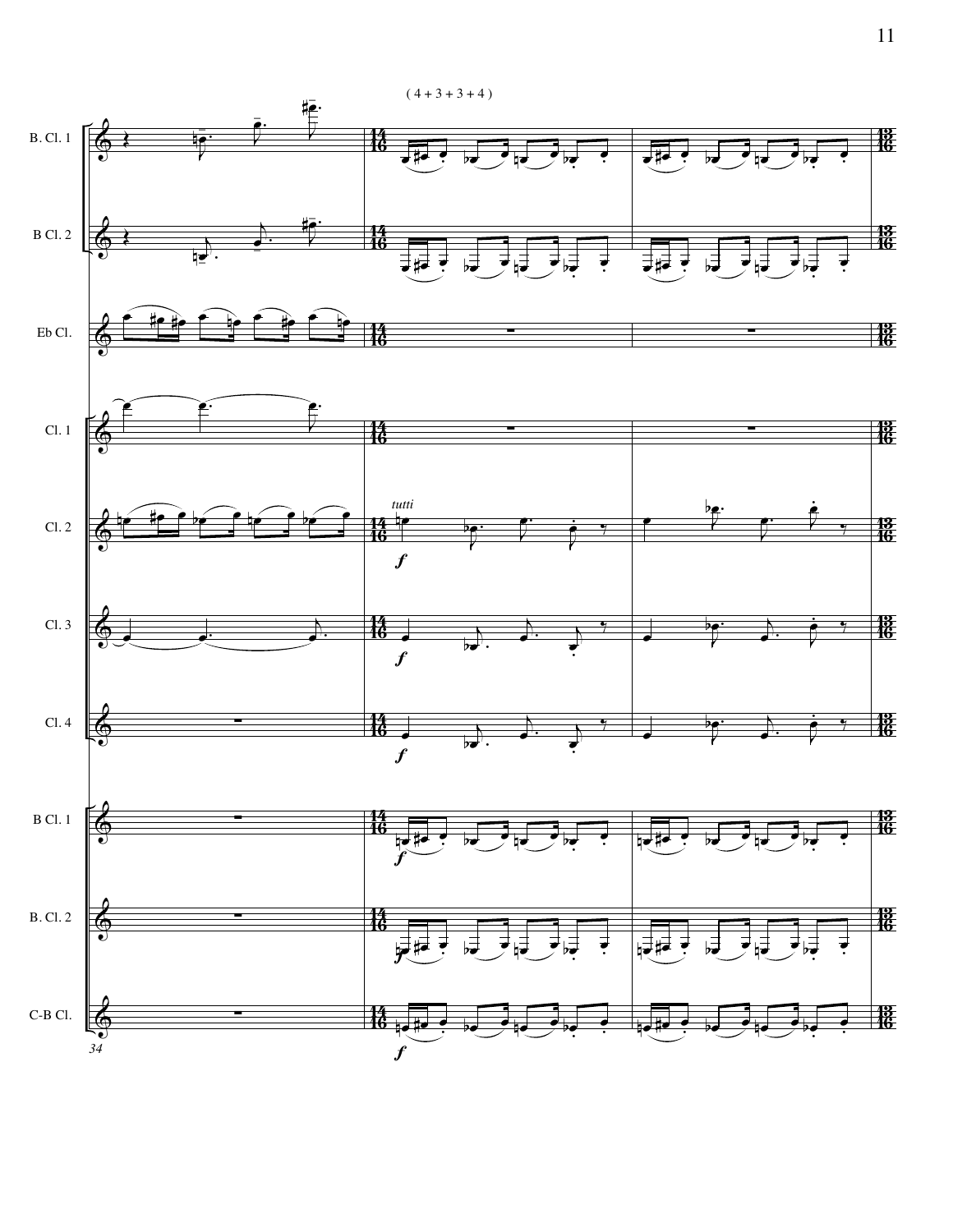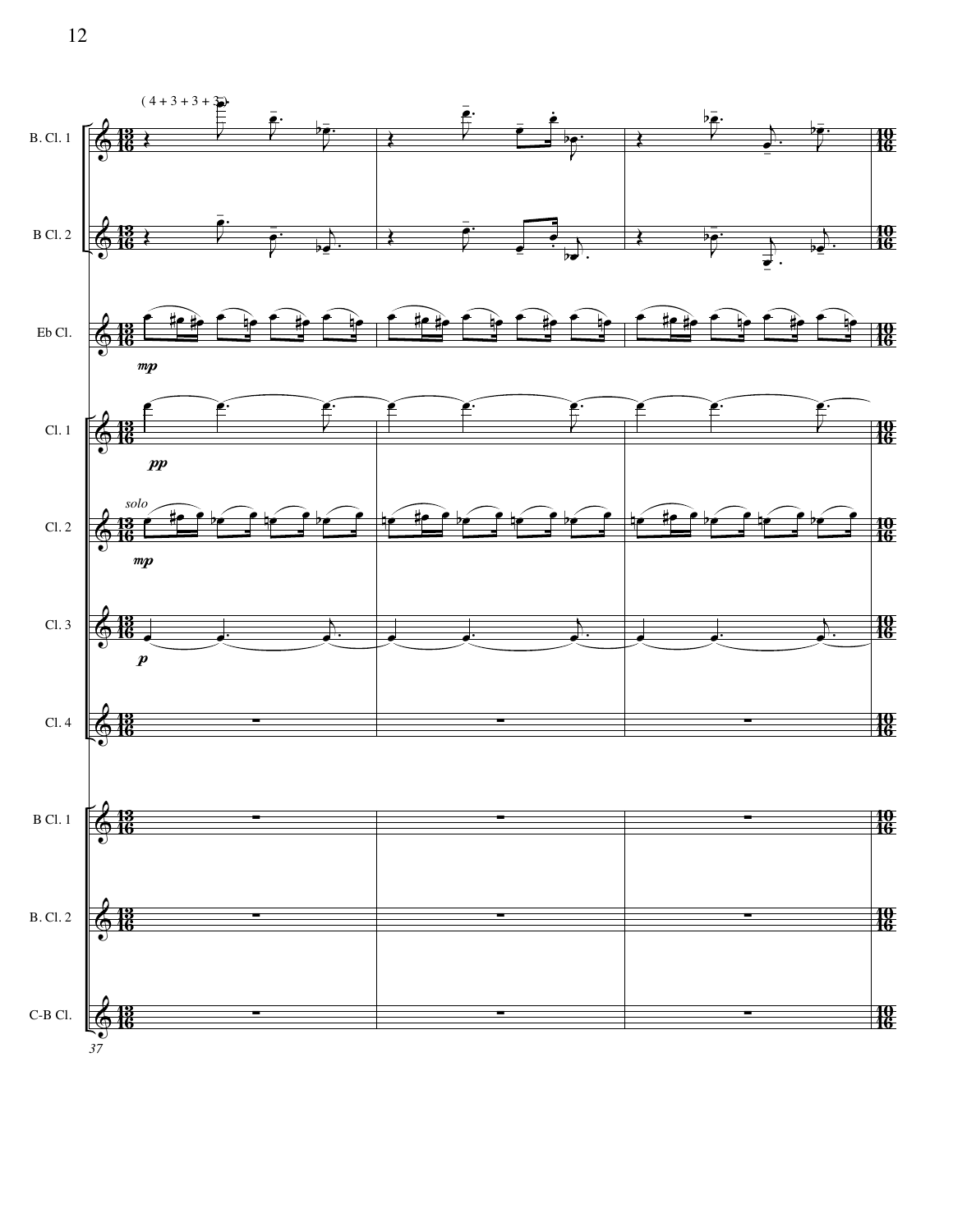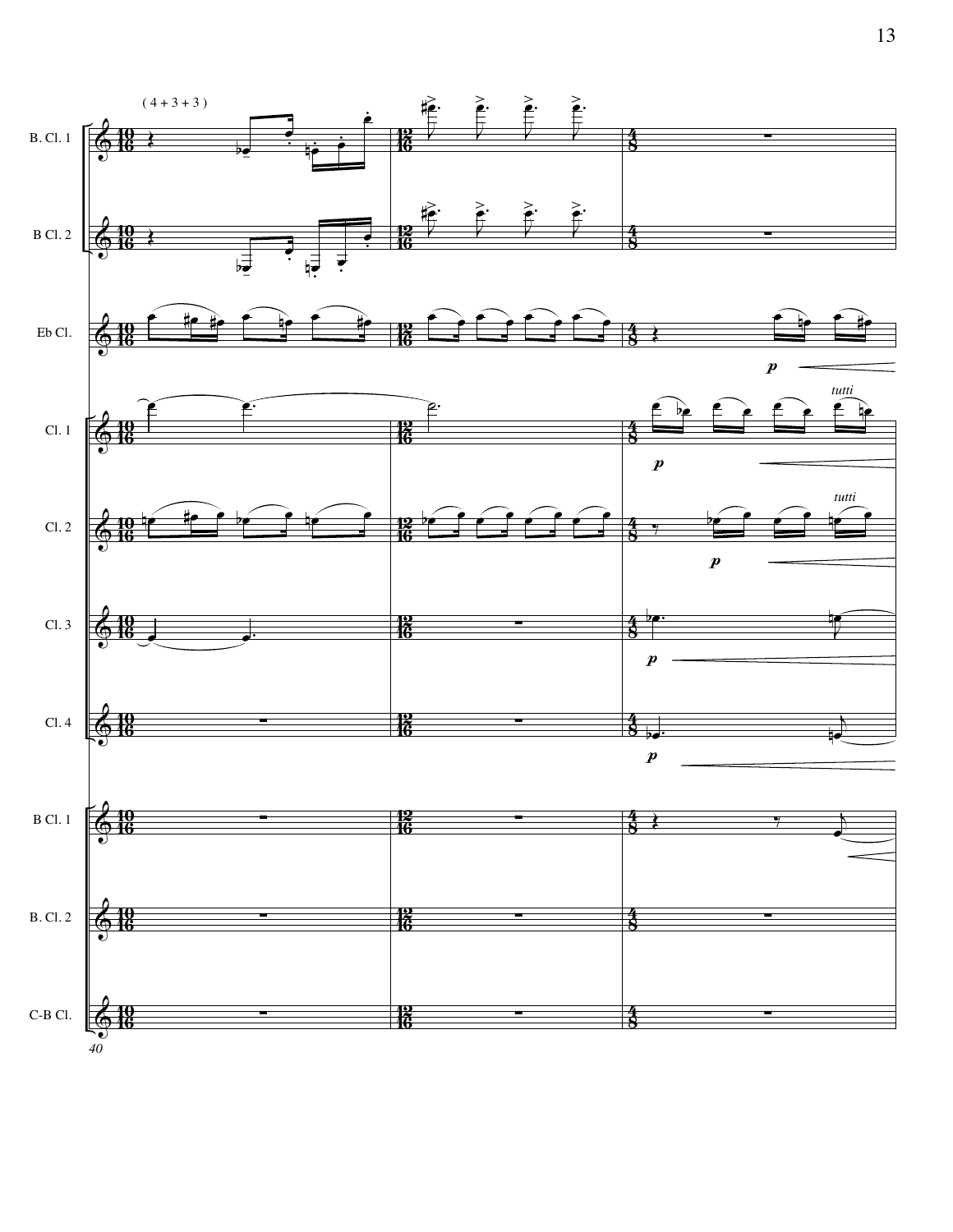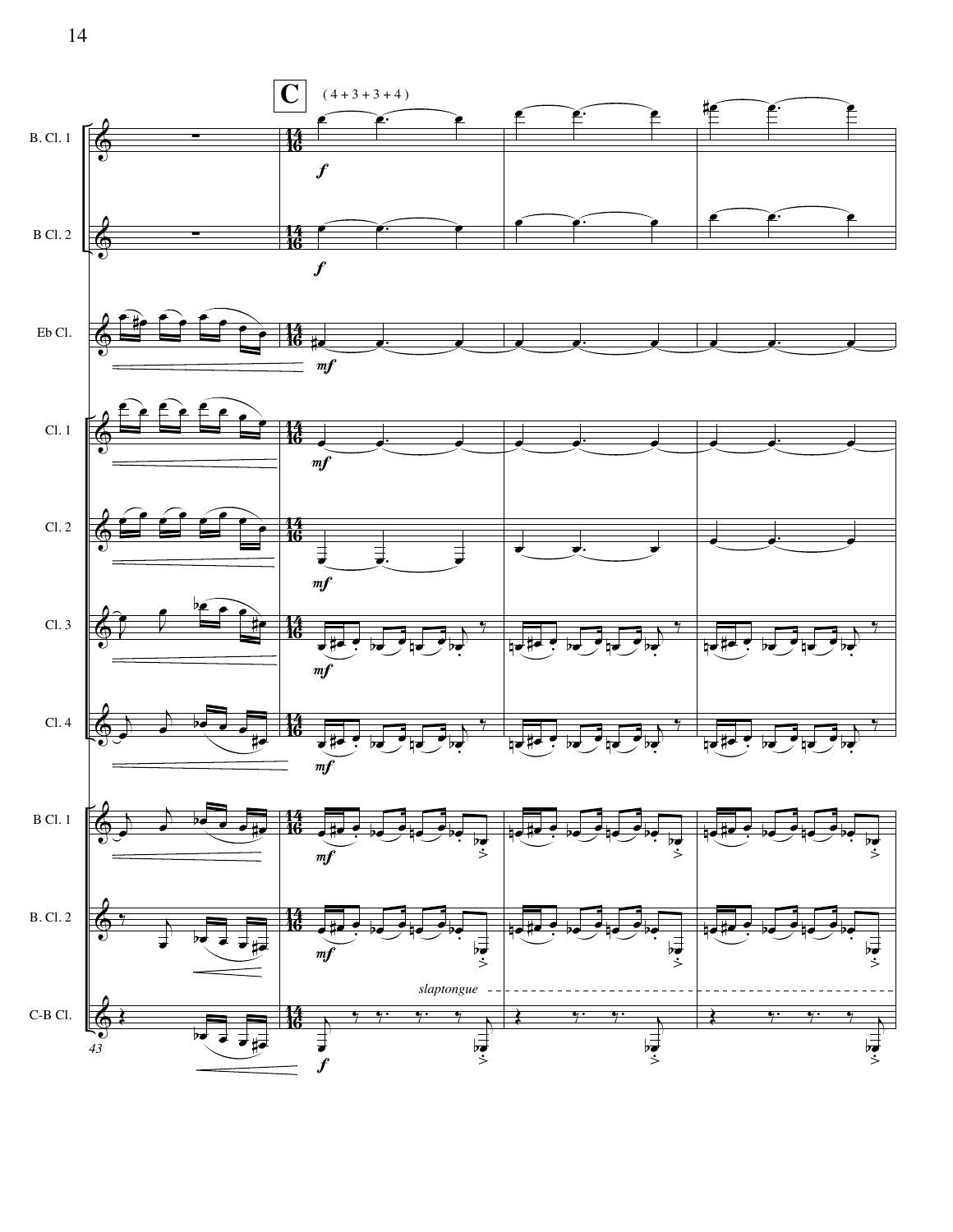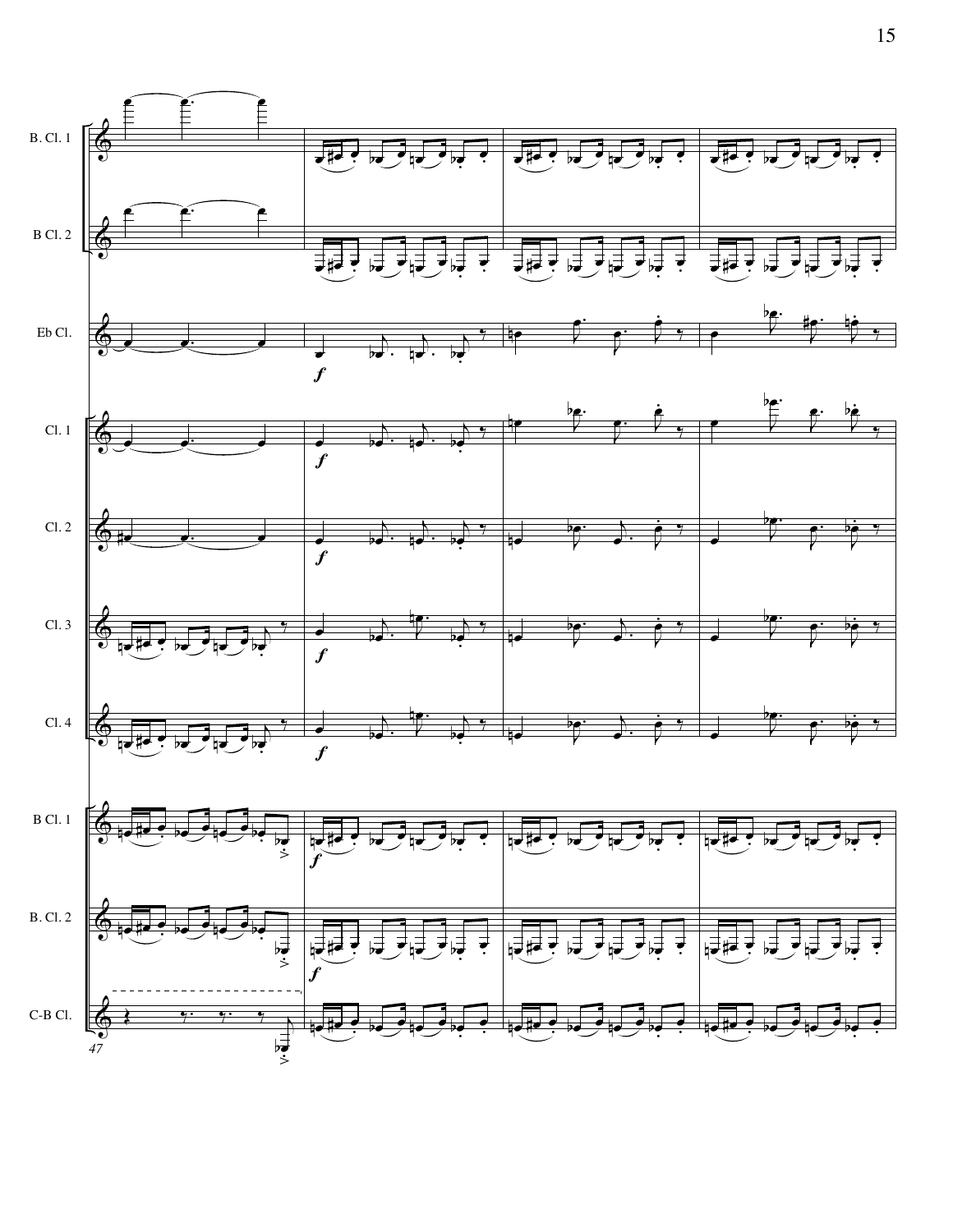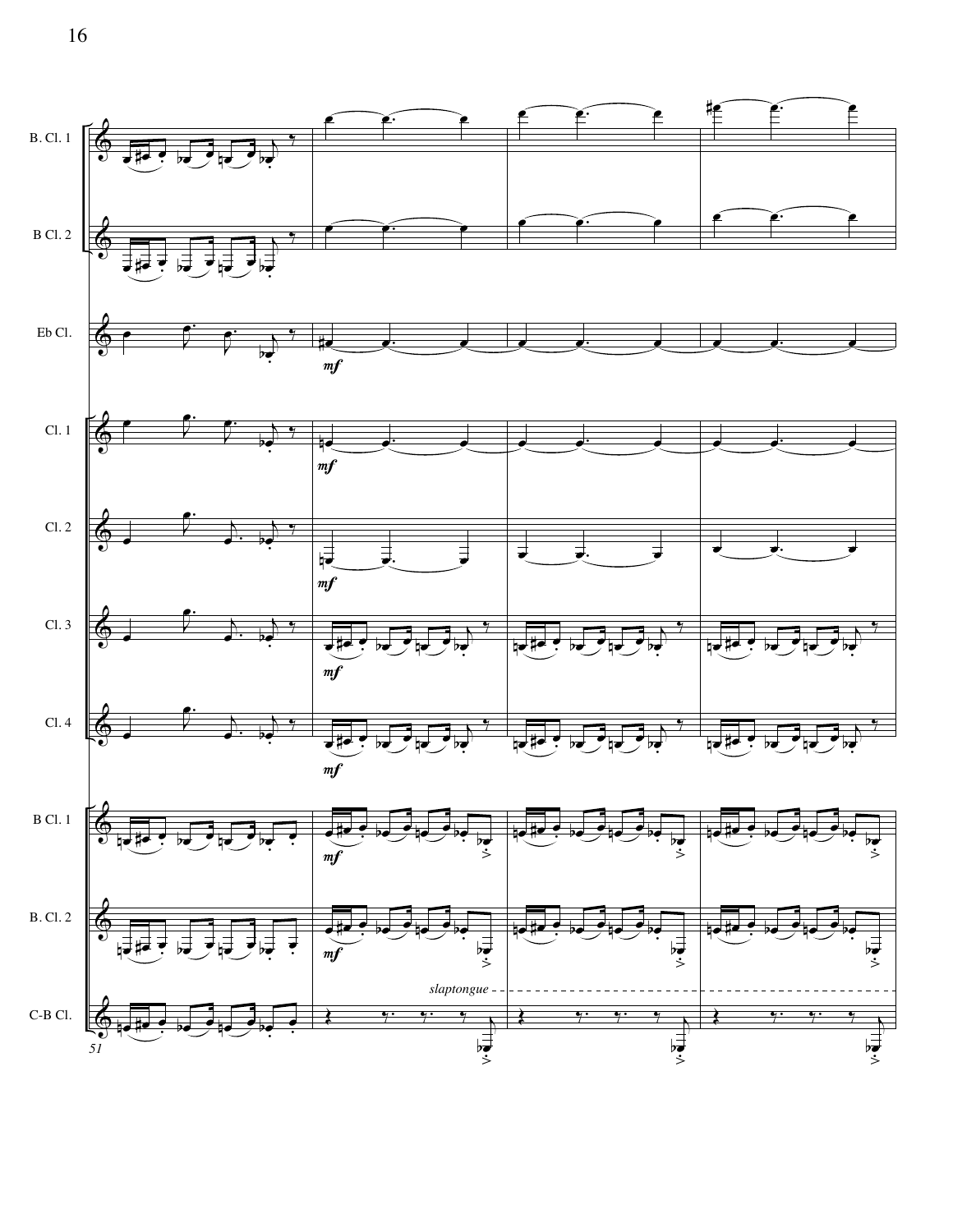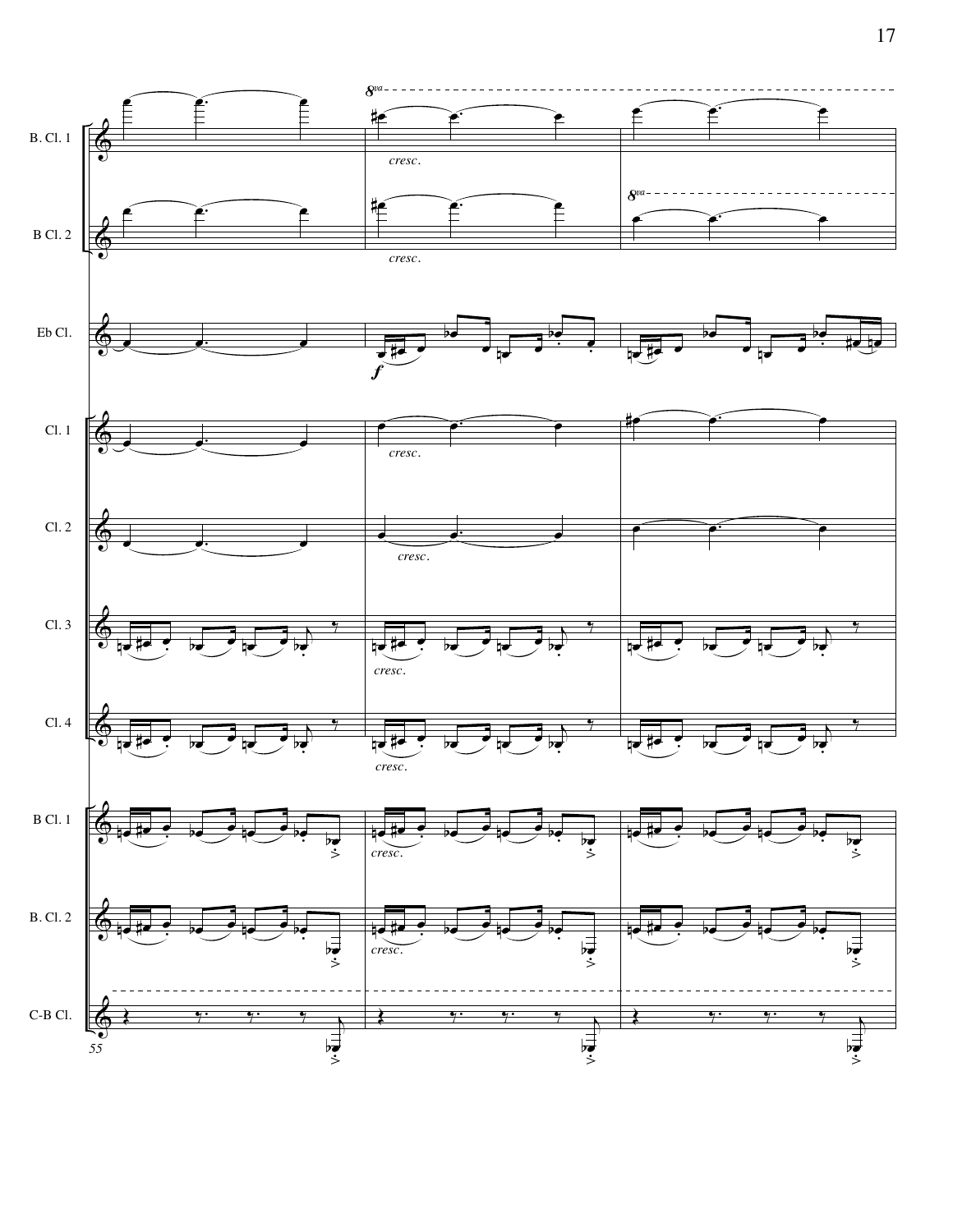

18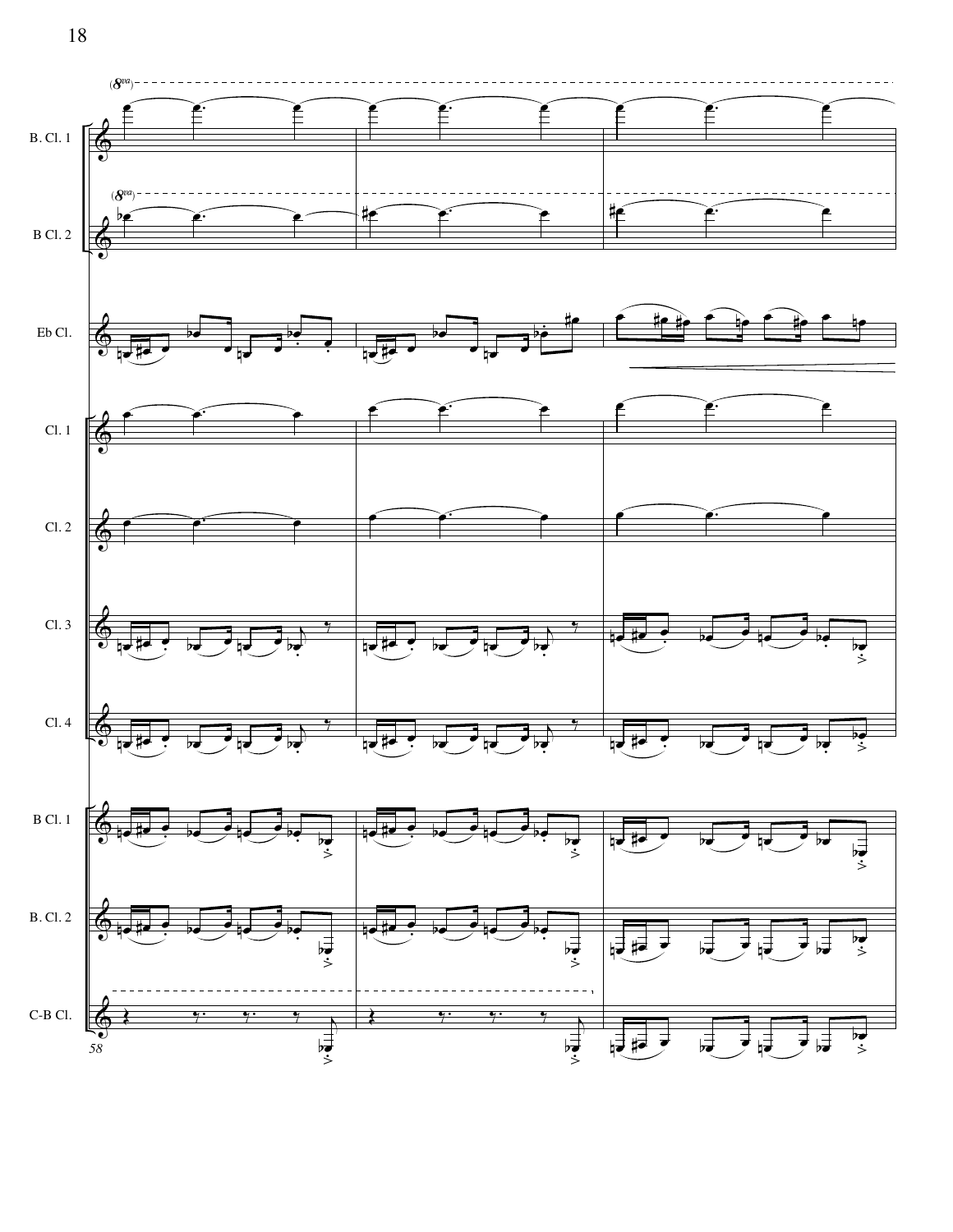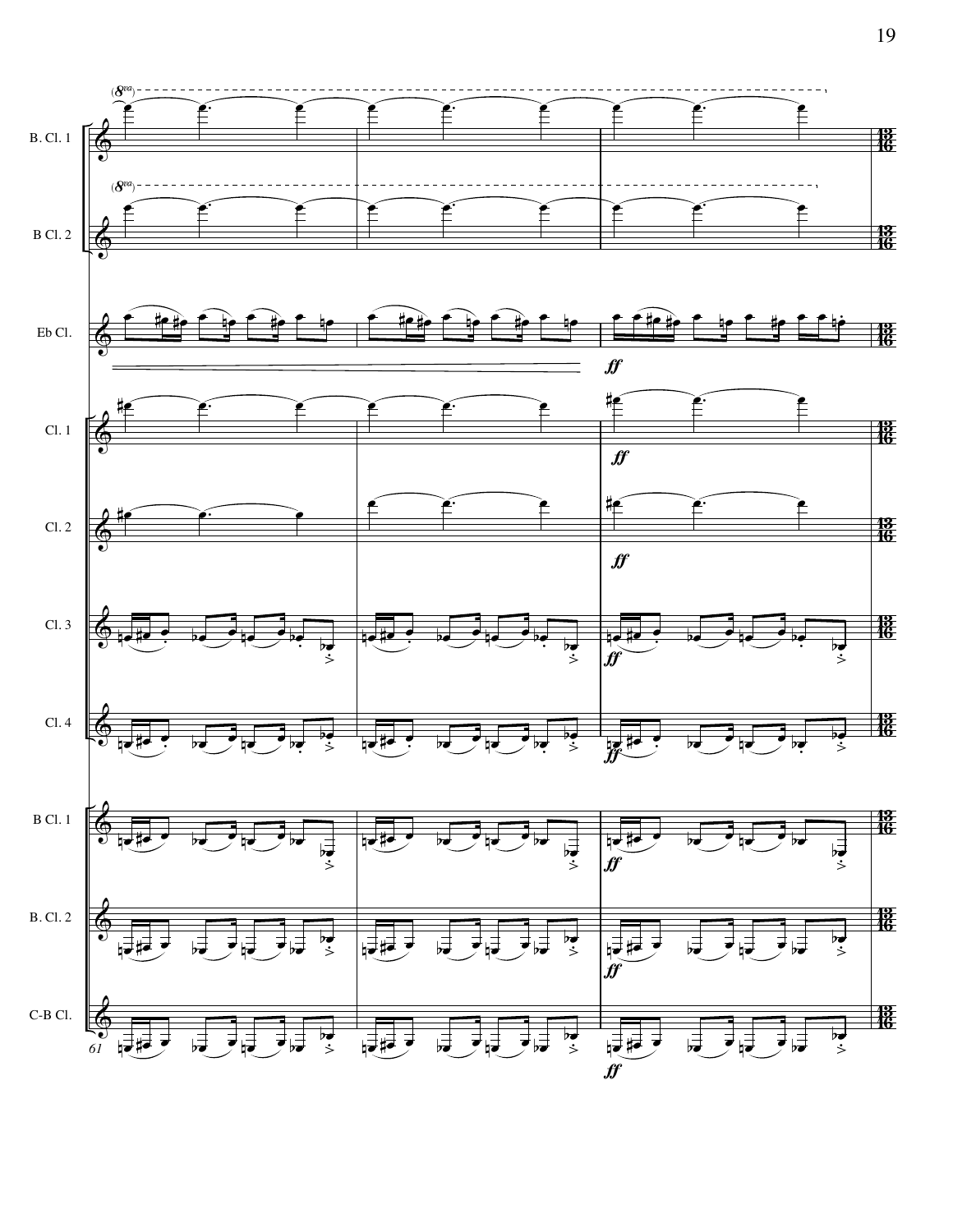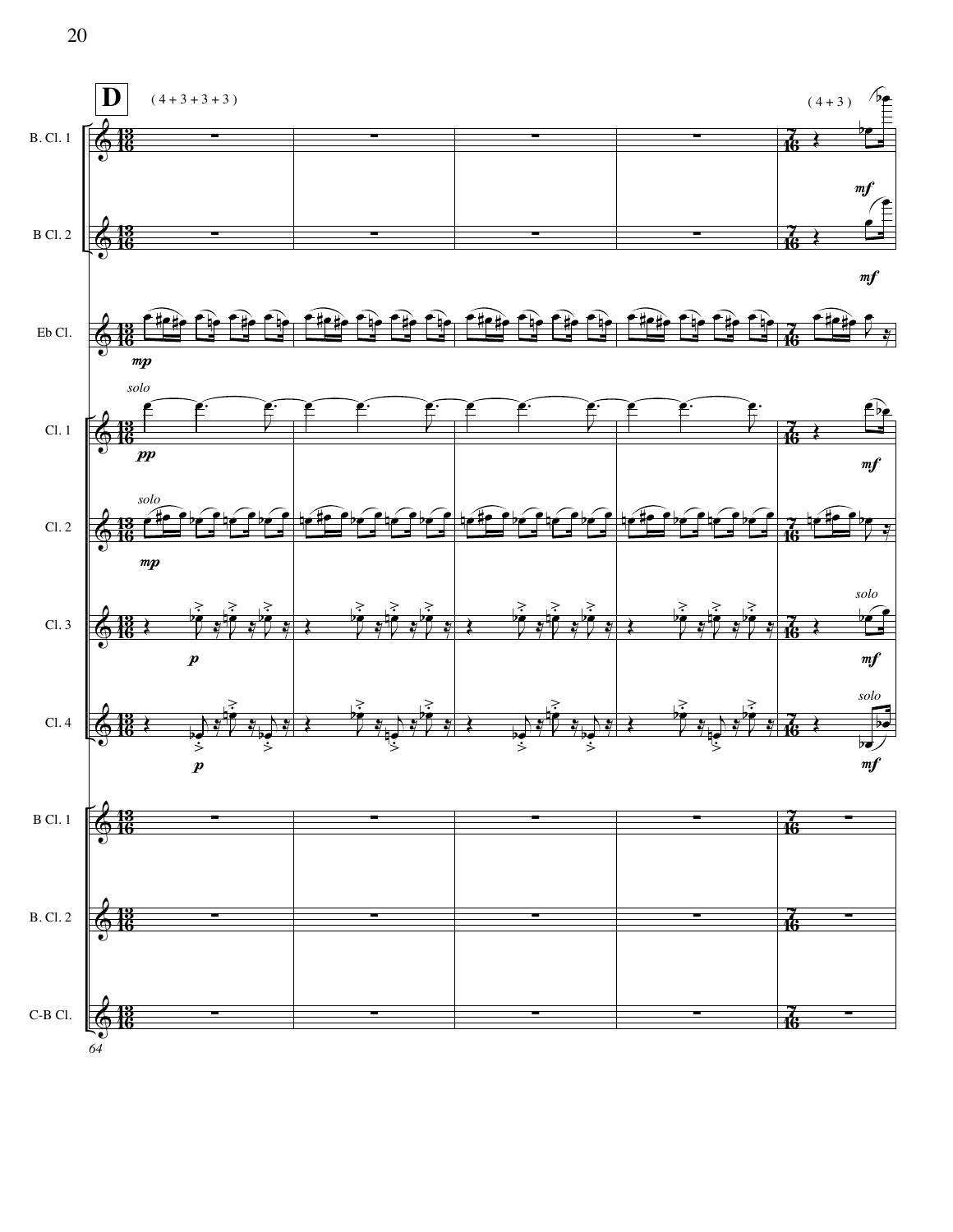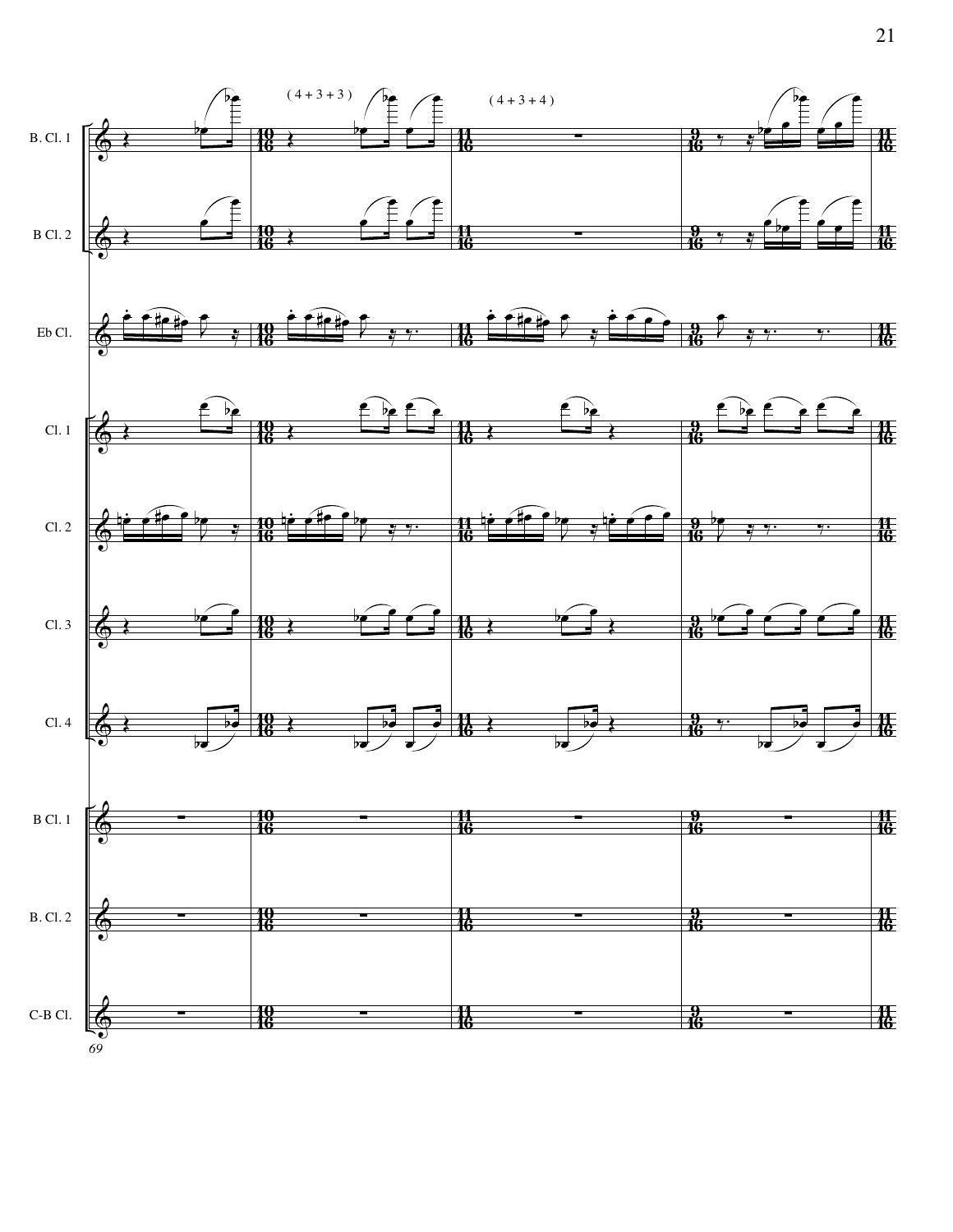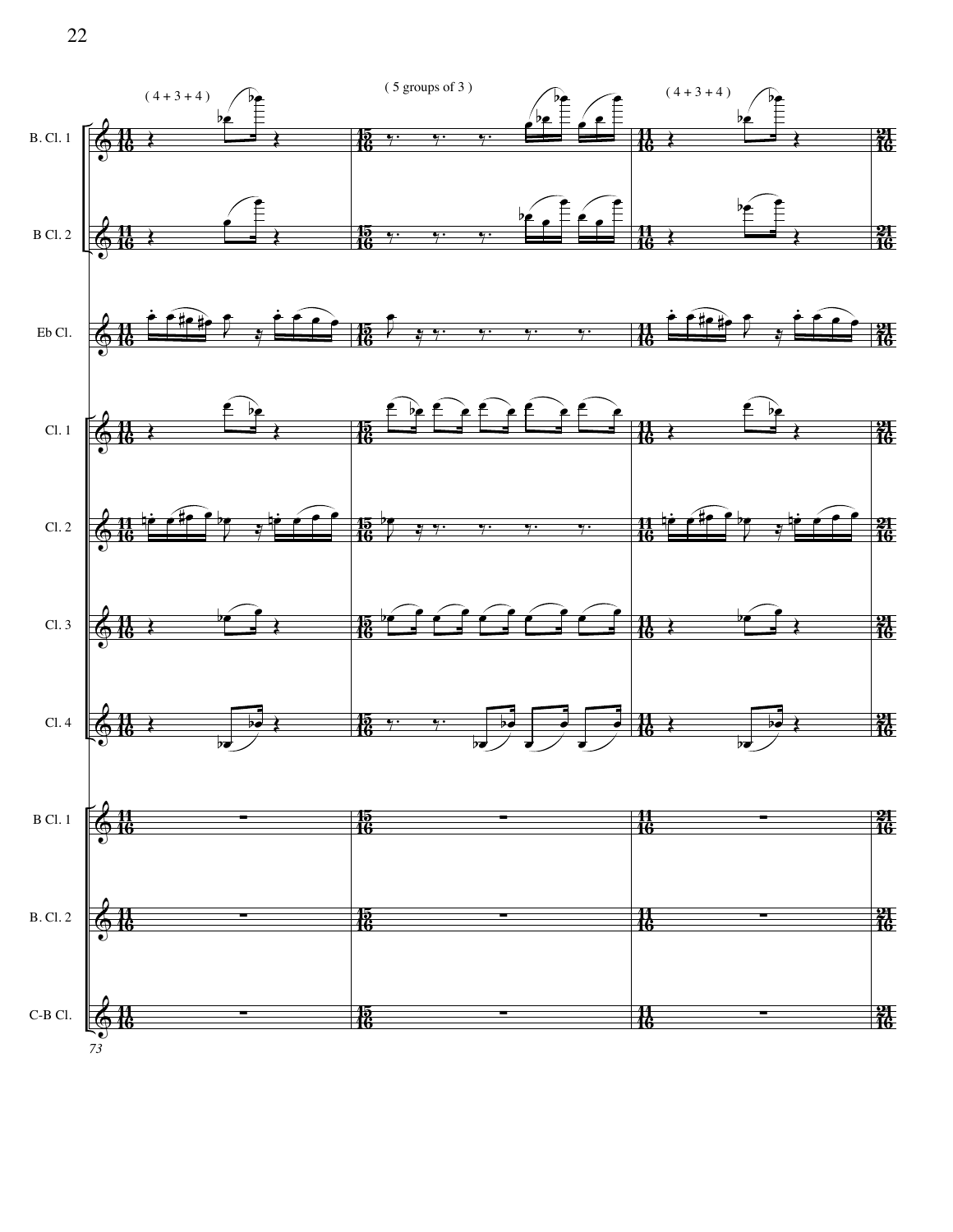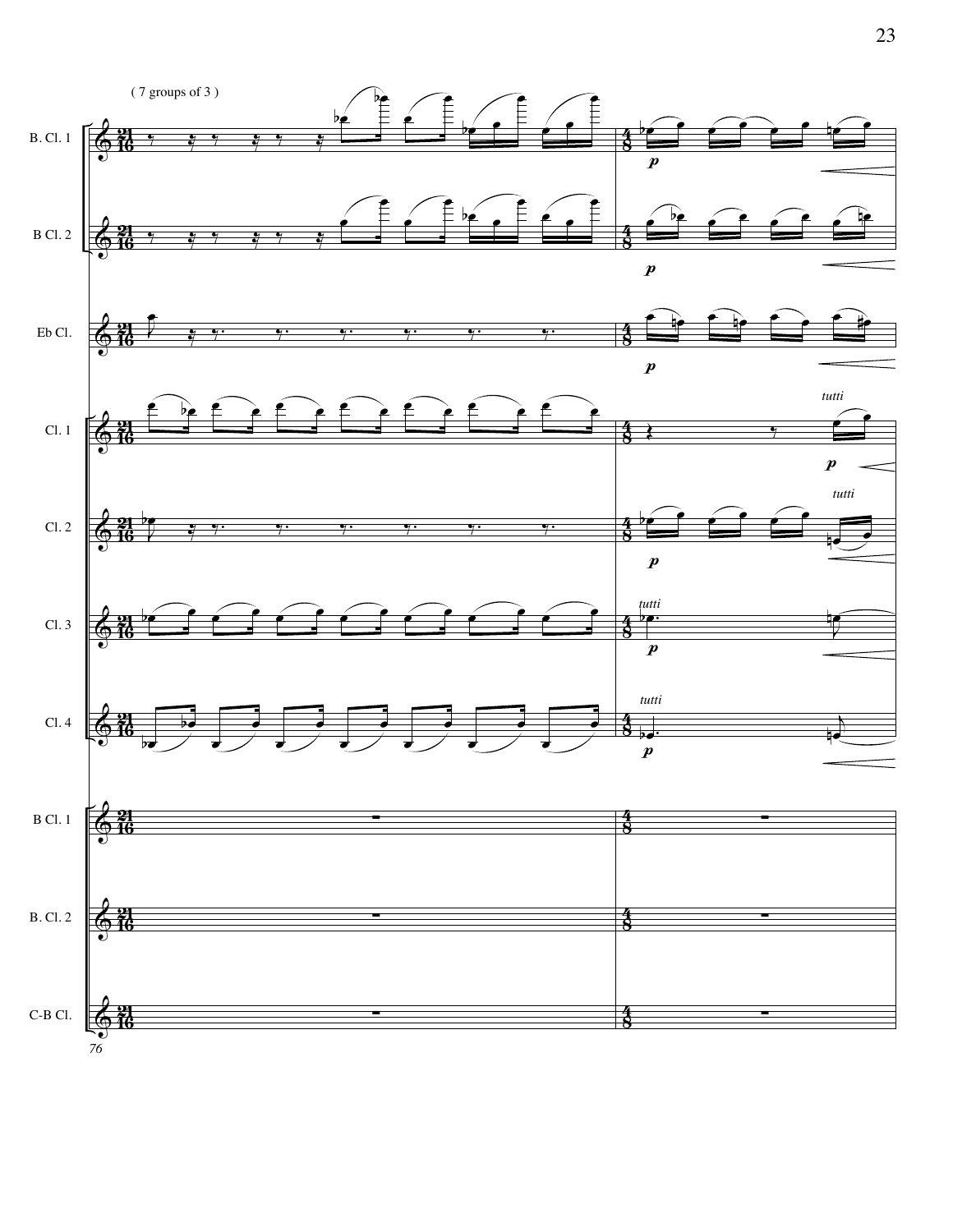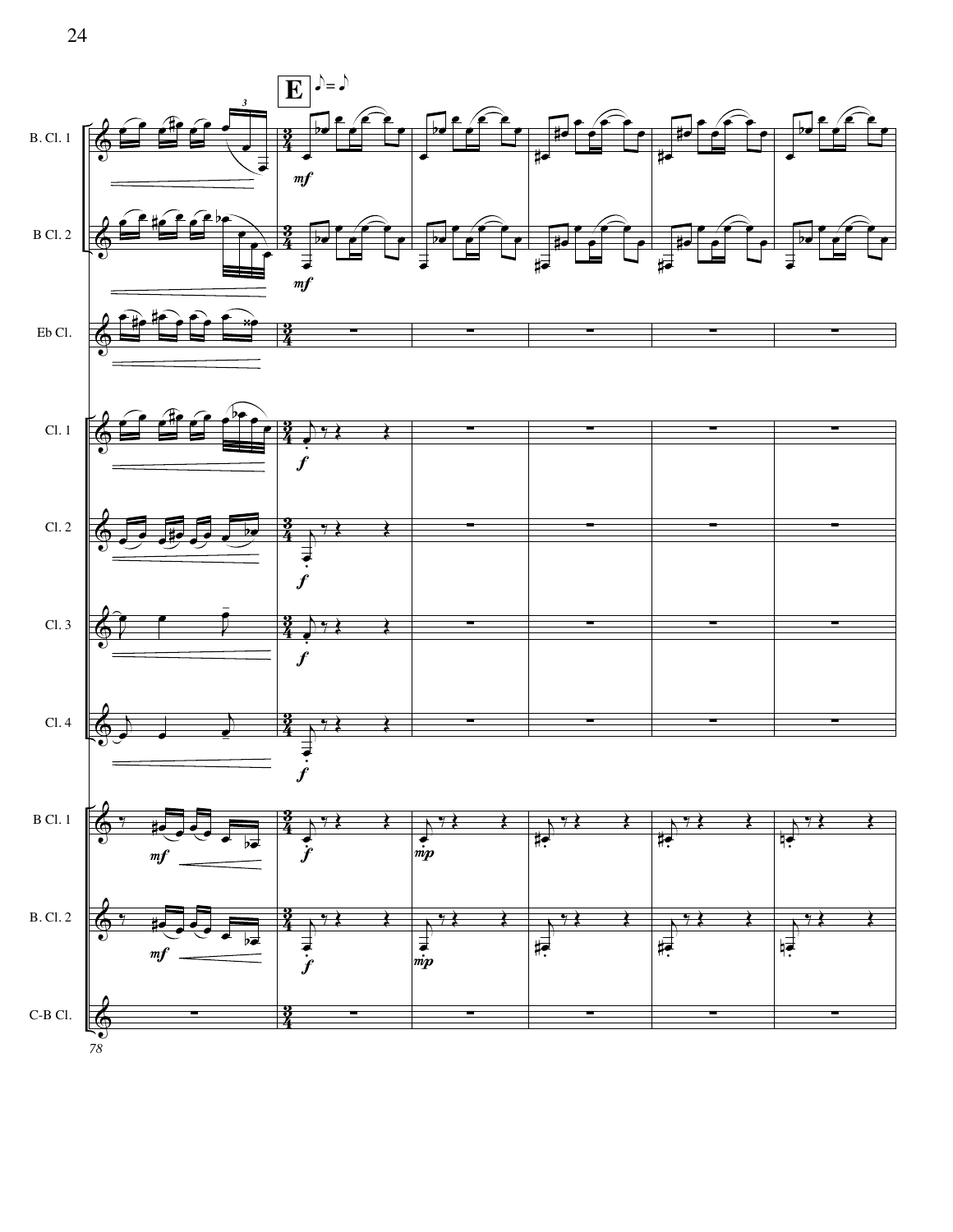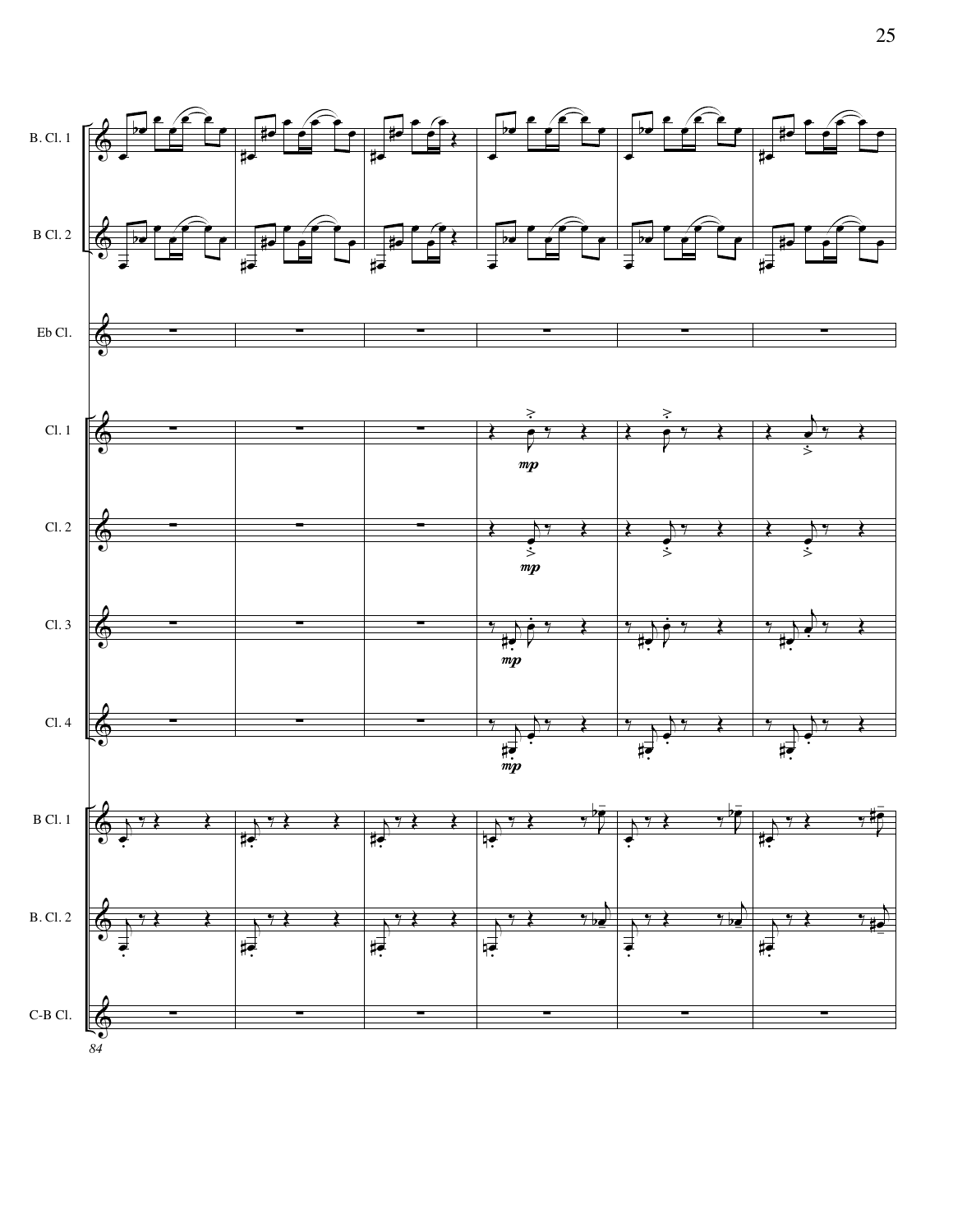

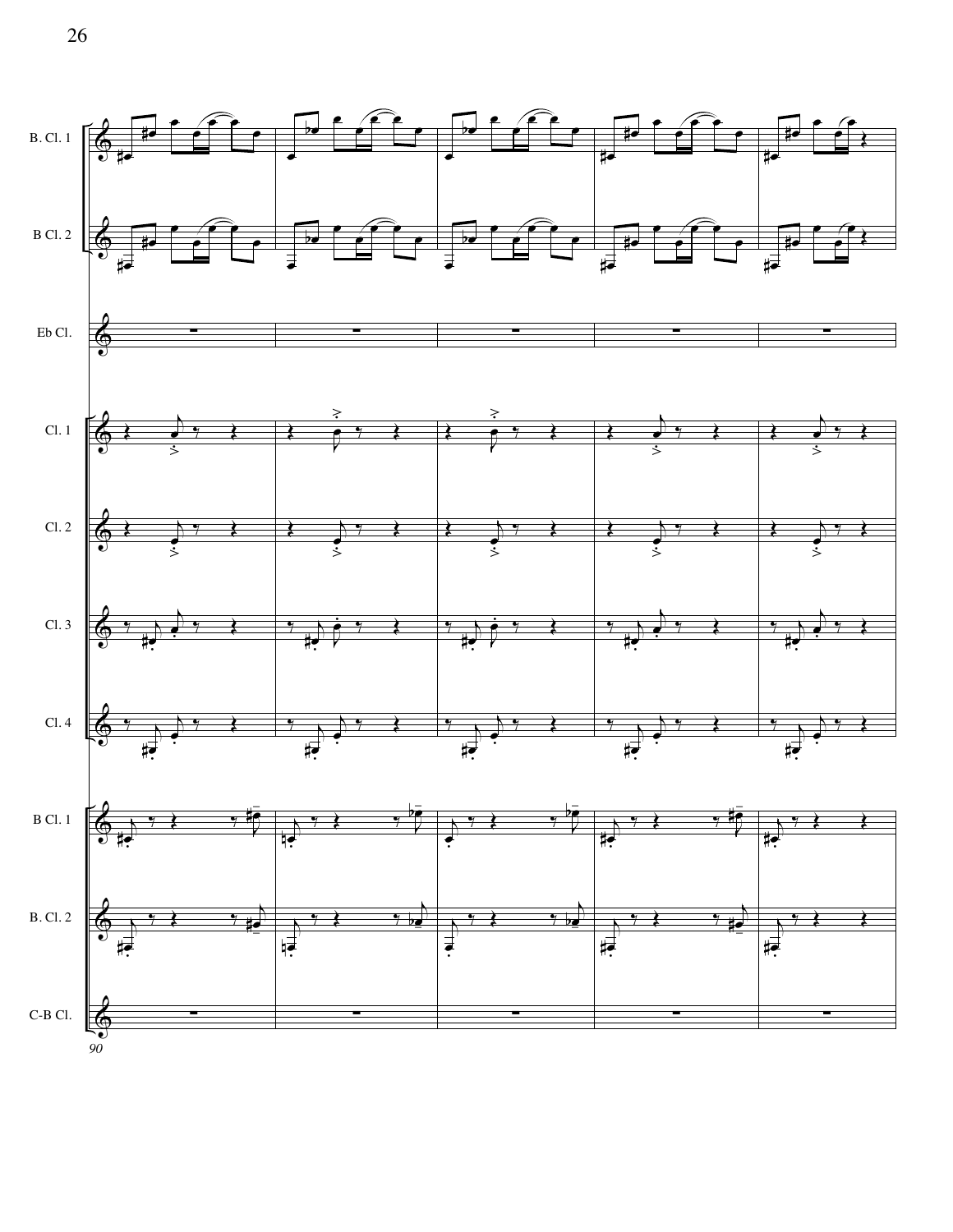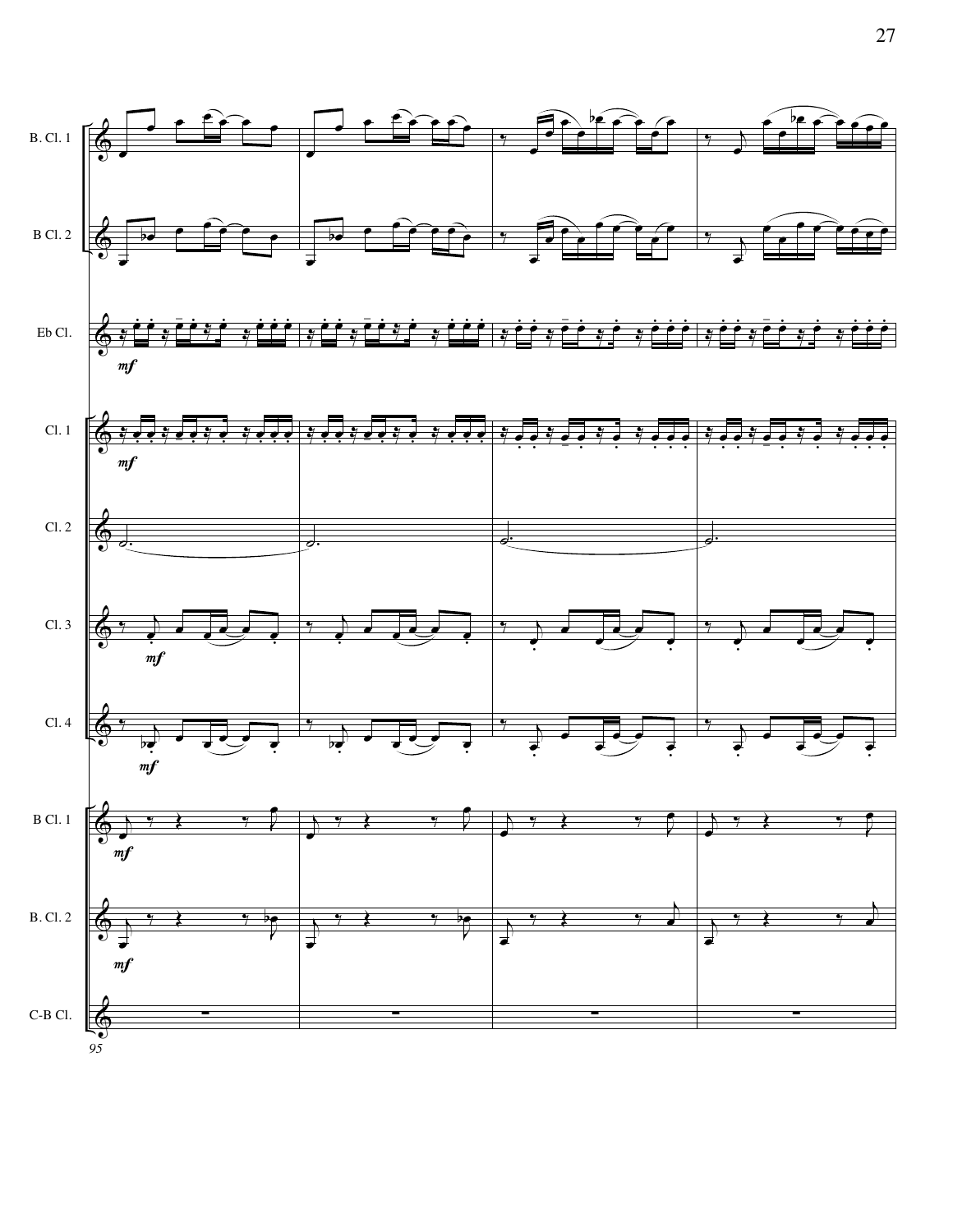

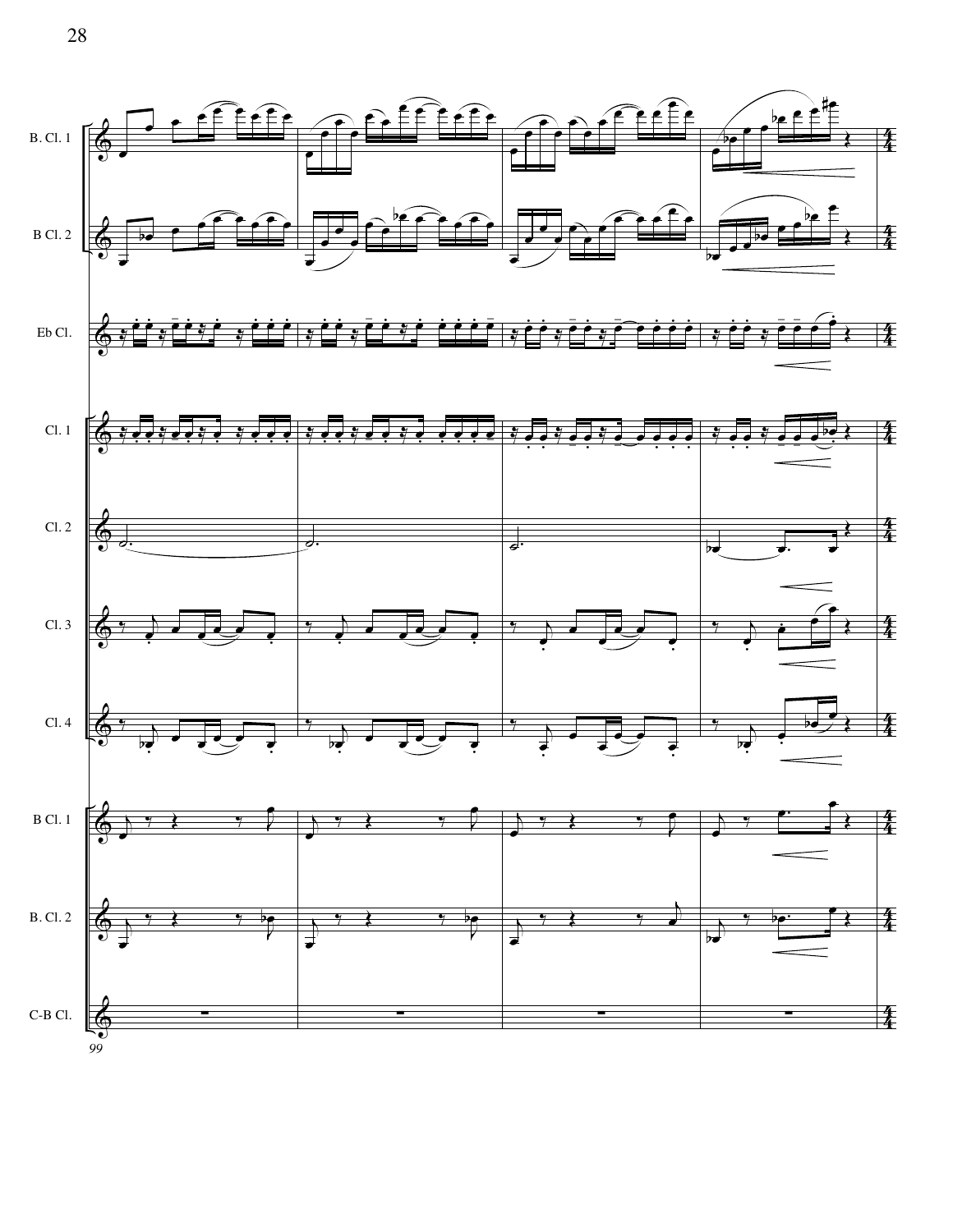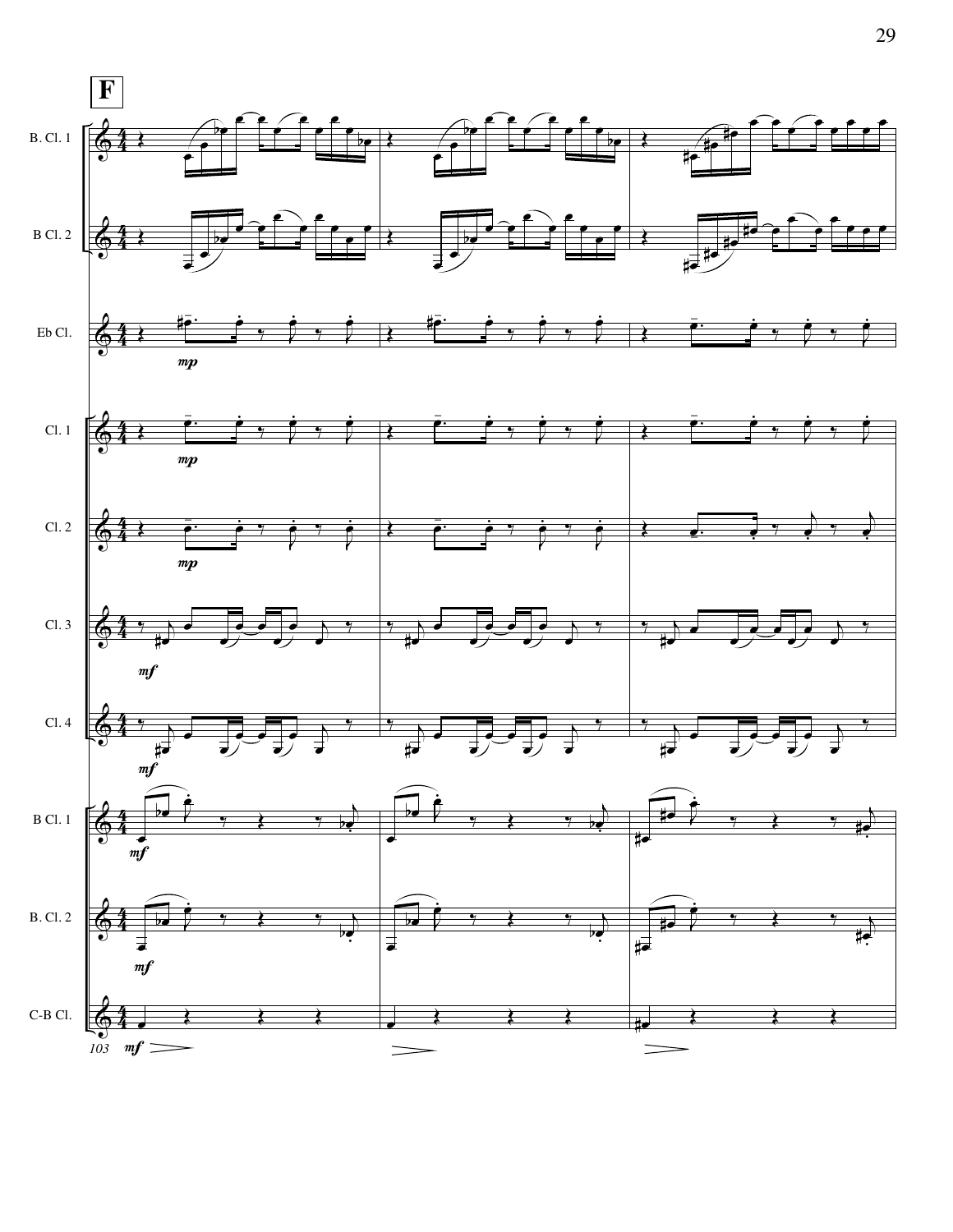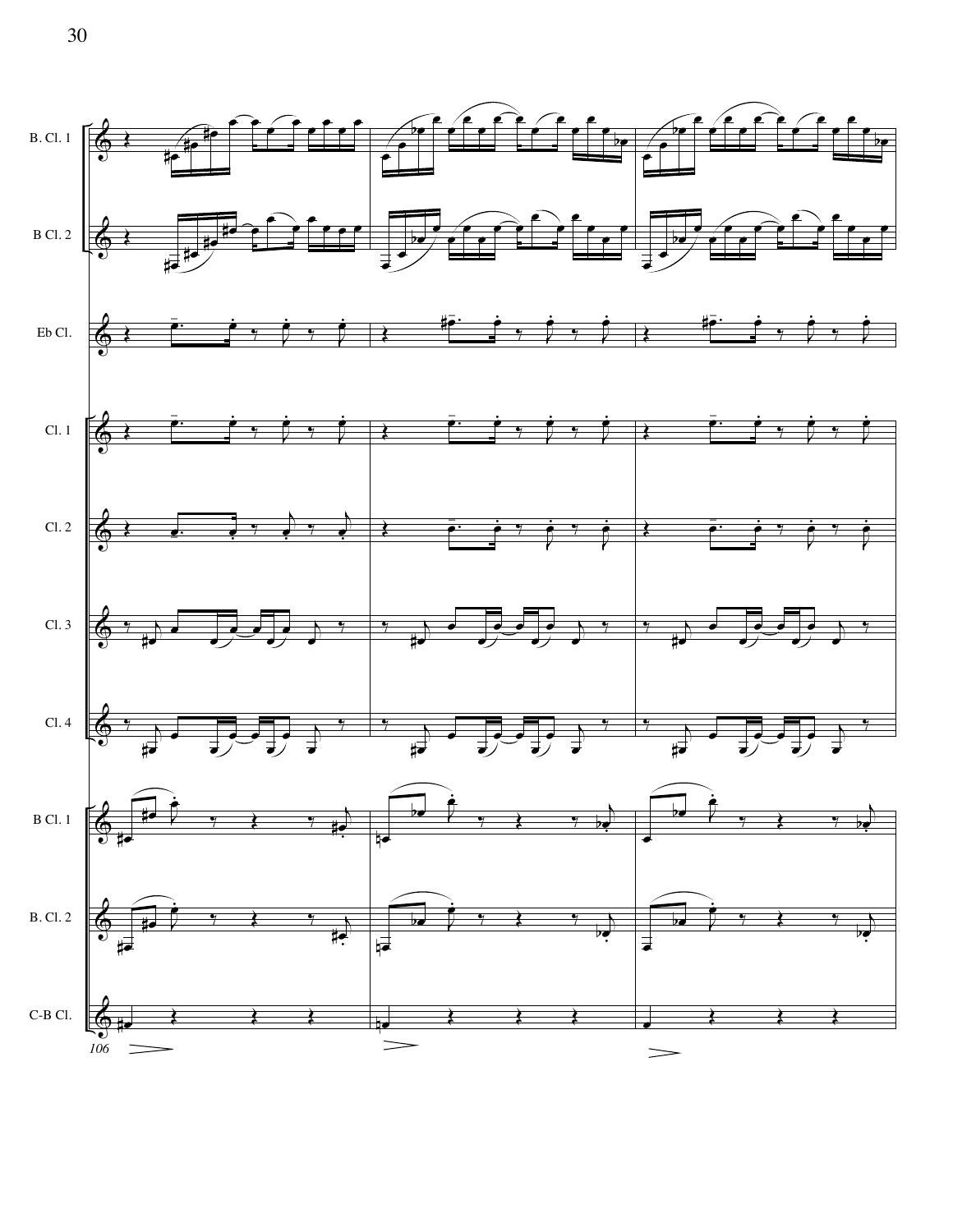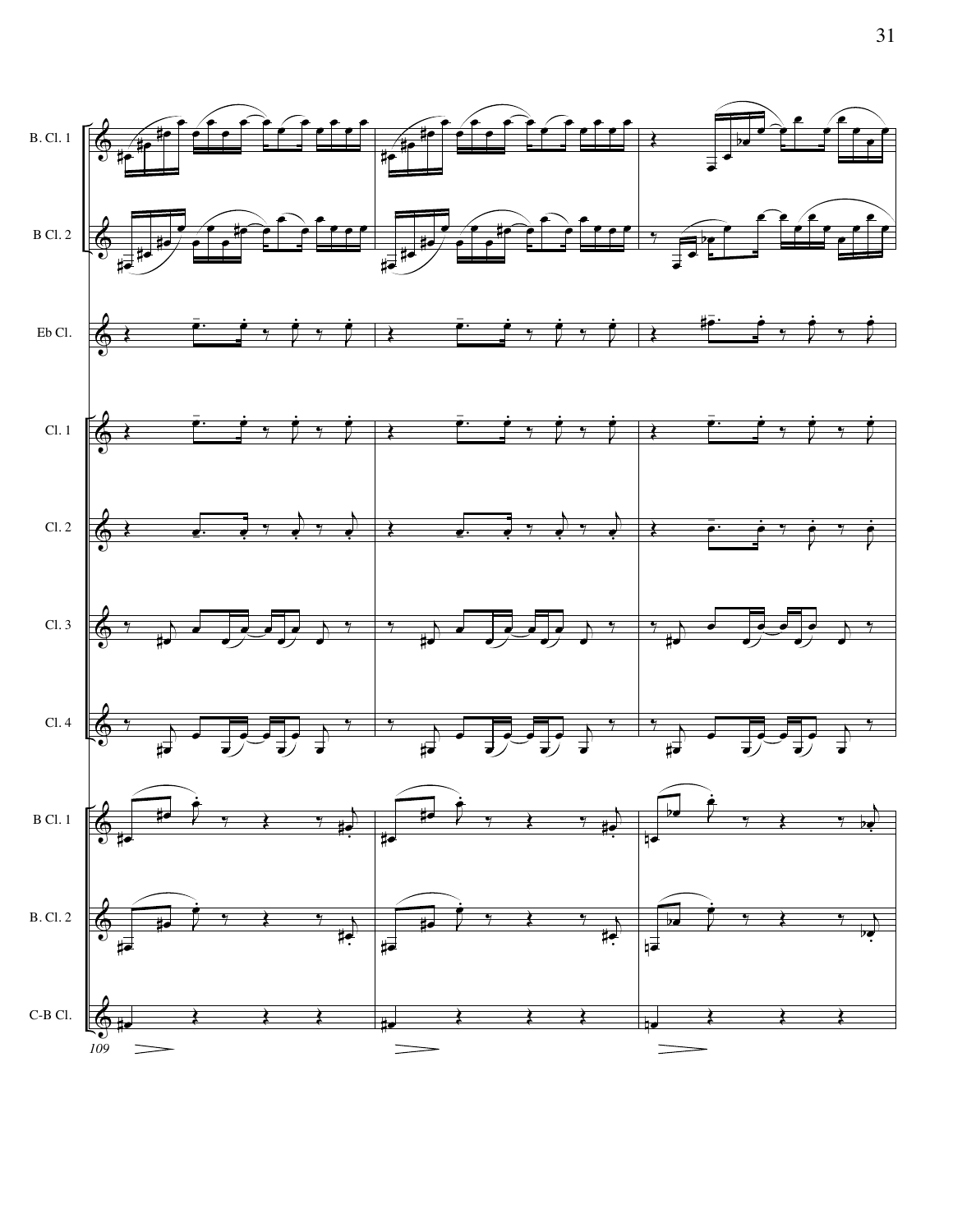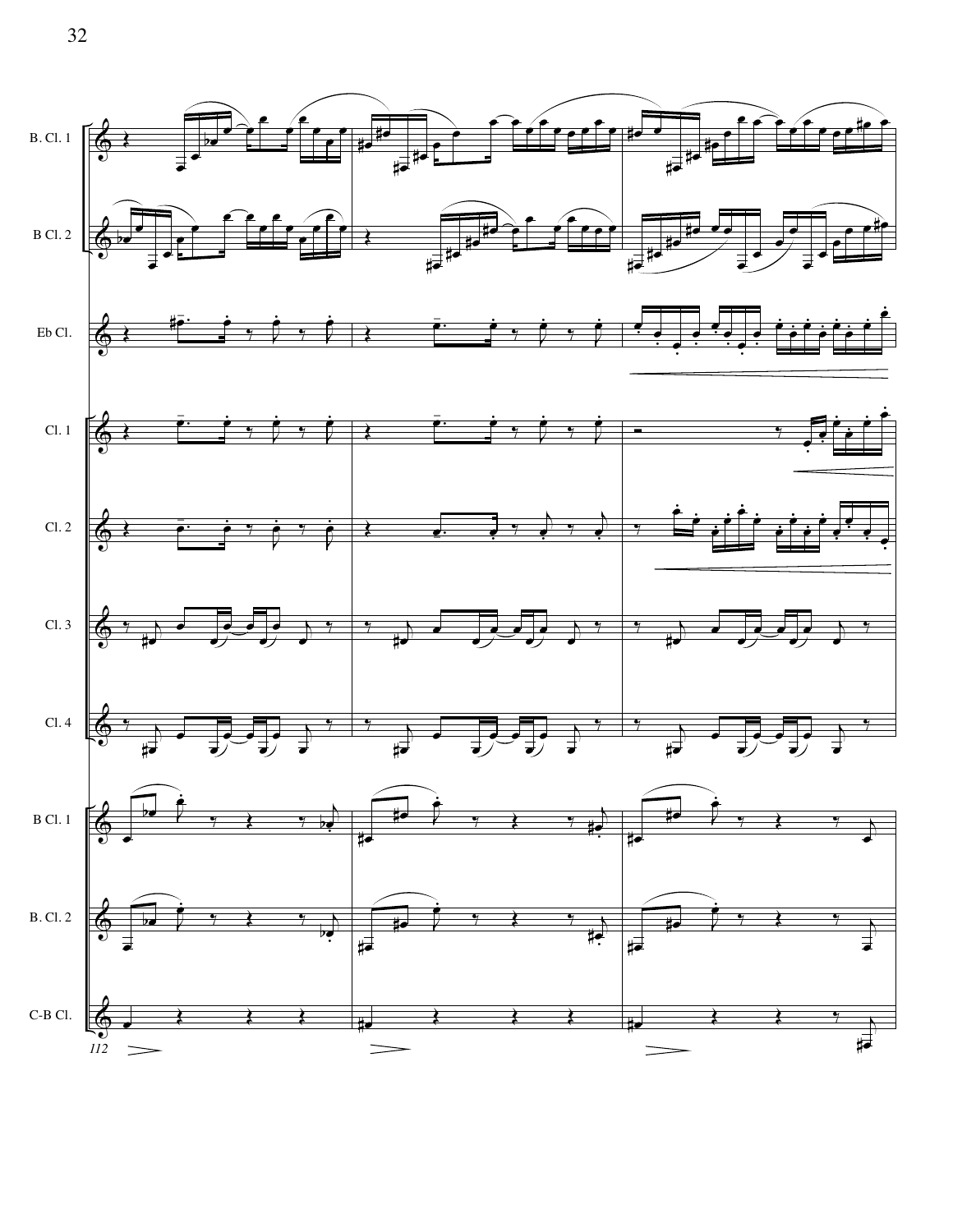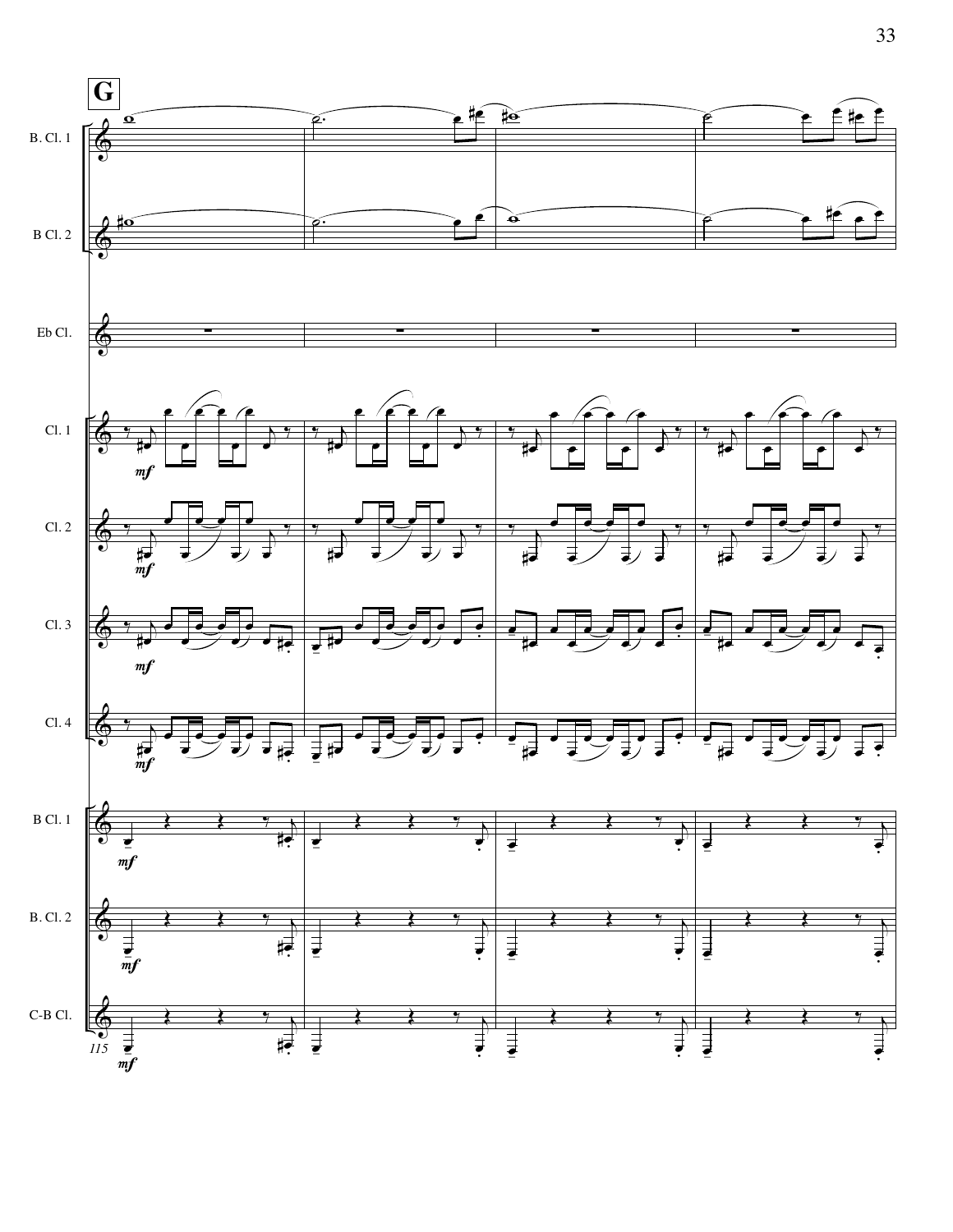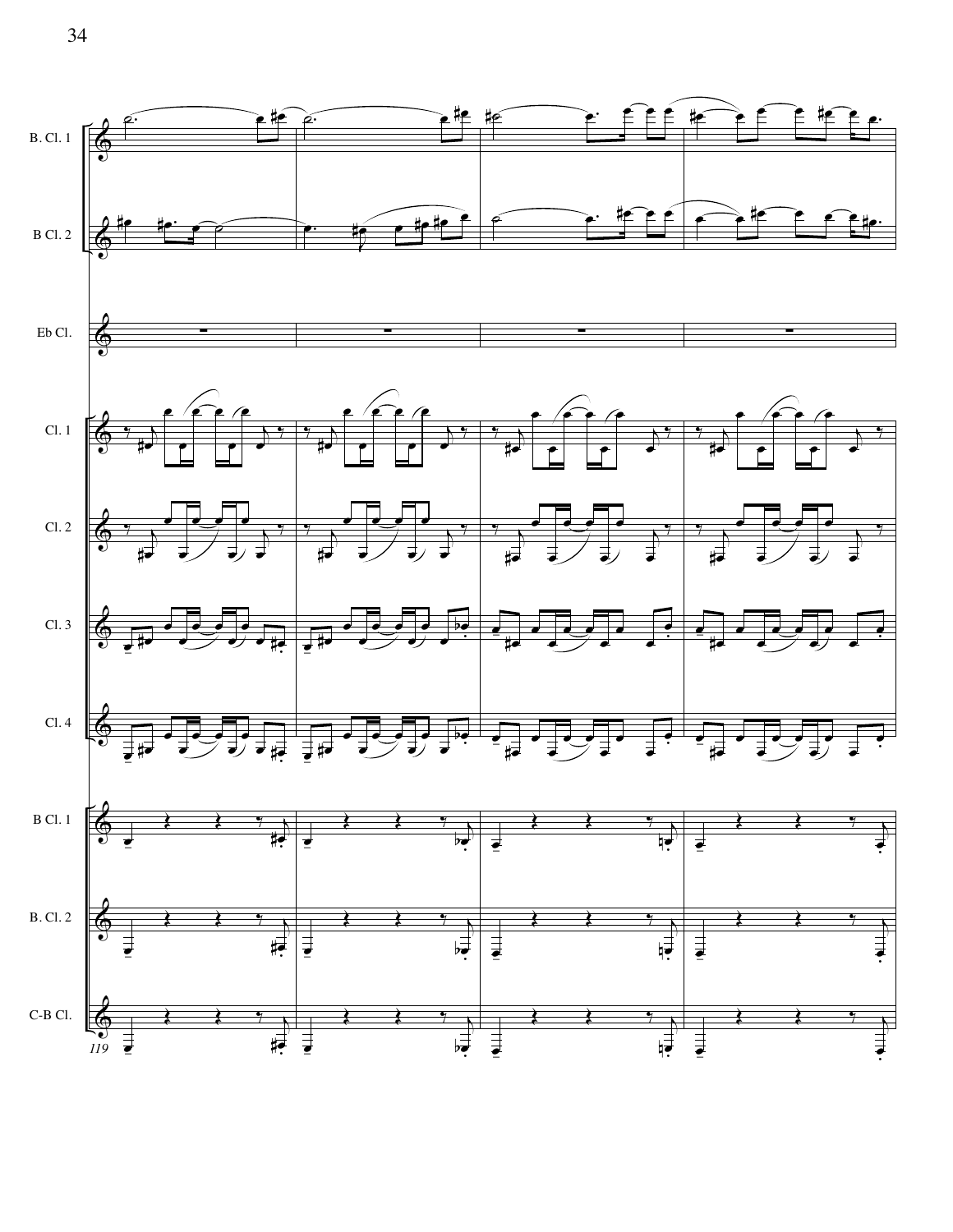![](_page_36_Figure_0.jpeg)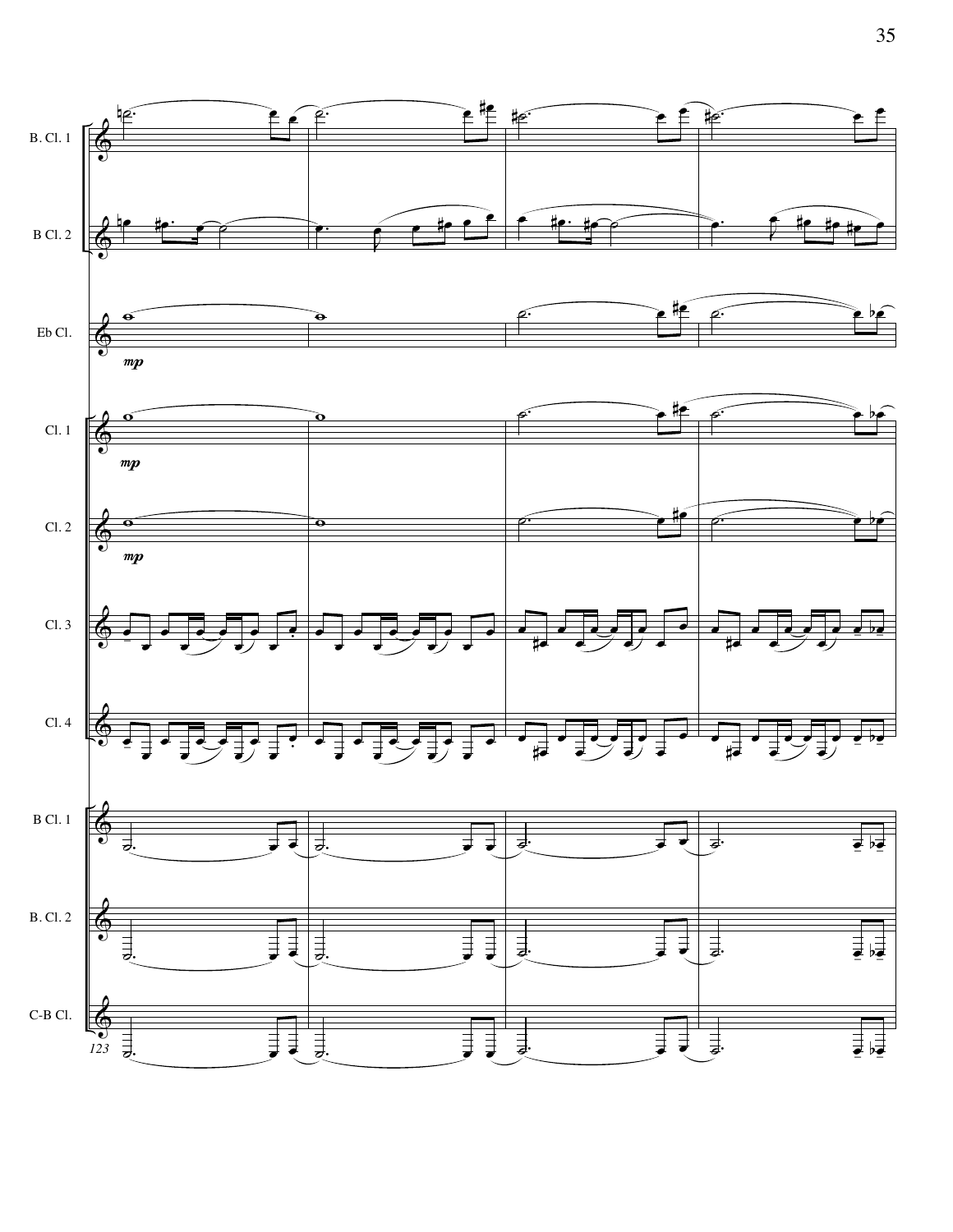![](_page_37_Figure_0.jpeg)

![](_page_37_Figure_1.jpeg)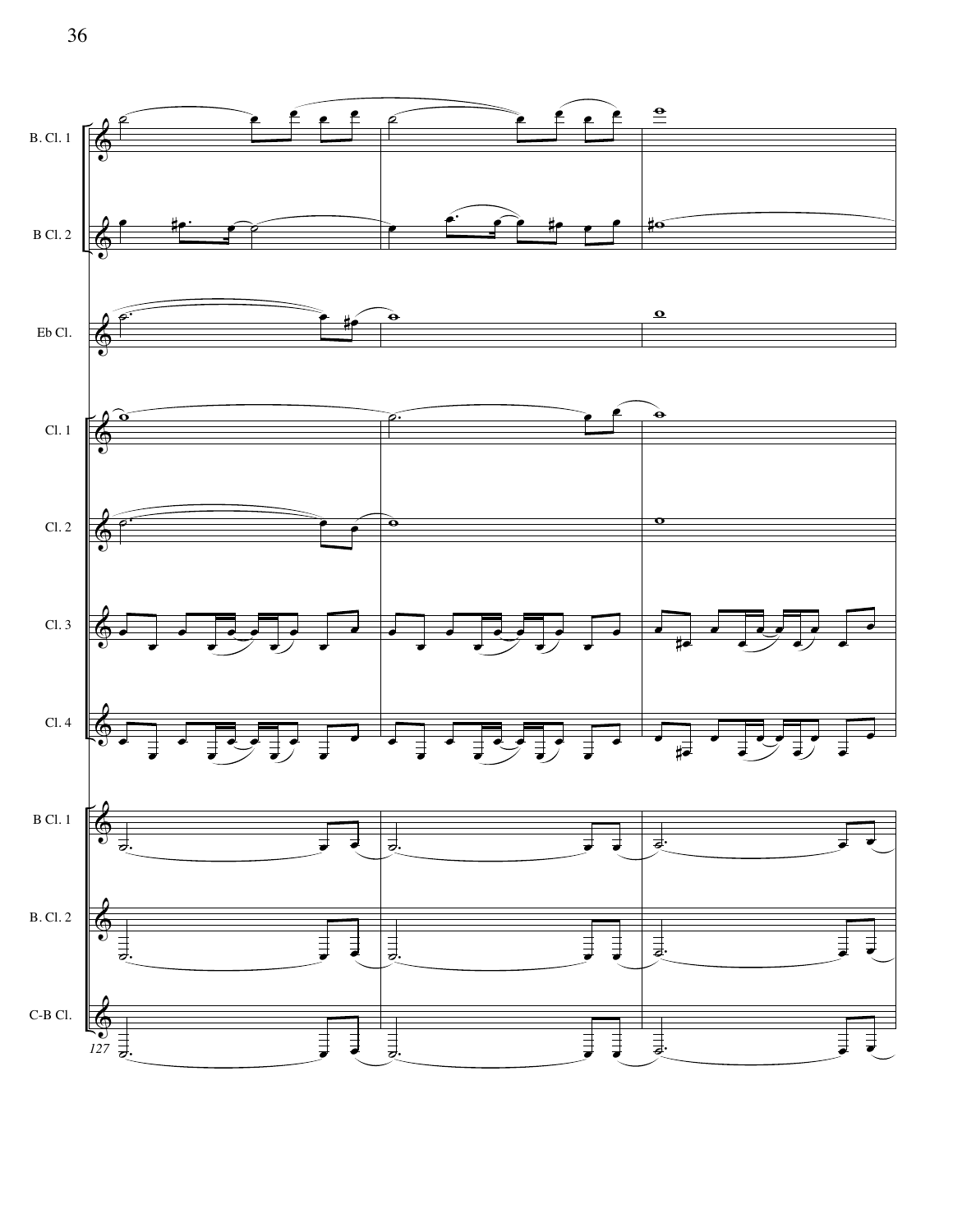![](_page_38_Figure_0.jpeg)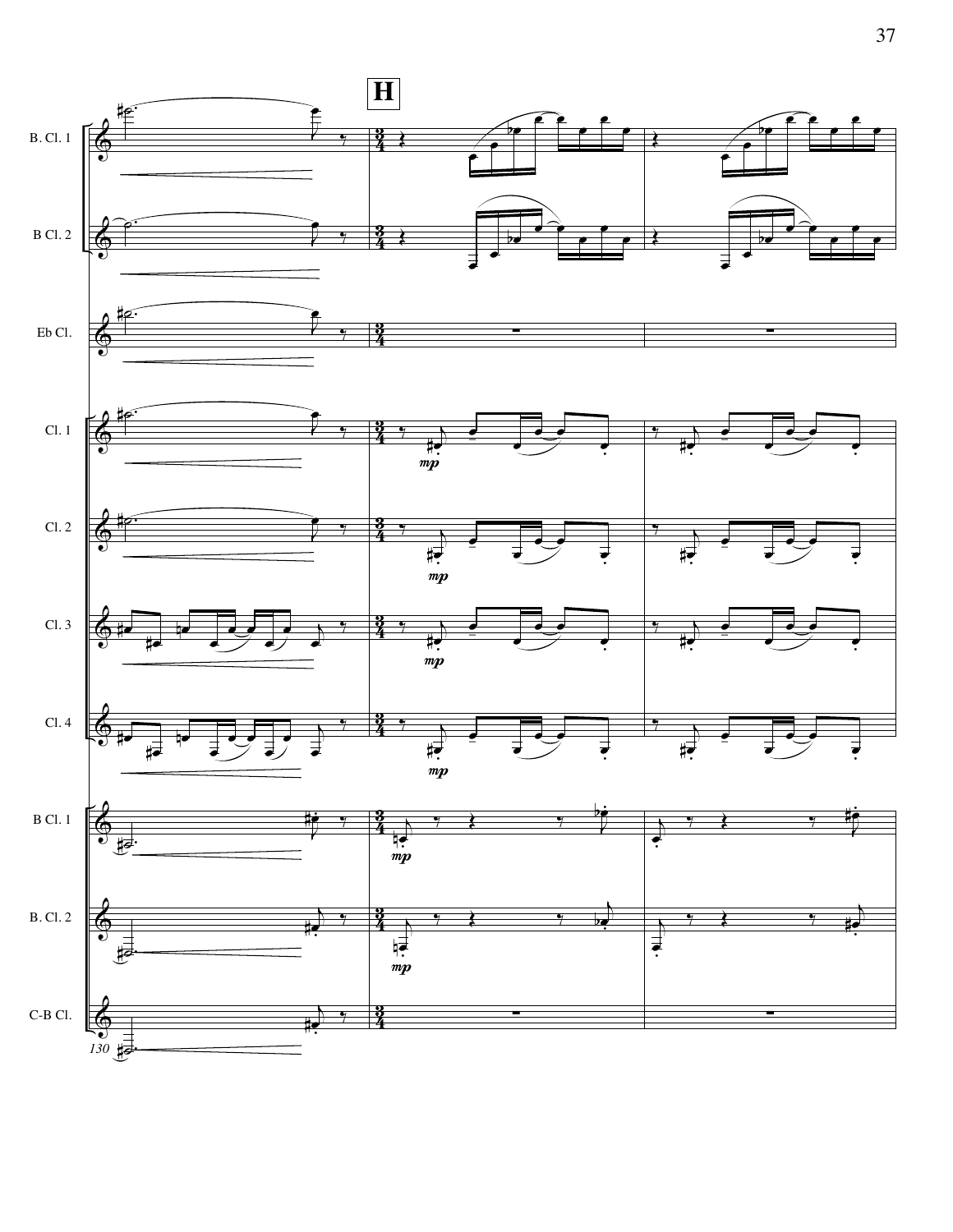![](_page_39_Figure_0.jpeg)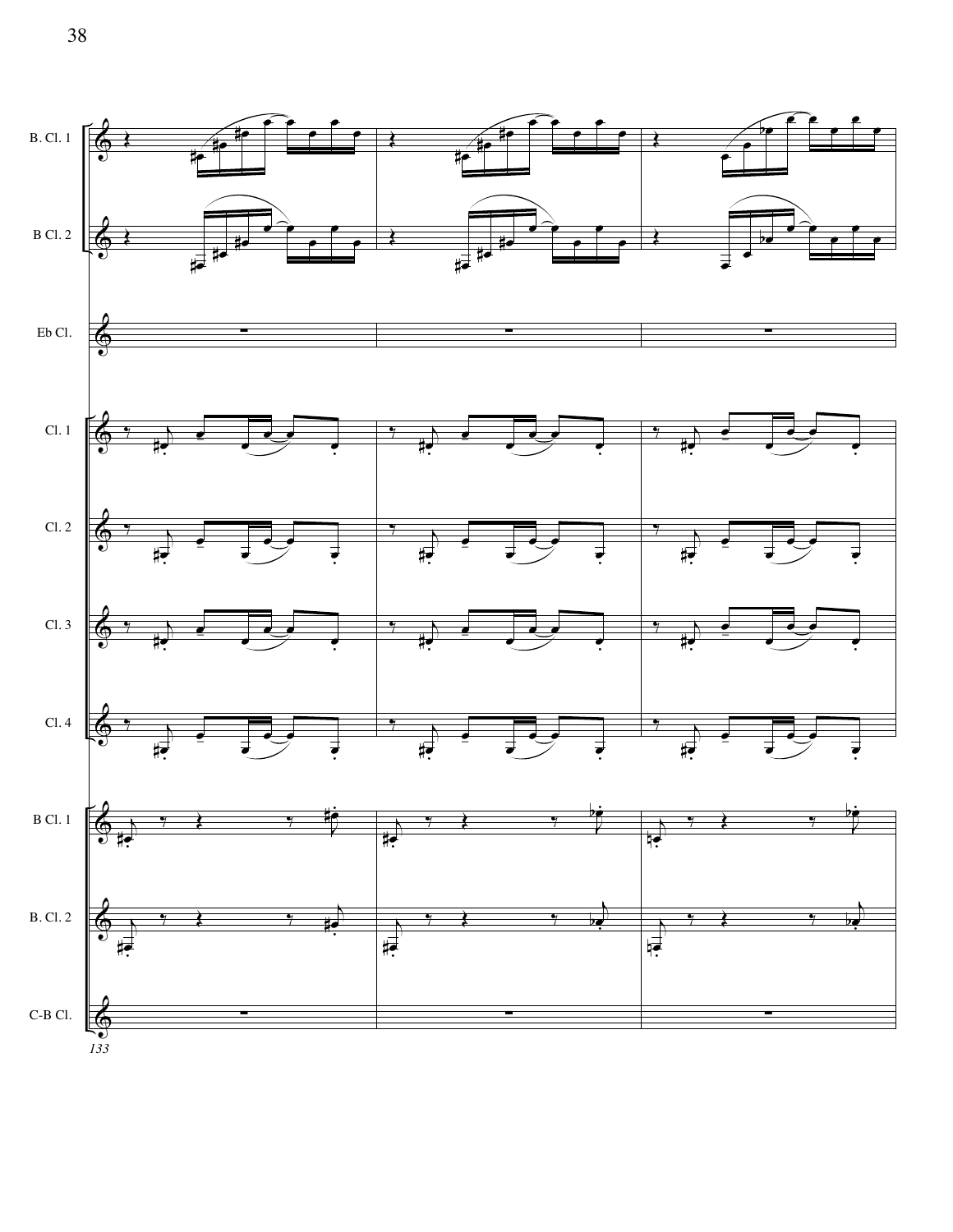![](_page_40_Figure_0.jpeg)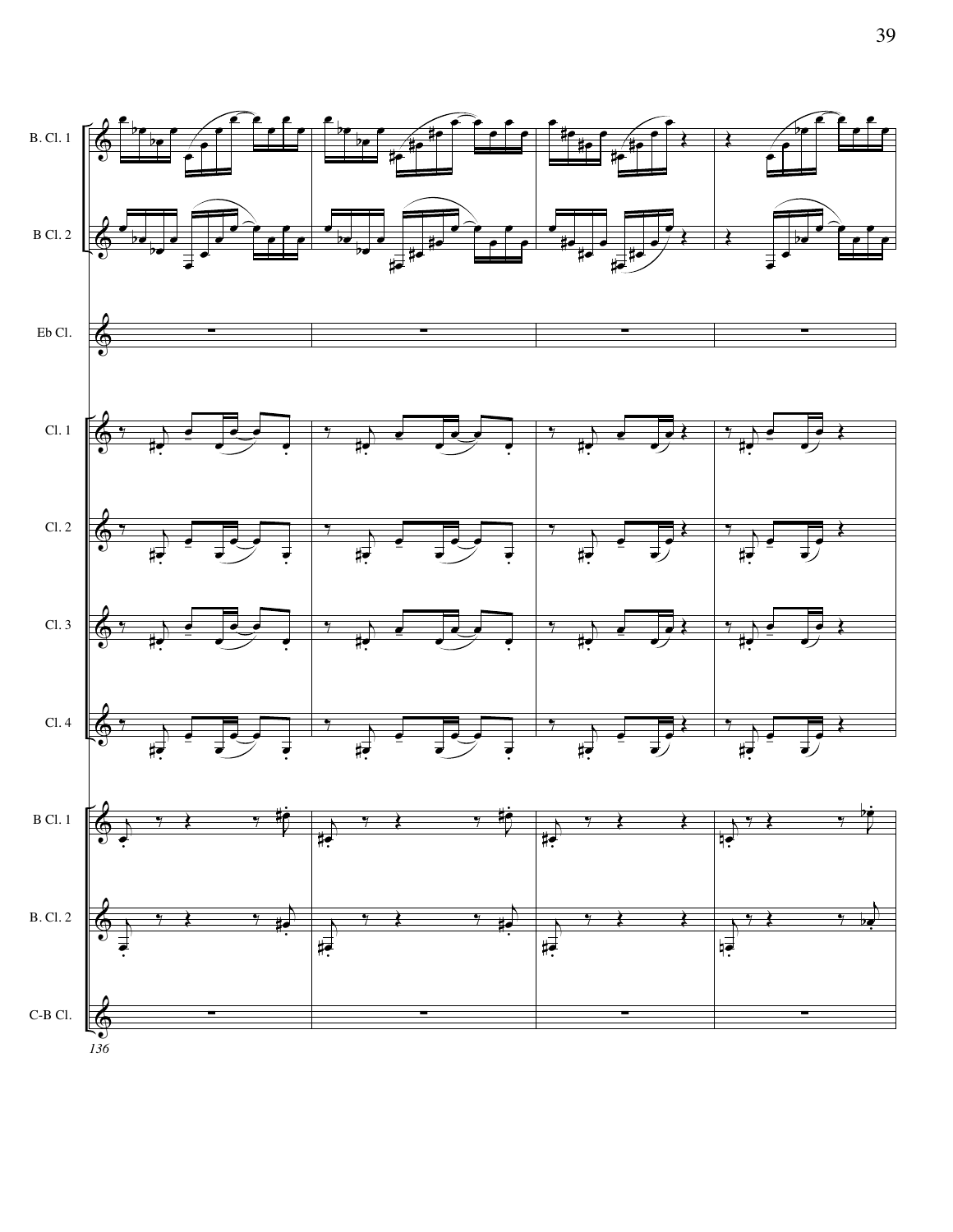![](_page_41_Figure_0.jpeg)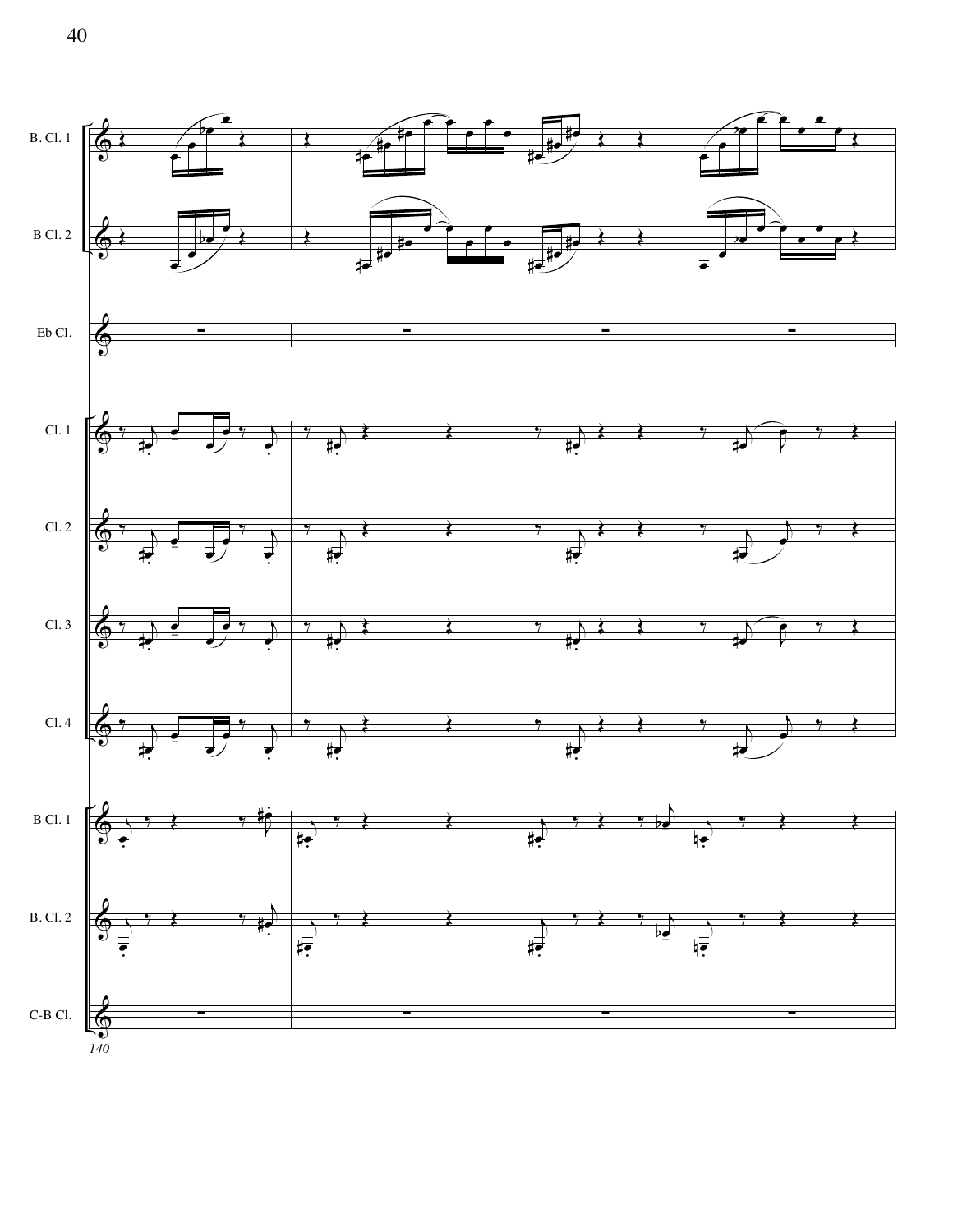![](_page_42_Figure_0.jpeg)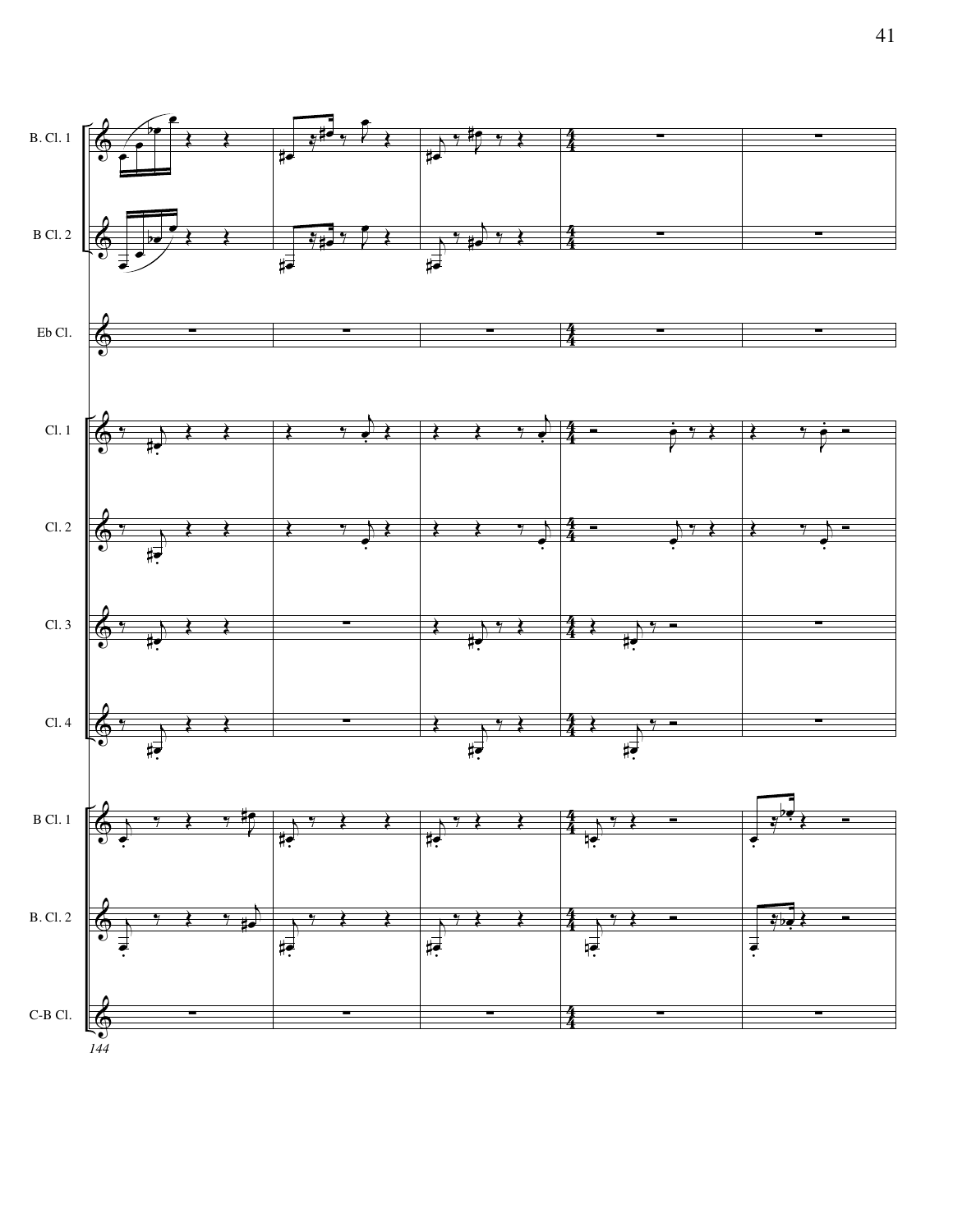![](_page_43_Figure_0.jpeg)

![](_page_43_Figure_1.jpeg)

*rit.*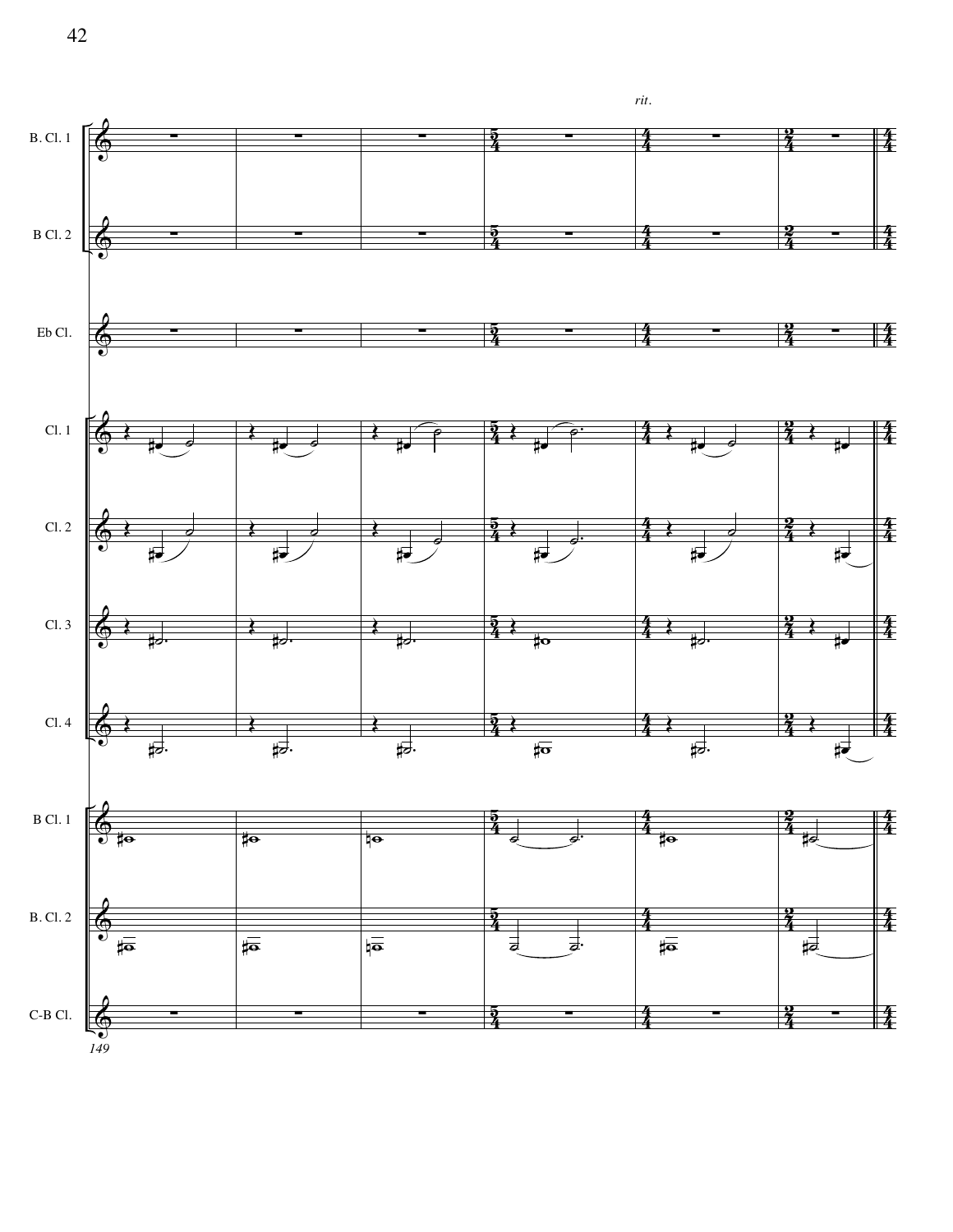![](_page_44_Figure_0.jpeg)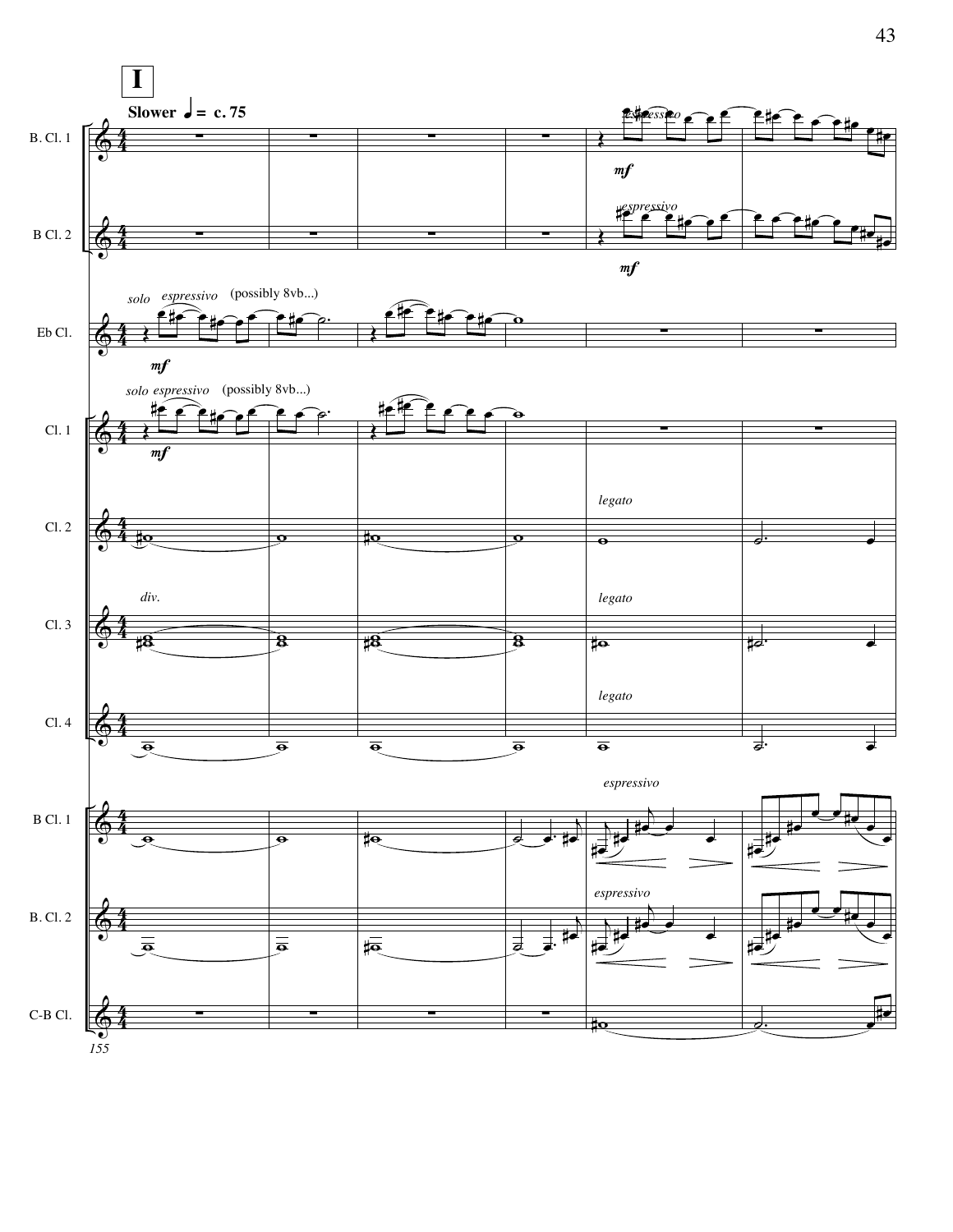![](_page_45_Figure_0.jpeg)

![](_page_45_Figure_1.jpeg)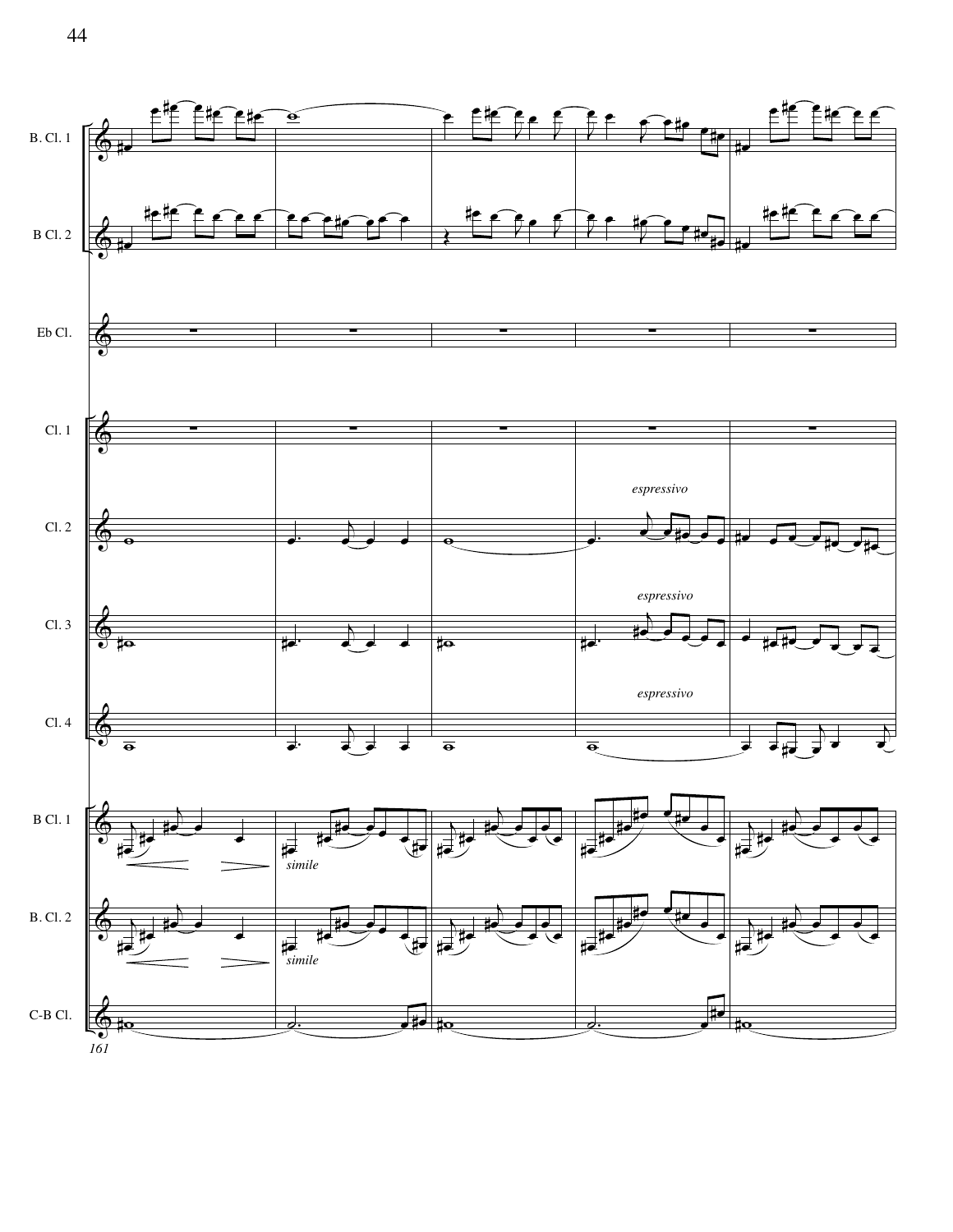![](_page_46_Figure_0.jpeg)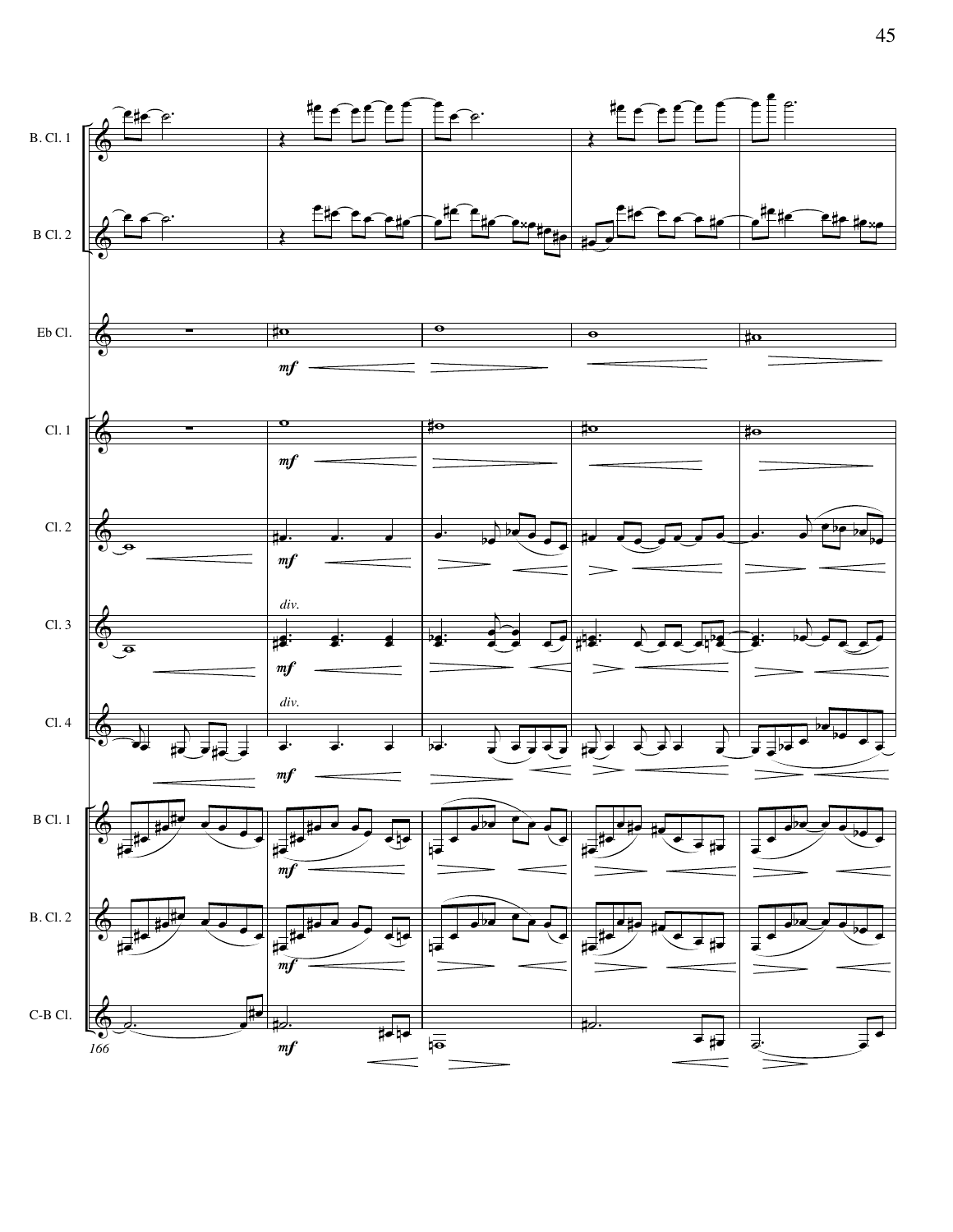![](_page_47_Figure_0.jpeg)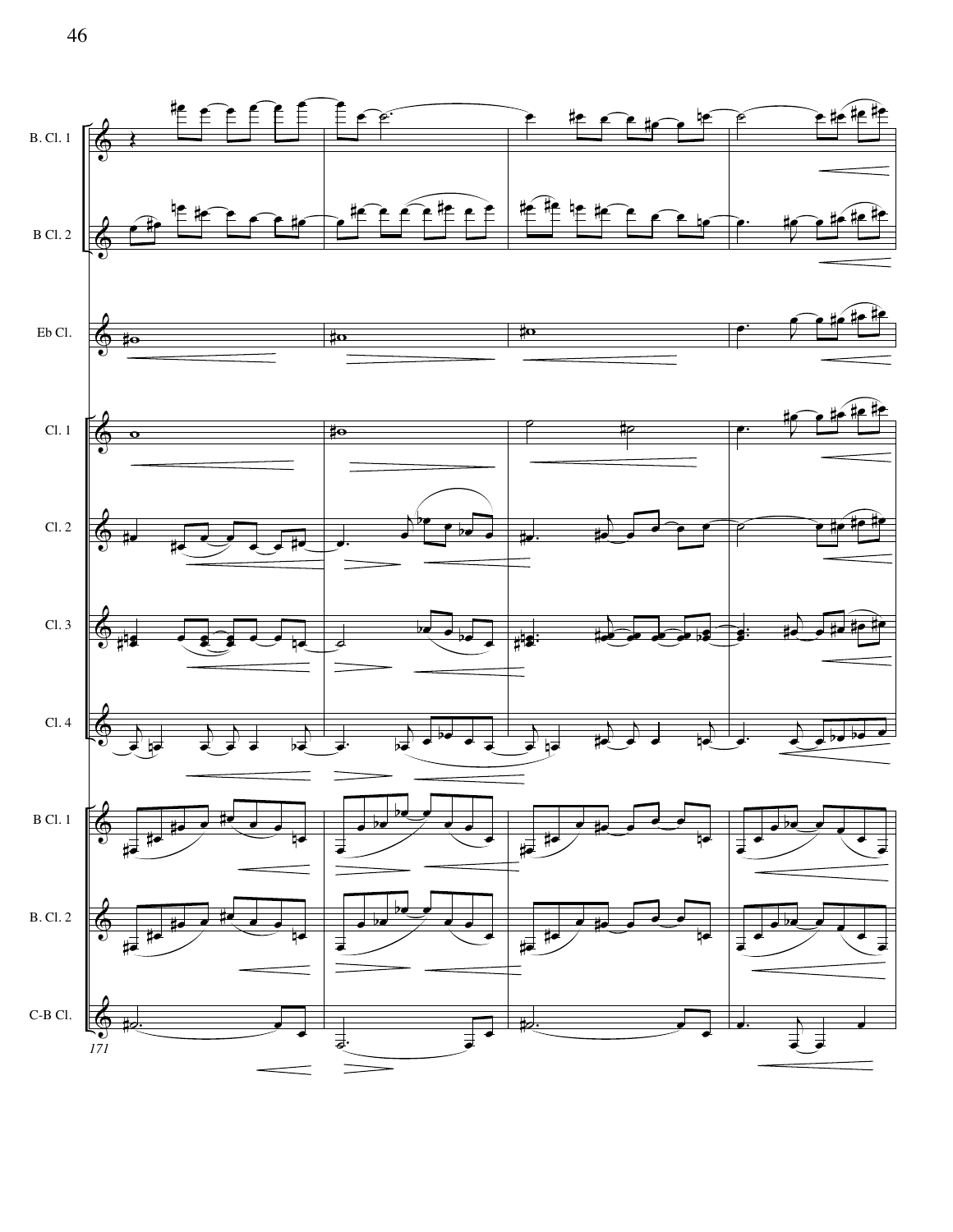![](_page_48_Figure_0.jpeg)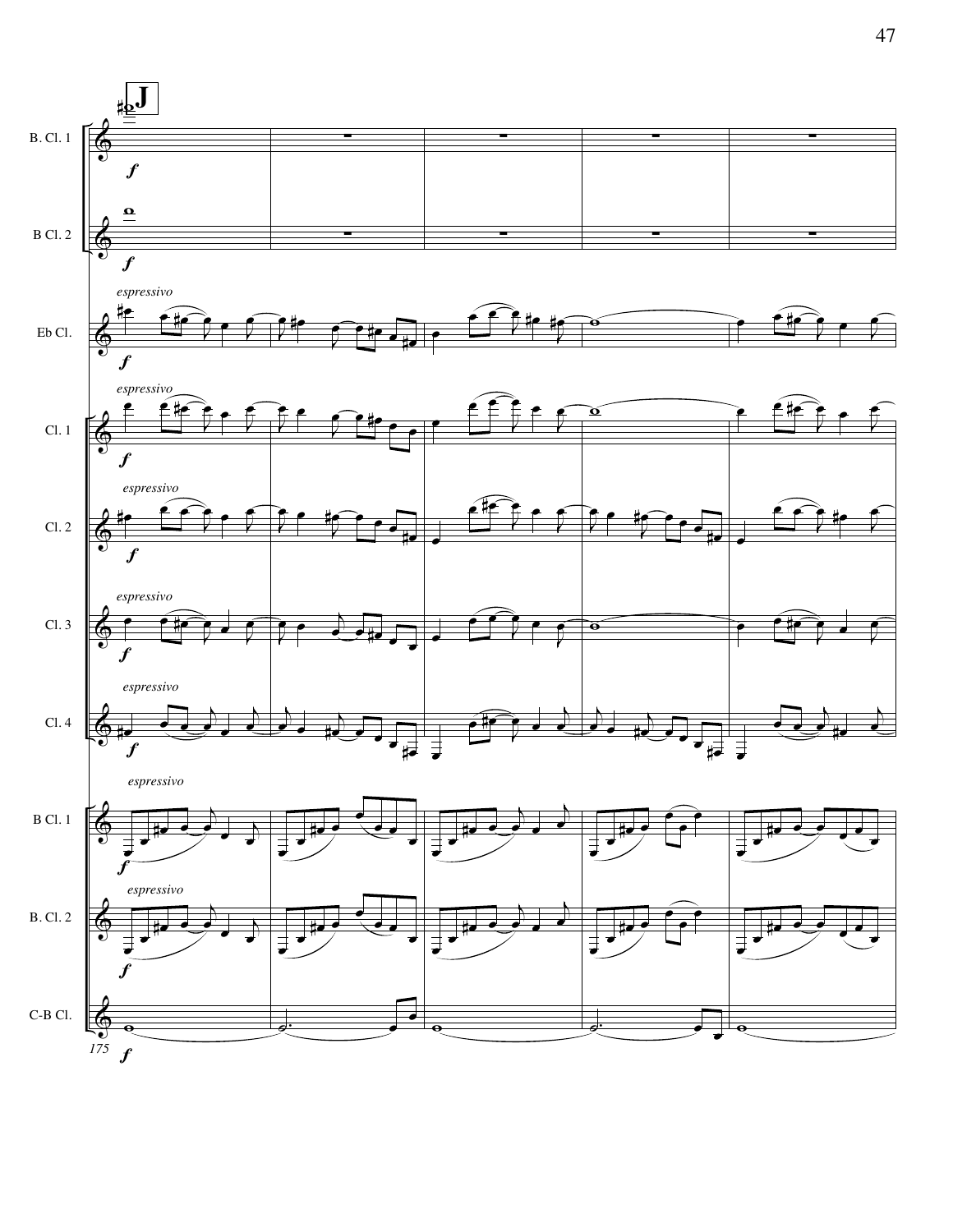![](_page_49_Figure_0.jpeg)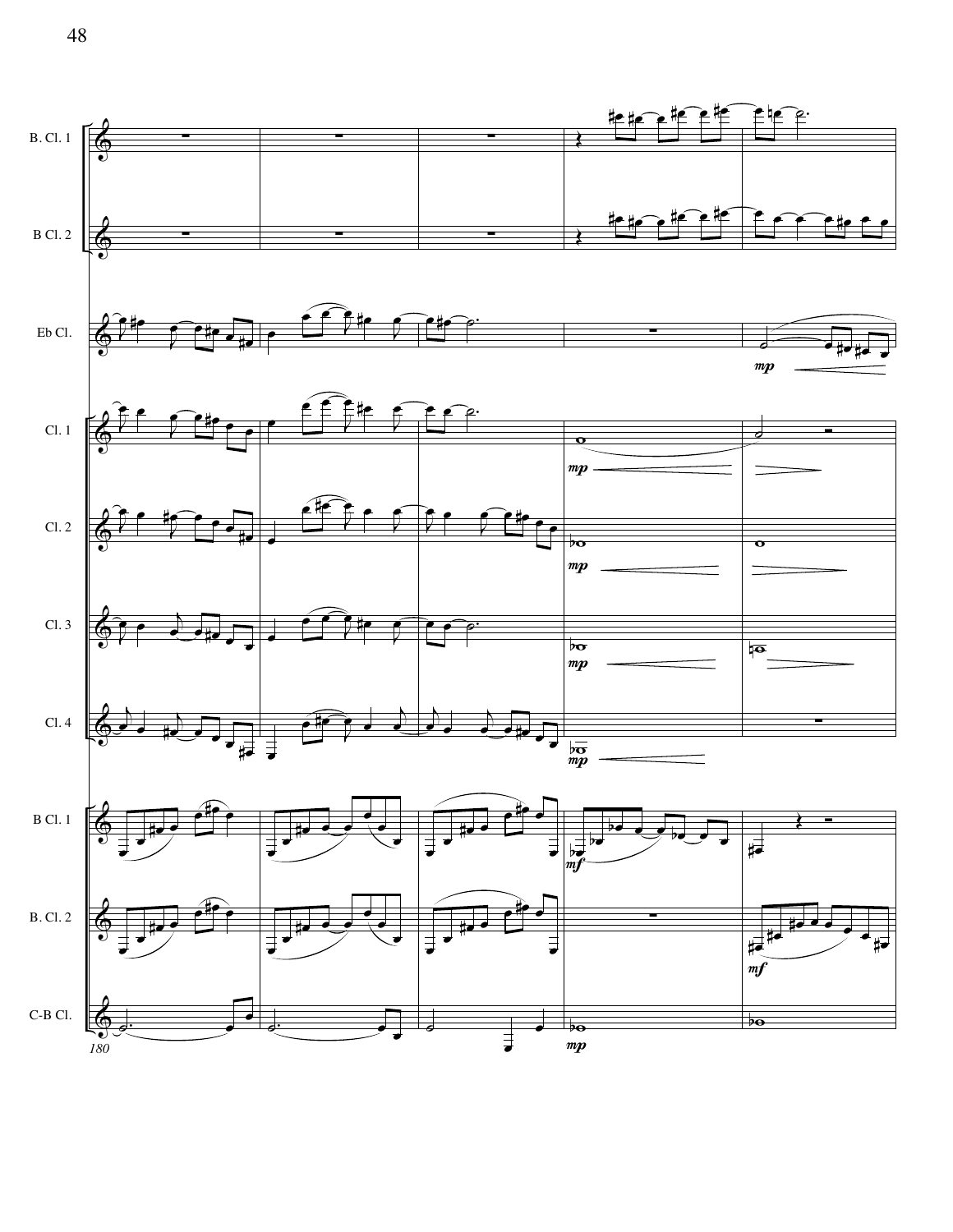![](_page_50_Figure_0.jpeg)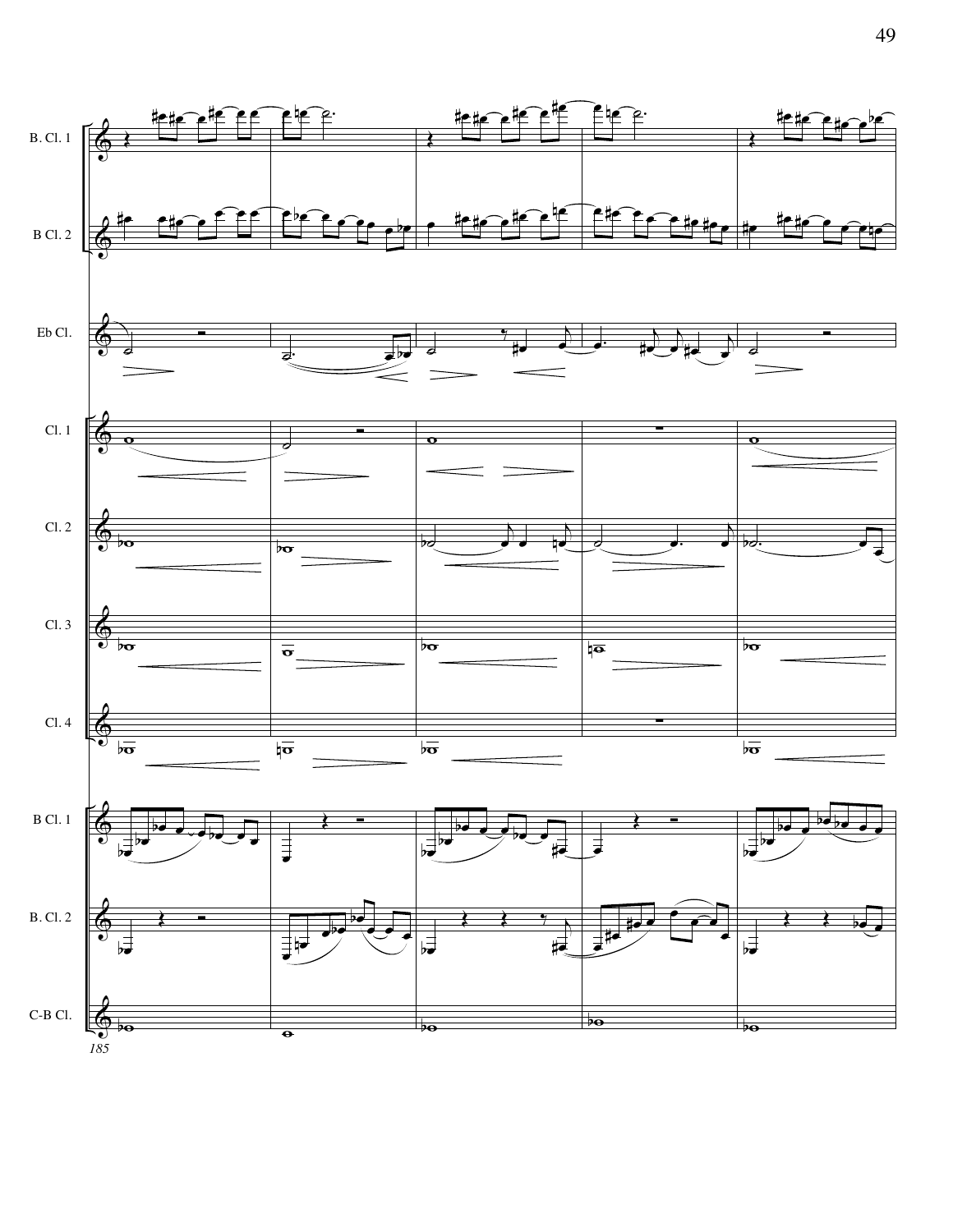![](_page_51_Figure_0.jpeg)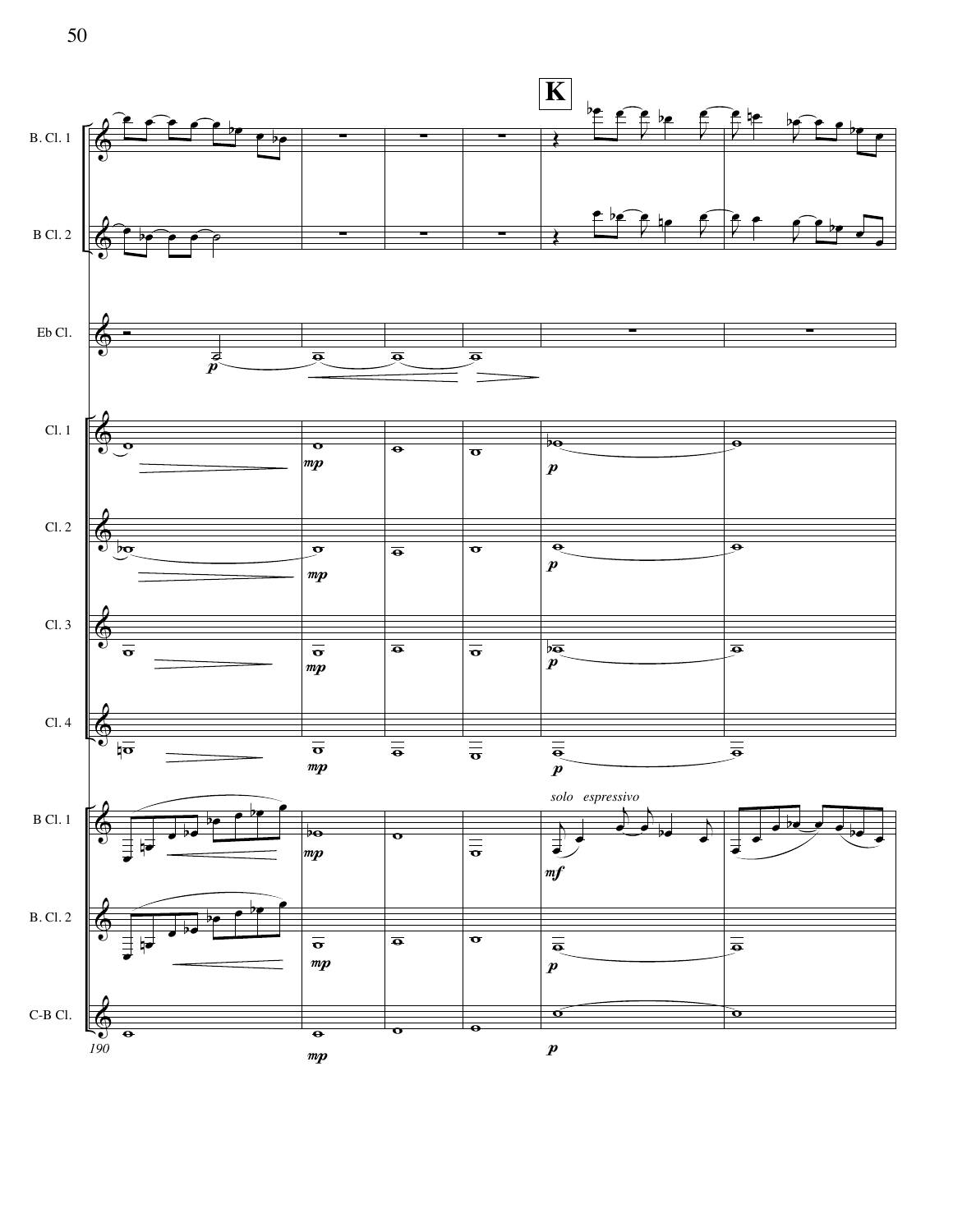![](_page_52_Figure_0.jpeg)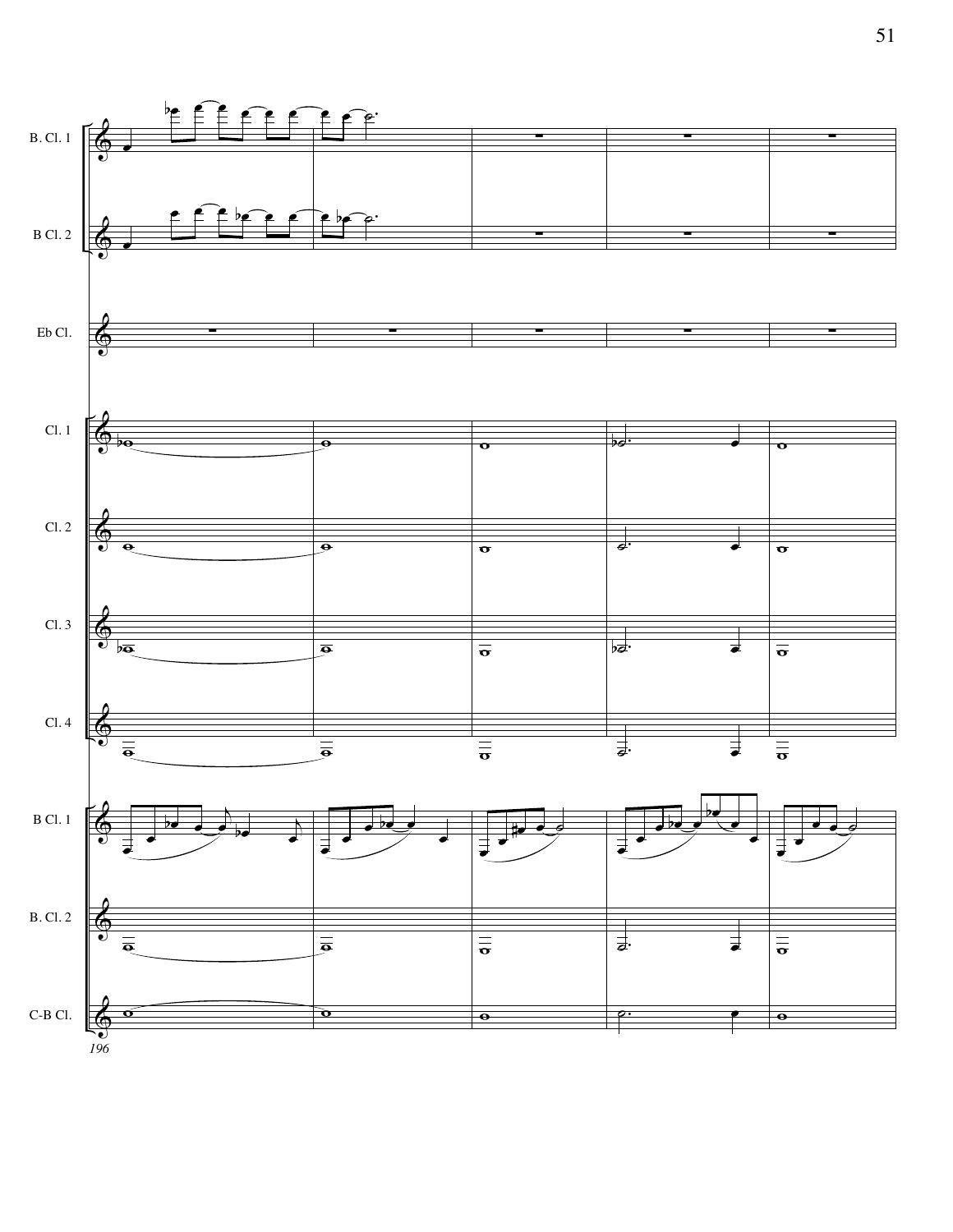![](_page_53_Figure_0.jpeg)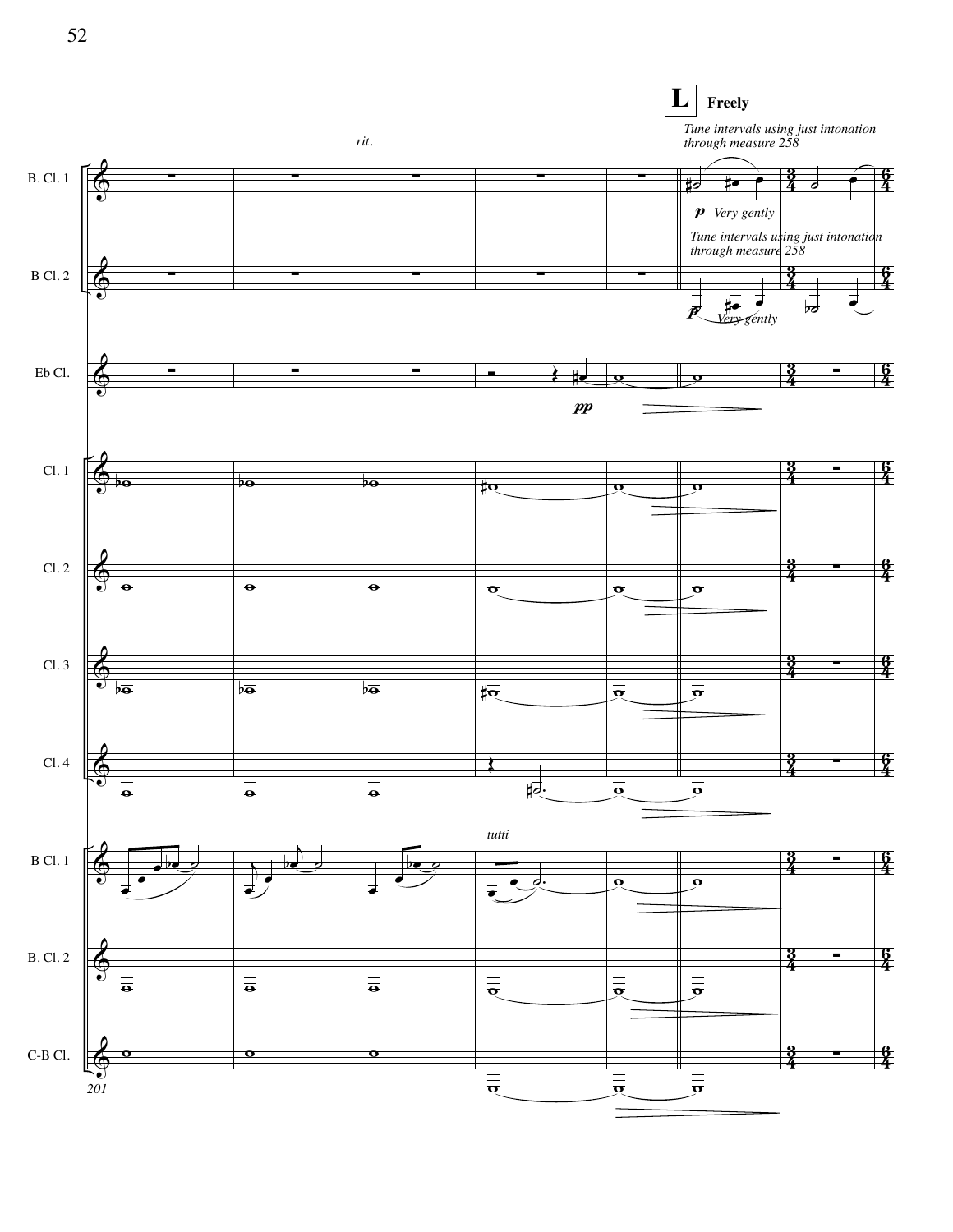![](_page_54_Figure_0.jpeg)

![](_page_54_Figure_1.jpeg)

![](_page_54_Figure_2.jpeg)

![](_page_54_Figure_3.jpeg)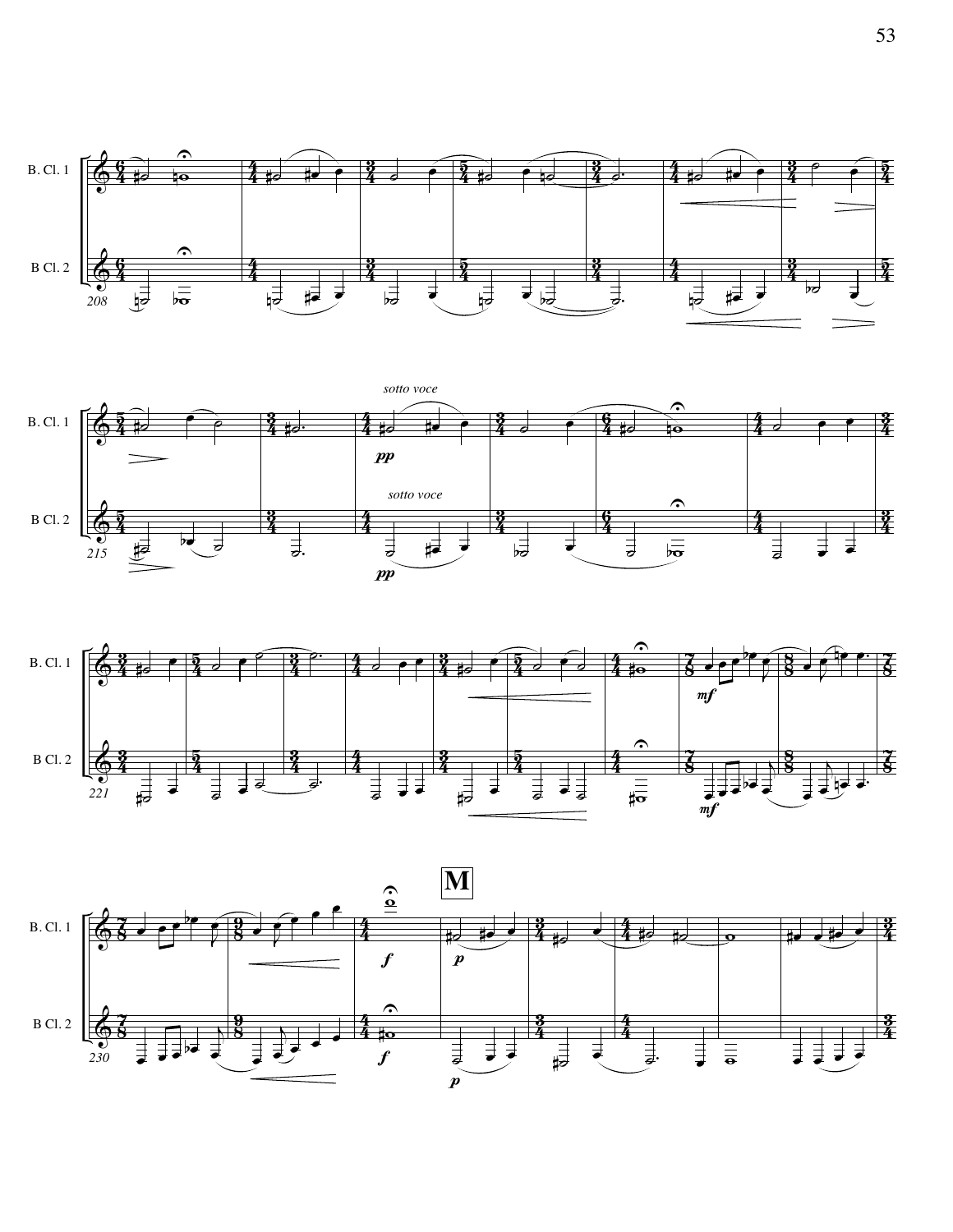![](_page_55_Figure_0.jpeg)

![](_page_55_Figure_1.jpeg)

![](_page_55_Figure_2.jpeg)

![](_page_55_Figure_3.jpeg)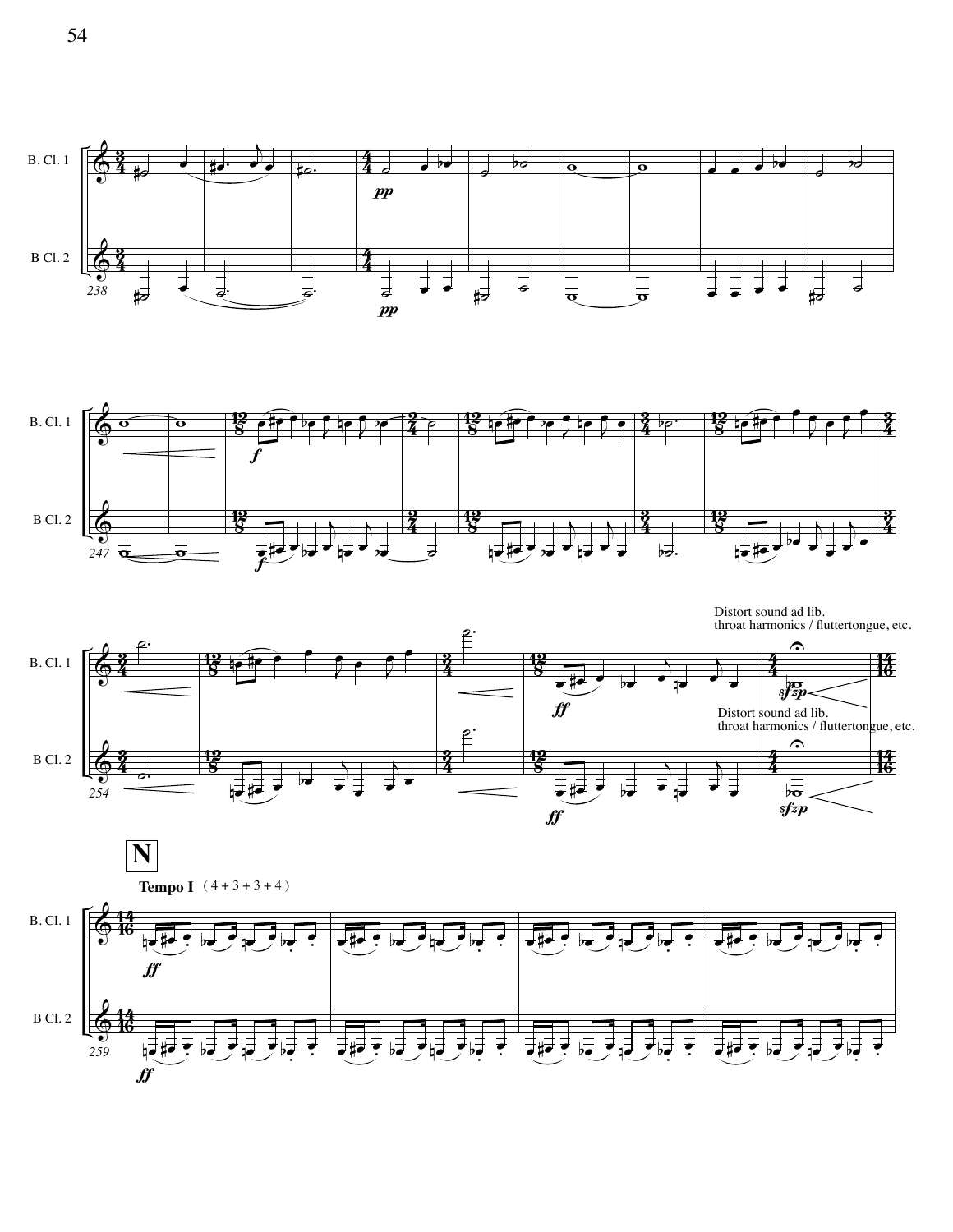![](_page_56_Figure_0.jpeg)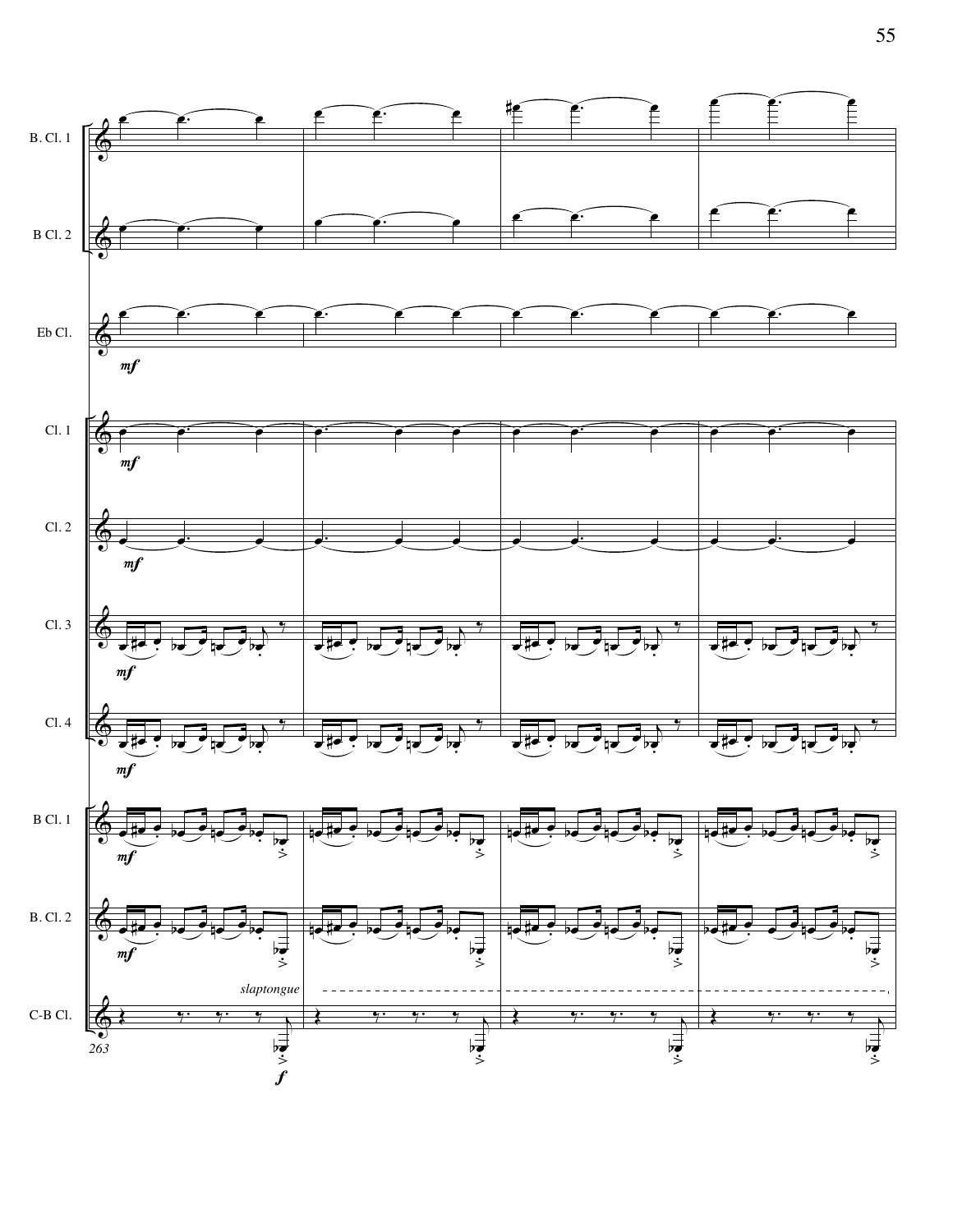![](_page_57_Figure_0.jpeg)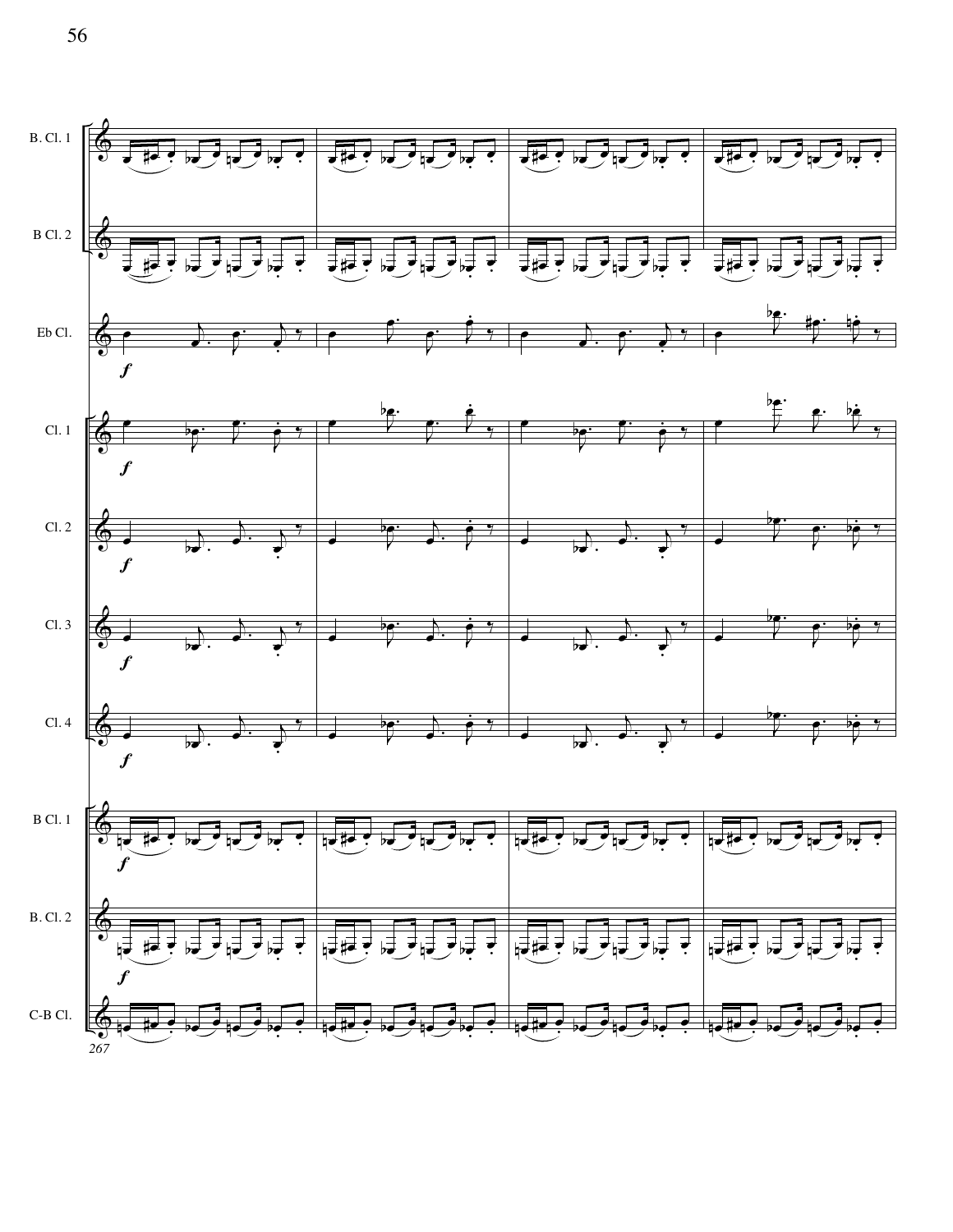![](_page_58_Figure_0.jpeg)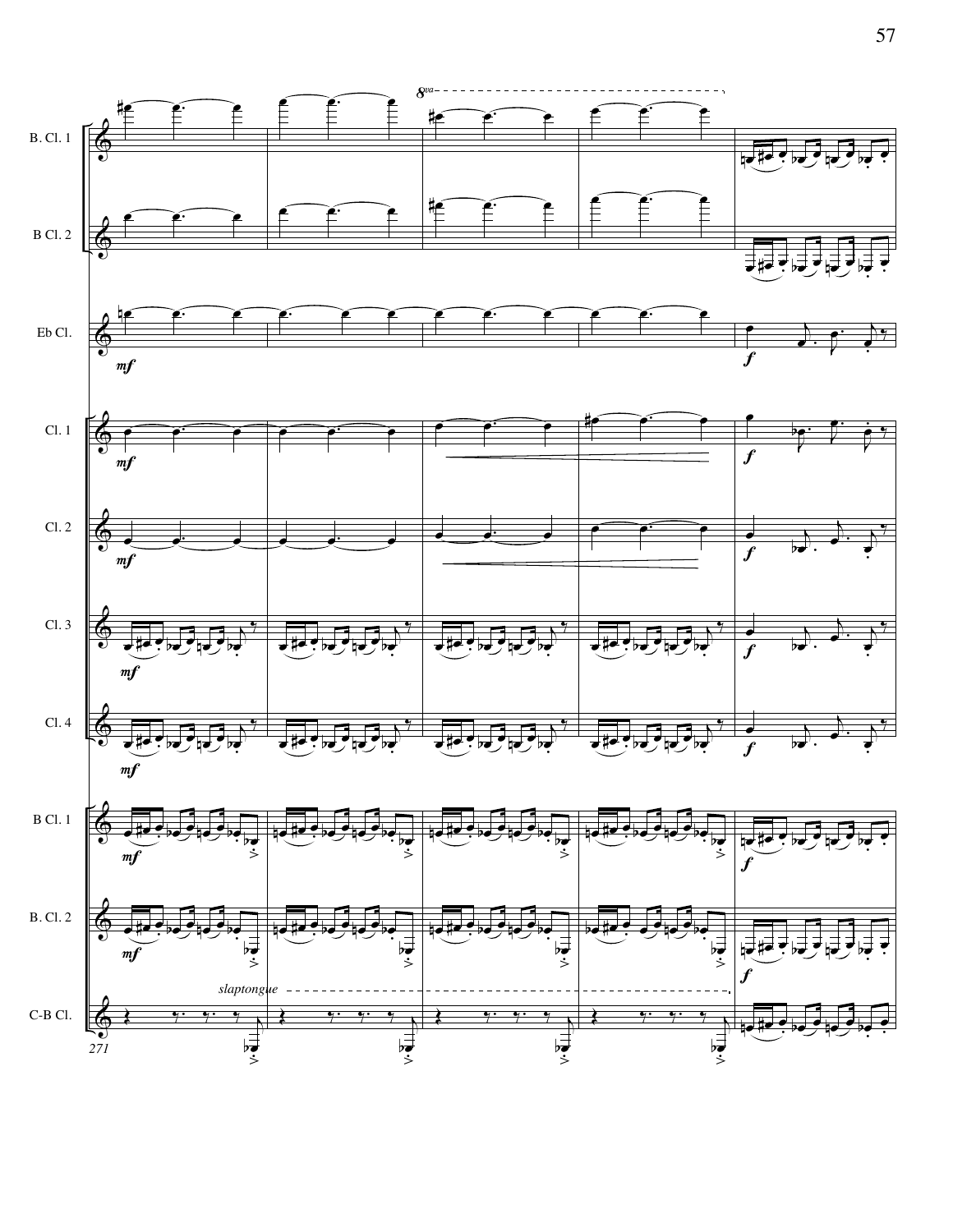![](_page_59_Figure_0.jpeg)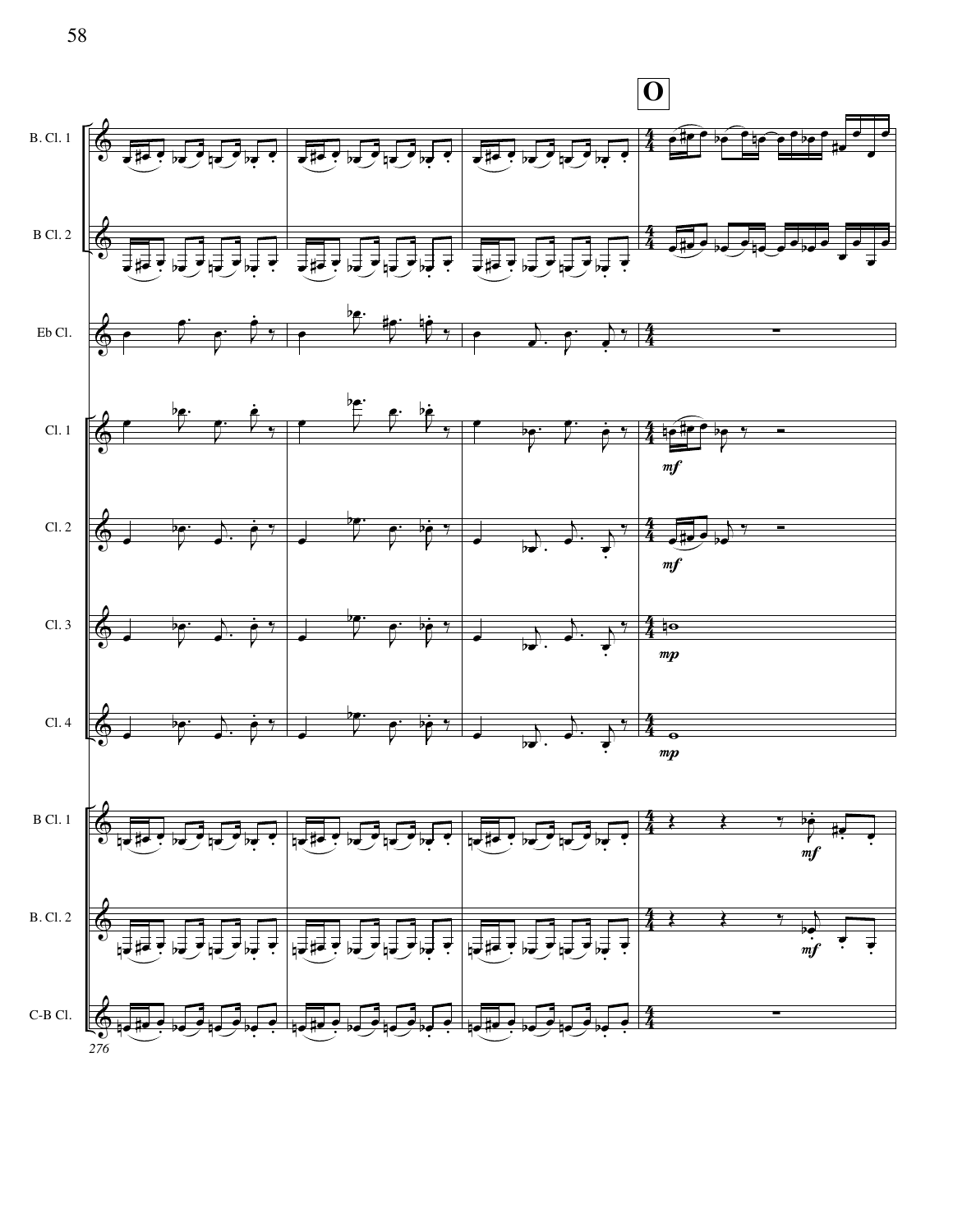![](_page_60_Figure_0.jpeg)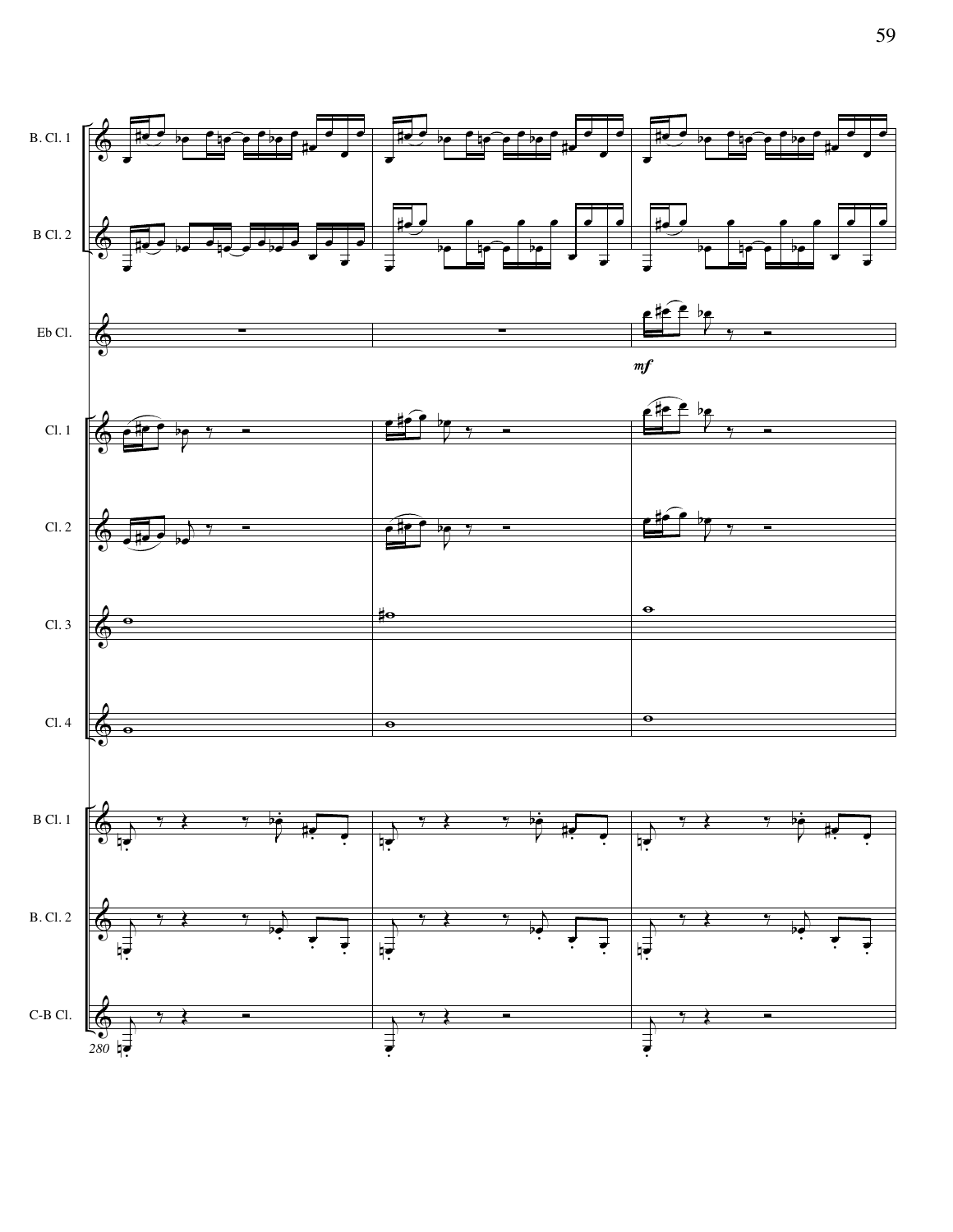![](_page_61_Figure_0.jpeg)

![](_page_61_Figure_1.jpeg)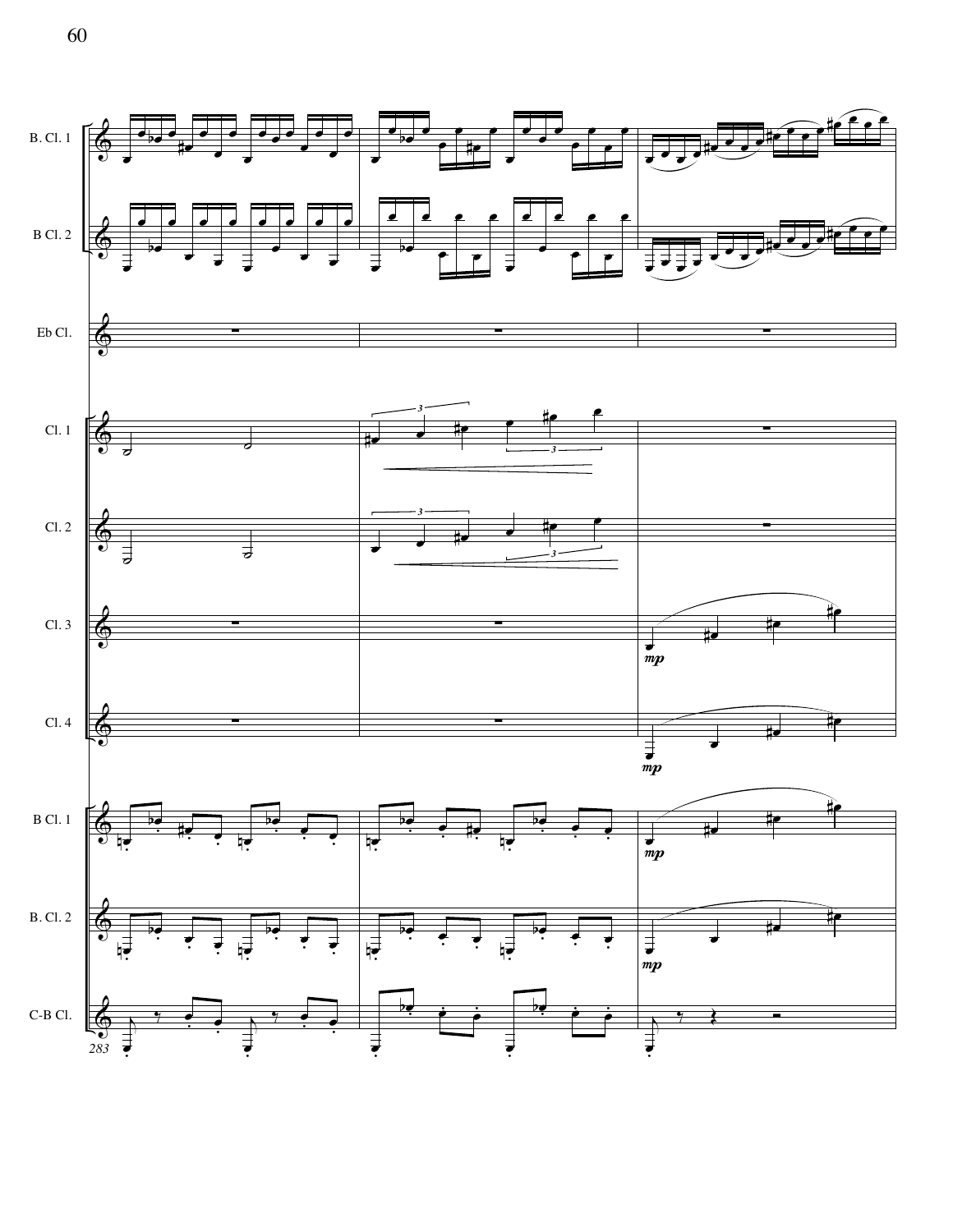![](_page_62_Figure_0.jpeg)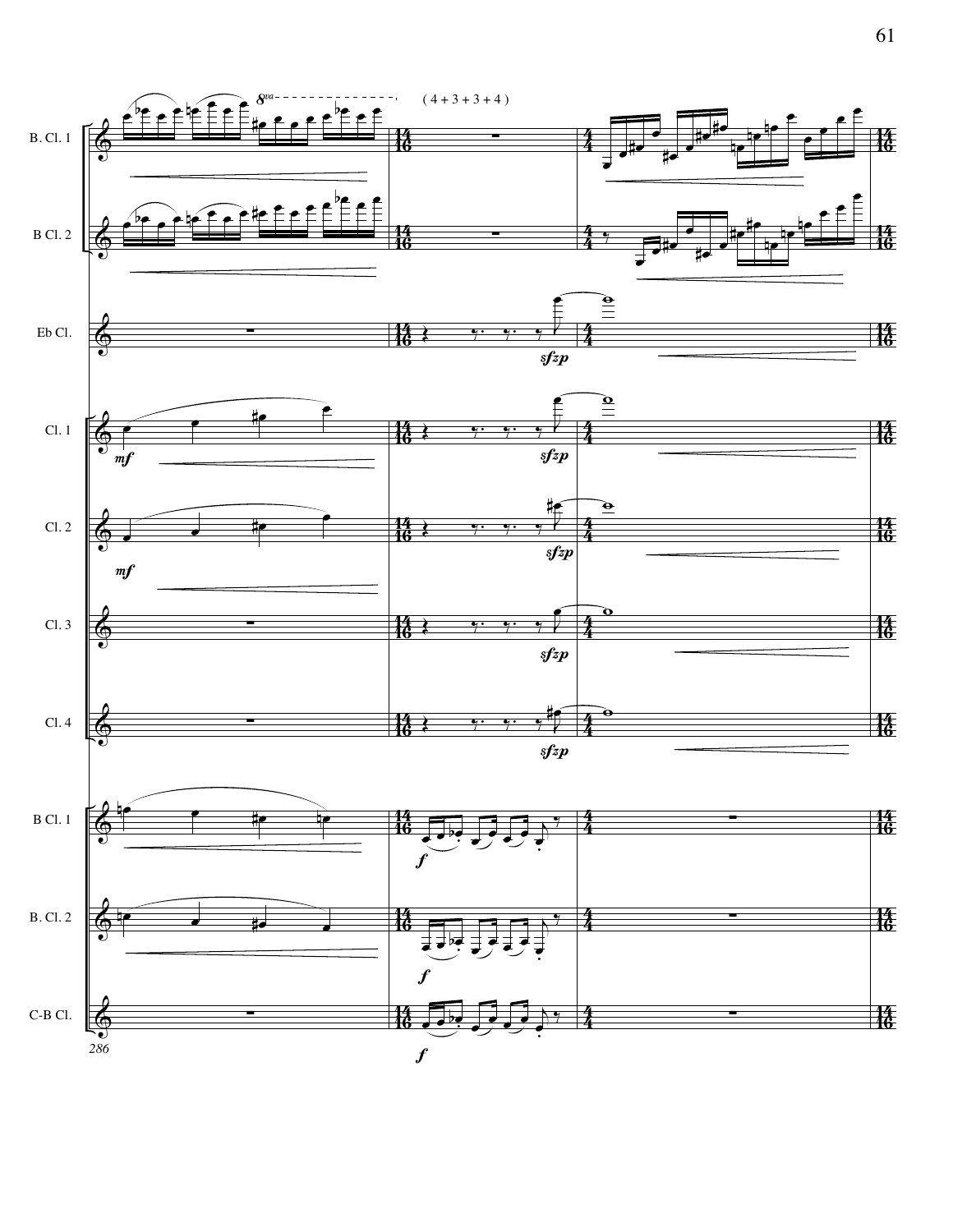![](_page_63_Figure_0.jpeg)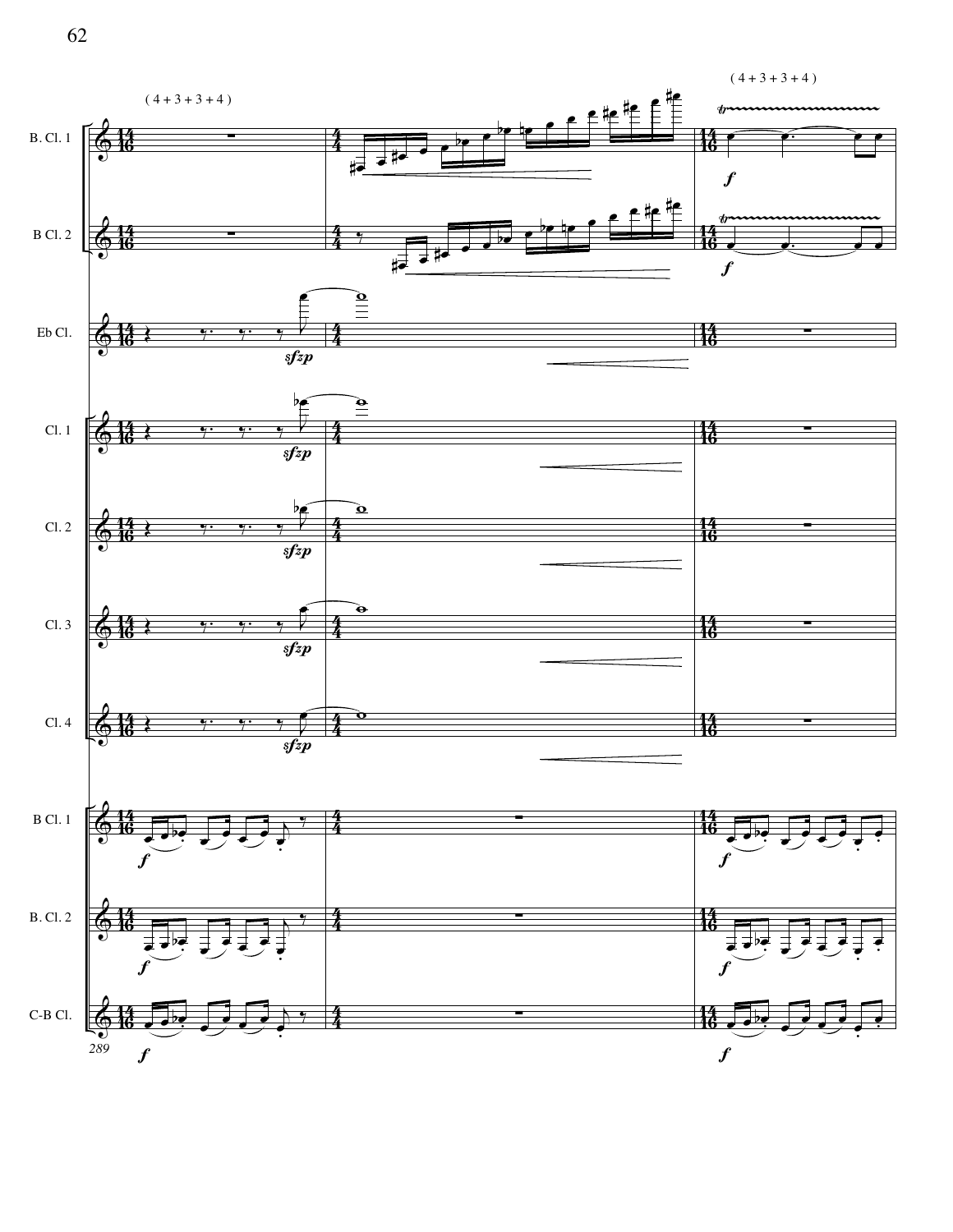![](_page_64_Figure_0.jpeg)